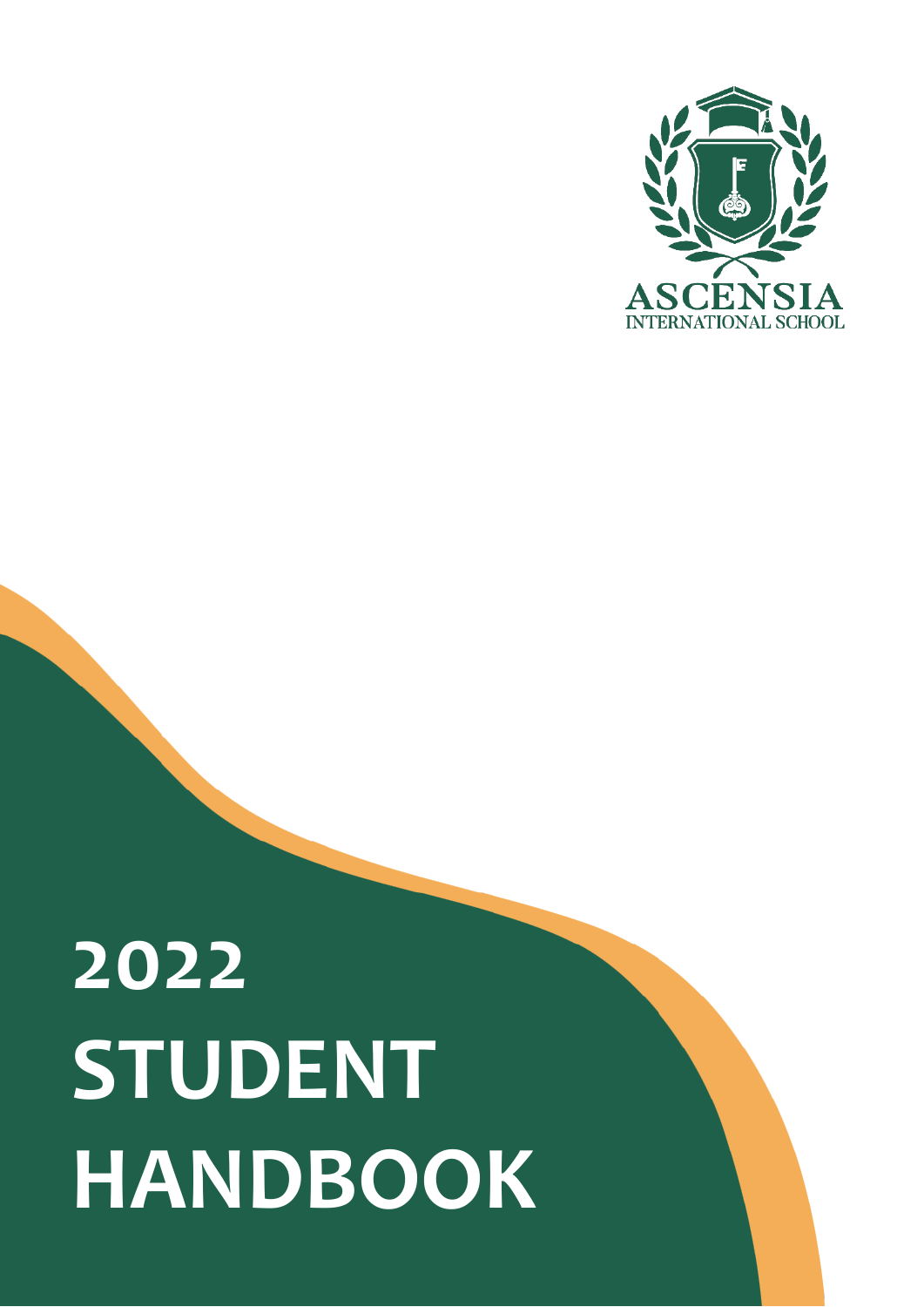19

# **CONTENTS**

| <b>INTRODUCTION</b>                                                               |                |
|-----------------------------------------------------------------------------------|----------------|
| About Ascensia International School                                               | $\overline{2}$ |
| Our Mission, Vision, Values, Culture Statement<br>& Service Guarantee             | 3              |
| School Contact Details, Facilities & Nearby<br>Amenities                          | 3              |
| Milestones                                                                        | 4              |
| <b>SCHOOL PROGRAMME OVERVIEW</b>                                                  |                |
| Year 2022 School Programme Overview                                               | 5              |
| THE HIGH SCHOOL PROGRAMME:                                                        |                |
| <b>INTERNATIONAL BACCALAUREATE DIPLOMA</b><br>PROGRAMME (IB DP) YEAR 1 (GEADE 11) |                |
| Course Objective & Content (Subjects)                                             | 6              |
| Course Methodology & Completion                                                   | 6              |
| Course Calendar                                                                   | 7              |
| <b>STUDENT ASSESSMENT</b>                                                         |                |
| Course Assessment Mode                                                            | 9              |
| Regulations for Examinations                                                      | 9              |
| <b>Student Assessment Appeal Process</b>                                          | 10             |
| <b>SPECIAL PROGRAMMES</b>                                                         |                |
| <b>Remediation Programme</b>                                                      | 11             |
| Co-Curricular Activity (CCA)                                                      | 12             |
| Student Development Committee (SDC)                                               | 12             |
| <b>SCHOOL RULES</b>                                                               |                |
| Code of Conduct for Students                                                      | 13             |
| Student Behaviour                                                                 | 14             |
| <b>Student Disciplinary Appeal Process</b>                                        | 15             |
| <b>School Library Policy</b>                                                      | 16             |

### **SCHOOL AWARDS**

Best Performing Student Award, School Values 17 Award & Student Leadership Award

# **ADMINISTRATIVE INFORMATION** Orientation Programme 18 Student Contract 18 Confidentiality of Student Data & Change of Student Particulars

| Immigration Matters                                       | 19 |
|-----------------------------------------------------------|----|
| Fee Protection Scheme                                     | 20 |
| Refund Policy and Procedure                               | 20 |
| Transfer / Withdrawal / Deferment Policy and<br>Procedure | 22 |
| Opening a Bank Account & Transfer of Funds                | 24 |
| <b>Student Support Services</b>                           | 25 |
| Student Feedback / Complaint Procedure                    | 26 |

### **USEFUL INFORMATION**

| Secrets of Academic Success                           | 27 |
|-------------------------------------------------------|----|
| Do's and Don'ts in Singapore                          | 27 |
| Police Posts/Stations                                 | 27 |
| Public Libraries                                      | 28 |
| Cost of Living                                        | 28 |
| Accommodation, Transportation &<br>Telecommunications | 29 |
| Health & Personal and Medical Insurance               | 29 |
| Useful Contacts                                       | 29 |
| Projects / Assignments Checklist                      | 30 |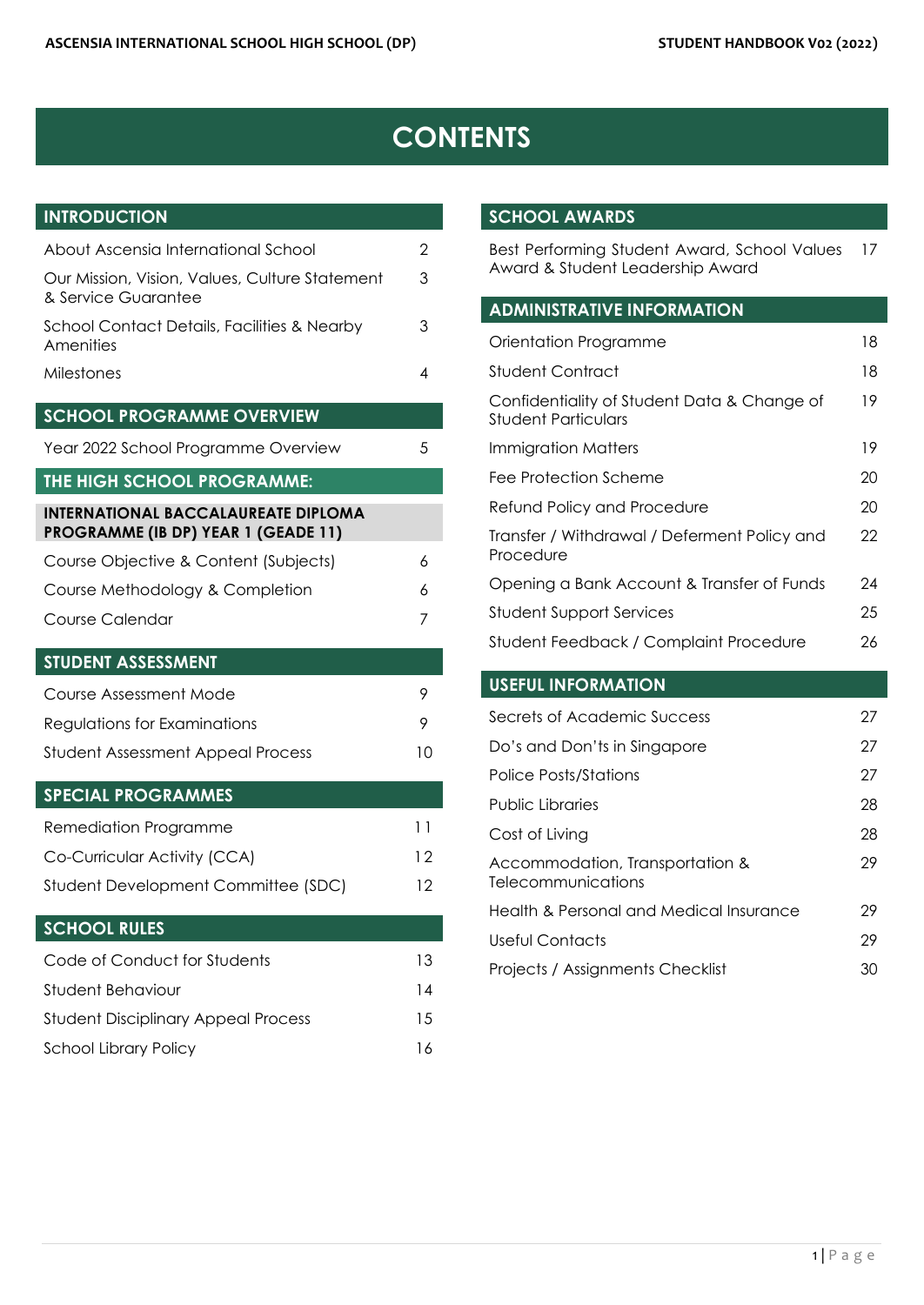# **INTRODUCTION**

# **About Ascensia International School**

Centrally located in the heart of Singapore, Ascensia International School (AAIS) caters to families from many different nationalities. AAIS offers a comprehensive through-train programme from Primary to High School with smooth progression from the International Baccalaureate (IB) Primary Years Programme (PYP), to the Cambridge International General Certificate of Secondary Education (IGCSE) and finally the Cambridge International AS & A Level or the International Baccalaureate Diploma Programme (IBDP). Since 1992, parents have valued the school's dedication to its mission of quality education and development of the child as a whole.

AAIS is an IB World School authorised to offer primary students an inspired inquiry-led learning experience. The students' journey at AAIS is full of explorations to the world. In return, they grow to become passionate and responsible individuals seeking to move forward with a positive attitude.

Our students progress with the guidance and care by our committed teachers during the Secondary Years. AAIS aims to equip our students with both the academic knowledge and 21st Century skillset through the IGCSE programme and further strengthen them through the Cambridge International AS & A Level or the International Baccalaureate Diploma Programme.

AAIS has attained the authorisation of the International Baccalaureate Diploma Programme aiming to provide students with quality education at pre-university and High School level. The programme focuses on skills in research, communication and presentation, which will enhance our students' minds and hearts for their future endeavours in the Higher Education level.

At AAIS, the student-centred pedagogy, incorporating rigorous focus on academic and holistic development, creates a transformational whole new educational experience, empowering students to develop and gain admission into prestigious colleges and universities. Also, an inquirybased pedagogy ensures that high quality teaching and learning meets the needs of all its students. To complement the high degree of academic rigour, the students celebrate diversity and undertake social responsibility inside and outside of the classroom. They are honed to a high level of awareness, demonstrating aptitude in global citizenship and intercultural environments as agents and leaders who are principled and responsible.

*\*AAIS is an IB World School authorised by the International Baccalaureate (IB) to offer the Primary Years Programme (PYP), and the Diploma Programme (DP). Only schools authorized by the International Baccalaureate can offer any of its four academic programmes: Primary Years Programme (PYP), Middle Years Programme (MYP), Diploma Programme (DP)* or Career-related Programme *(CP)*. For further *information about the IB and its programmes, visit [www.ibo.org](http://www.ibo.org/)*

#### *\*\*Mission Statement from the IB*

*The International Baccalaureate aims to develop inquiring, knowledgeable and caring young people who help to create a better and more peaceful world through intercultural understanding and respect. To this end the organization works with schools, governments and international organizations to develop challenging programmes of international education and rigorous assessment. These programmes encourage students across the world to become active, compassionate and lifelong learners who understand that other people, with their differences, can also be right.*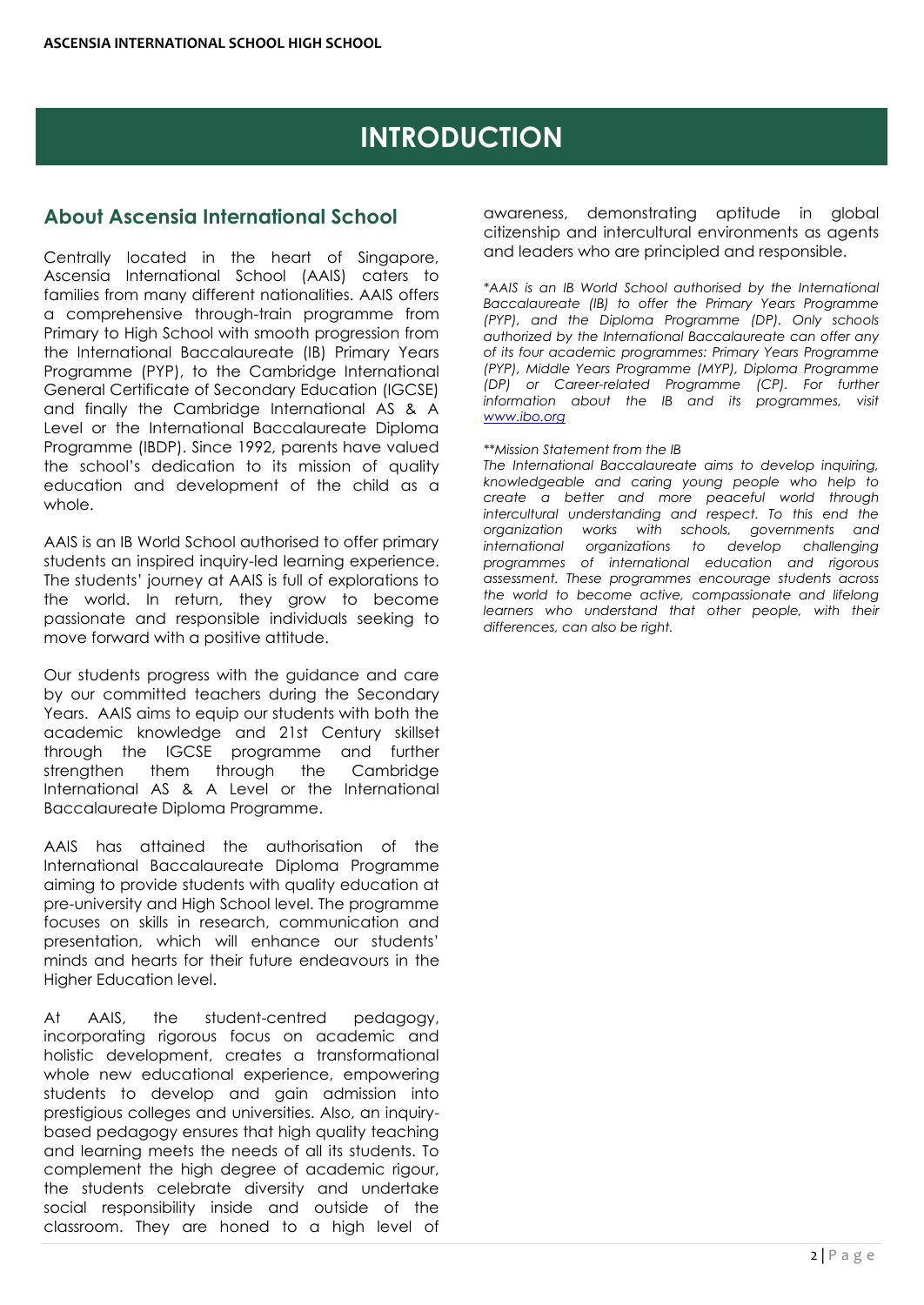### **Our Mission**

Providing a high-quality learning environment where our students are shaped and developed in their minds, hearts, and hands to live in and contribute to tomorrow's world.

### **Our Vision**

A unique international school that inspires, nourishes and celebrates the individual and the community.

### **Our Values**

- **Excellence** aspiring to provide the best value to students and stakeholders.
- **Unity** working closely with stakeholders to achieve common goals.
- **Openness** exploring new frontiers of knowledge and possibilities.
- **Caring** showing empathy, compassion and respect for the environment and community.
- **Curiosity** inquiring, reflecting and thinking thoughtfully about the world and our ideas.

### **Culture Statement**

To exemplify our core values whole-heartedly.

# **Service Guarantee**

We are committed to provide the following:

- Full refund in the event that the School is unable to continue business due to insolvency and/or regulatory closure and/or termination of course before completion date.
- Easy access to our pool of teachers and staff.

# **School Contact Details**

| 106A Henderson Crescent, #01-<br>01, Singapore 151106 |
|-------------------------------------------------------|
| $(65)$ 6466 5505                                      |
| enquiry@ascensia.edu.sg                               |
| http://www.aais.edu.sg                                |
| Mon-Fri, 8.30am-4.30pm                                |
|                                                       |

#### Getting to School Location

- By MRT: 10 minutes' walk from Redhill MRT station or Tiong Bahru MRT station
- By Bus: SBS Transit Bus Services (32, 33, 63, 64, 120, 132 and 145)

### **School Facilities**

- 7 air-conditioned classrooms
- 1 Science Room
- 1 Meeting Room
- 1 Reception
- 1 Office
- 1 Library
- Wireless internet
- Hot/Cold Water Cooler
- Garden

### **Nearby Amenities**

- Delta Sports Complex
- Giant Express Supermarket
- Hawker Centers: Redhill Food Centre
- Hawker Centers: Bukit Merah View Food Centre
- Tiong Bahru Adventure Playground
- Tiong Bahru Plaza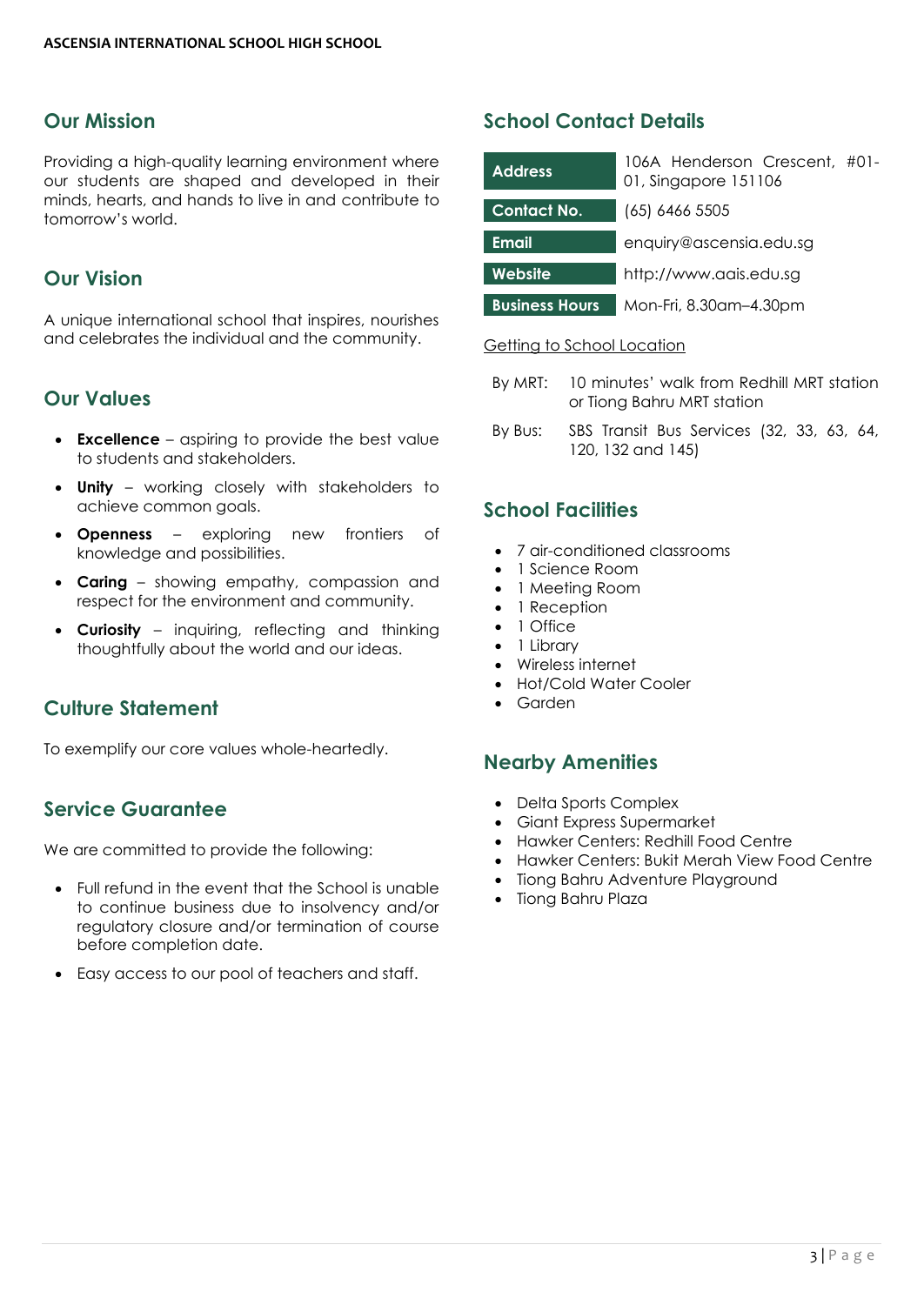# **Milestones**

| <b>YEAR</b> | <b>ACHIEVEMENTS</b>                                                                                                                                                          |
|-------------|------------------------------------------------------------------------------------------------------------------------------------------------------------------------------|
| 2021        | Obtained IB DP Authorization<br>$\bullet$                                                                                                                                    |
| 2020        | Obtained IB PYP Authorization<br>Granted EduTrust 4-Year award                                                                                                               |
| 2019        | <b>Obtained IB DP Candidacy</b><br>$\bullet$<br>Granted EduTrust Provisional 1-Year award                                                                                    |
| 2018        | <b>Obtained IB PYP Candidacy</b><br>$\bullet$<br>Awarded Cambridge International School status<br>$\bullet$                                                                  |
| 2016        | Renewed bizSAFE Level 3 Certification for 3 years<br>$\bullet$                                                                                                               |
| 2015        | Granted EduTrust 4-Year award                                                                                                                                                |
| 2013        | Awarded bizSAFE level 3 Certification for 3 years                                                                                                                            |
| 2011        | Granted EduTrust 4-Year award<br>Granted EduTrust Provisional 1-Year award                                                                                                   |
| 2010        | • Granted EduTrust Provisional 1-Year award among the first 13 Private Education Institutions                                                                                |
| 2008        | Both Hua Language Centre and Hua Business School were the 2 Finalists out of 3 Finalists for<br>$\bullet$<br>the Best Enrichment Programme at the Singapore Education Awards |
| 2007        | Winner of Singapore Education Awards - Best Enrichment Programme<br>$\bullet$                                                                                                |
| 2005        | Awarded Singapore Quality Class (SQC) for Private Education Organizations (PEOs)<br>$\bullet$<br>Awarded Case Trust for Education                                            |
| 2004        | • Awarded Singapore Quality Class (SQC)                                                                                                                                      |
| 1995        | Started to conduct AEIS / O-Level / A-Level preparatory courses for international students<br>who are enrolling into government schools in Singapore                         |
| 1992        | Established in 1992<br>$\bullet$                                                                                                                                             |

### **ASCENSIA INTERNATIONAL SCHOOL, your obvious choice:**

- ✓ *An International Baccalaureate (IB) World School offering IB Primary Years Programme (IB PYP)*
- ✓ *An International Baccalaureate (IB) World School offering IB Diploma Programme (IB DP)*
- ✓ *A Cambridge International School*
- ✓ *A noted school for 'O' level as well as other preparatory courses*
- ✓ *A strong team of education professionals*
- ✓ *Well-devised curricula*
- ✓ *A long list of satisfied clients*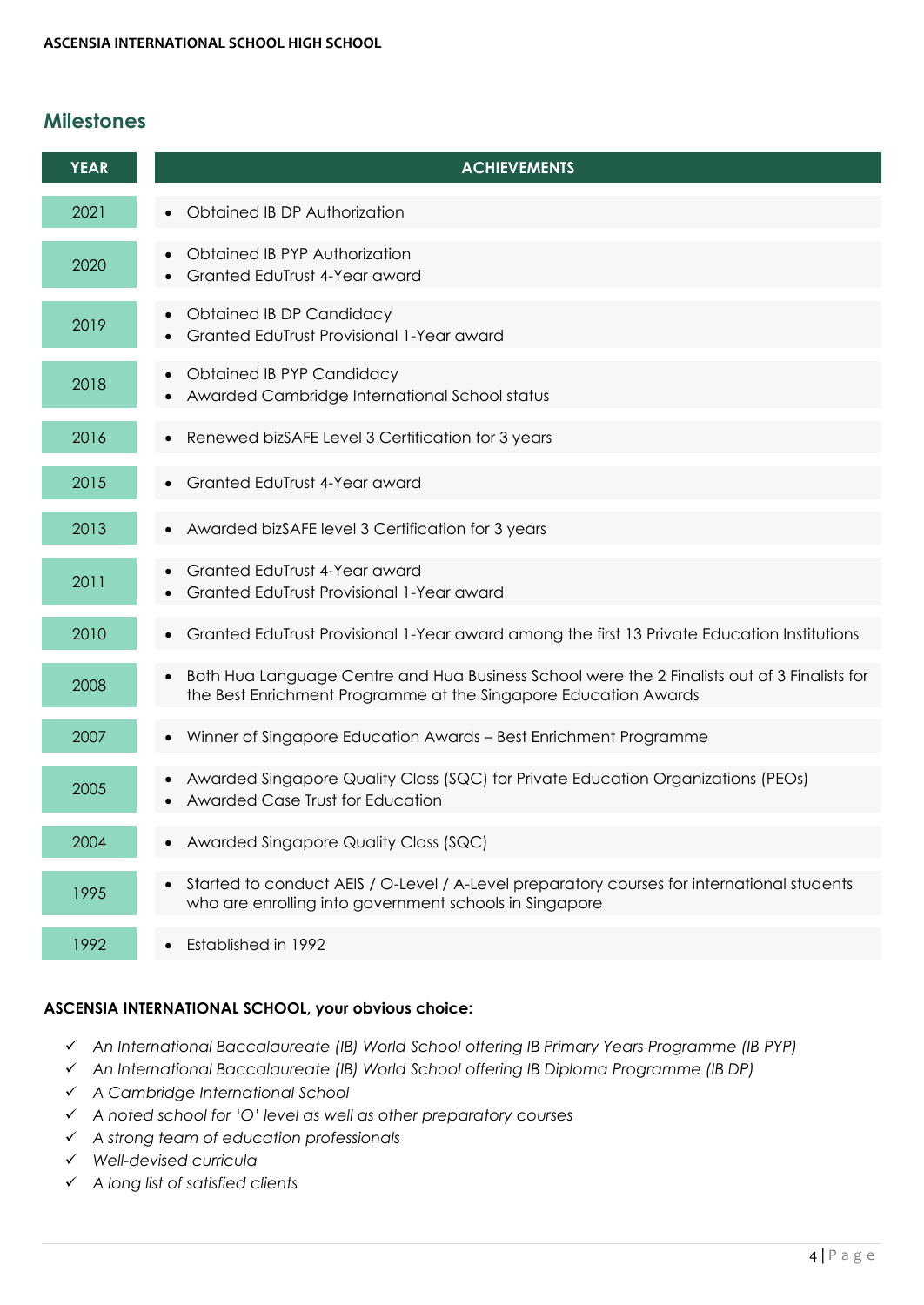# **SCHOOL PROGRAMME OVERVIEW**

# **Year 2022 School Programme Overview**

| School               | <b>Level</b> | Programme          | <b>Class</b> | Age      |
|----------------------|--------------|--------------------|--------------|----------|
|                      | Grade 1      |                    | PYP Year-1   | $6 - 8$  |
|                      | Grade 2      |                    | PYP Year-2   | $7-9$    |
| <b>Junior School</b> | Grade 3      | <b>IB PYP</b>      | PYP Year-3   | $8 - 10$ |
|                      | Grade 4      |                    | PYP Year-4   | $9 - 11$ |
|                      | Grade 5      |                    | PYP Year-5   | $10-12$  |
|                      | Grade 6      |                    | IG Junior-1  | $11+$    |
|                      | Grade 7      | <b>IGCSE Lower</b> | IG Junior-2  | $12+$    |
| <b>Middle School</b> | Grade 8      |                    | IG Junior-3  | $13+$    |
|                      | Grade 9      | <b>IGCSE Upper</b> | IG Senior-1  | $14+$    |
|                      | Grade 10     |                    | IG Senior-2  | $15+$    |
|                      | Grade 11     | <b>CIE A-Level</b> | AL Year-1    | $16+$    |
| <b>High School</b>   | Grade 12     |                    | AL Year 2    | $17+$    |
|                      | Grade 11     |                    | DP Year-1    | $16+$    |
|                      | Grade 12     | <b>IB DP</b>       | DP Year-2    | $17+$    |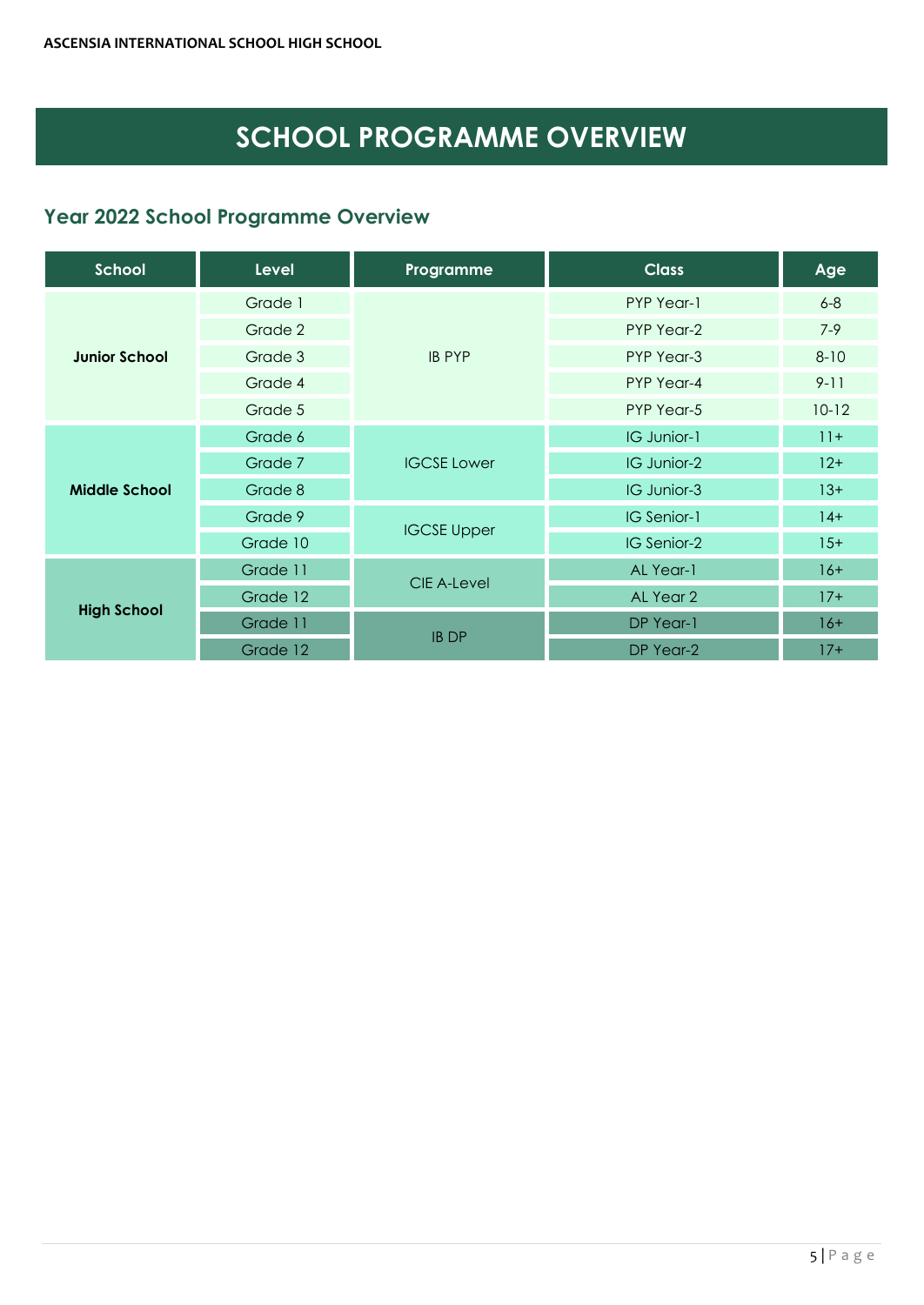# **THE HIGH SCHOOL PROGRAMME:**

# **INTERNATIONAL BACCALAUREATE DIPLOMA PROGRAMME (IB DP) YEAR 1 (GRADE 11)**

# **Course Objective**

AAIS aims to provide a high quality learning environment to shape students' minds, hearts and hands. Dedicated to our mission to inculcate in students global connectedness, AAIS integrates global educational trends in the curriculum. The programme has gained recognition and respect from the world's leading universities. Through our International Baccalaureate Diploma Programme (IBDP), students are empowered by an academically challenging and balanced programme that prepares students, aged 16 to 19, for success in university and life beyond.

The International Baccalaureate Diploma Programme prepares students for effective participation in a rapidly evolving and increasingly global society as they:

- develop physically, intellectually, emotionally and ethically.
- acquire breadth and depth of knowledge and understanding, studying courses from six subject groups.
- develop the skills and a positive attitude towards learning that will prepare them for higher education.
- study at least two languages and increase understanding of cultures, including their own.
- make connections across traditional academic disciplines and explore the nature of knowledge through the programme's unique theory of knowledge course.
- undertake in-depth research into an area of interest through the lens of one or more academic disciplines in the extended essay.
- enhance their personal and interpersonal development through creativity, action and service.

Successful completion of the *International Baccalaureate Diploma Programme (IB DP) Year 1* will allow students to progress to the *International Baccalaureate Diploma Programme (IB DP) Year 2*.

# **Course Content (Subjects)**

### **Core Subjects:**

- Theory of knowledge (TOK)
- Extended essay (EE)
- Creativity, Action, Service (CAS)

### **Optional Subjects:**

- English A Language & Literature (Higher Level)
- English A Language & Literature (Standard Level)
- Chinese A Language & Literature (Higher Level)
- Chinese A Language & Literature (Standard Level)
- English B (Higher Level)
- English B (Standard Level)
- Mandarin ab initio (Standard Level)
- Business management (Higher Level)
- Business management (Standard Level)
- Economics (Higher Level)
- Economics (Standard Level)
- Environmental systems and societies (Standard Level)
- Computer Science (Higher Level)
- Computer Science (Standard Level)
- Mathematics: applications and interpretation (Higher Level)
- Mathematics: applications and interpretation (Standard Level)
- Visual arts (Higher Level)
- Visual arts (Standard Level)

# **Course Methodology**

- Creative learning
- Research
- **Presentation**
- Self-evaluation
- Peer review
- **Activities**
- **Service**

# **Course Completion**

- Student must attain a minimum of 90% attendance to complete the course.
- A certificate will be awarded upon course completion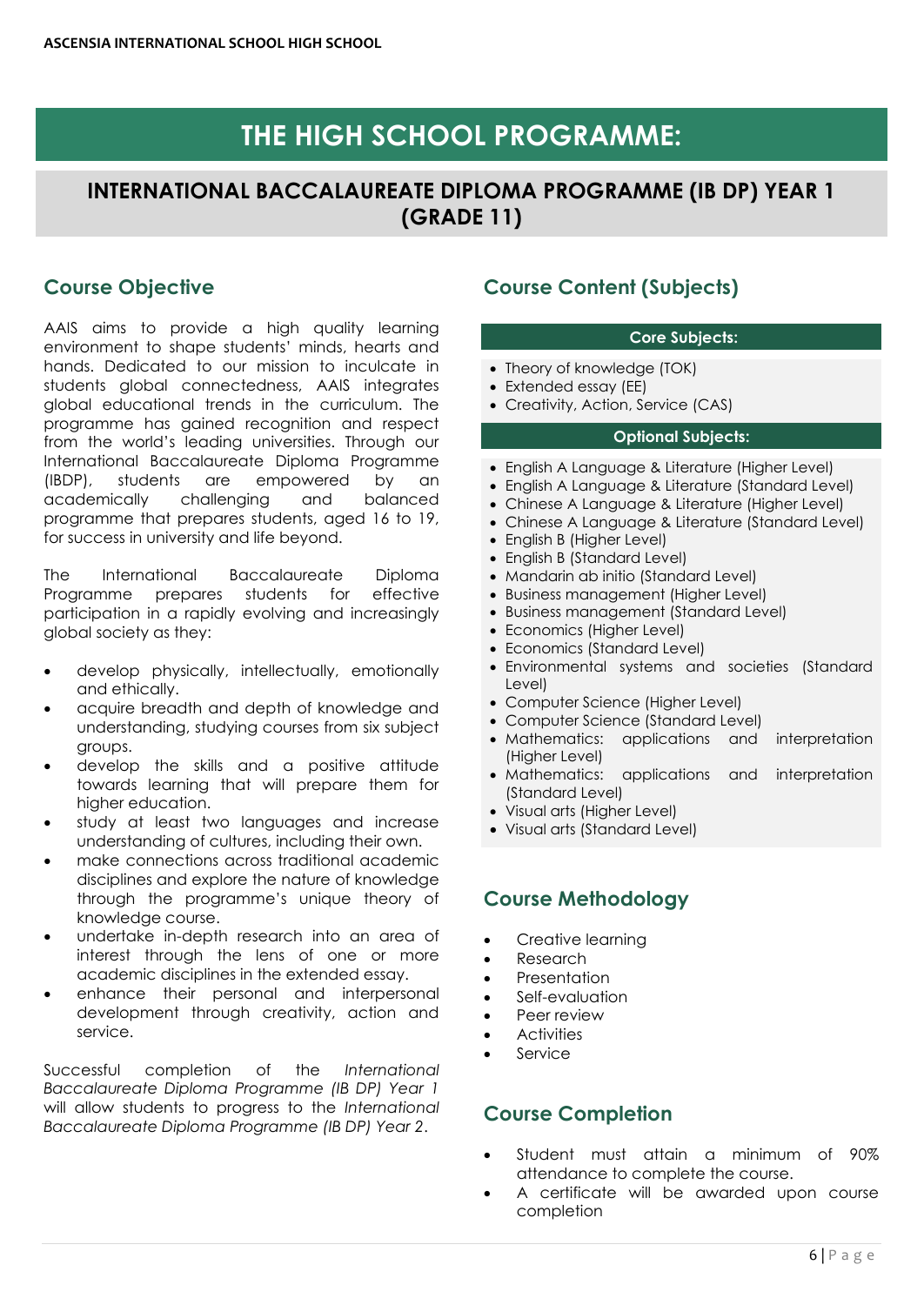# **Course Calendar**

**First Semester: 1 Jan - 30 Jun 2022**

| Week                    |    | <b>January</b> |    |    |    |    |              |  |  |  |  |
|-------------------------|----|----------------|----|----|----|----|--------------|--|--|--|--|
| No.                     |    | M              |    | W  |    | F  |              |  |  |  |  |
| е                       |    |                |    |    |    |    |              |  |  |  |  |
| н                       |    | 3              |    | 5. | 6  |    | <sup>8</sup> |  |  |  |  |
|                         |    | 10             | 11 | 12 | 13 | 14 | 15           |  |  |  |  |
| $\overline{\mathbf{2}}$ | 16 |                | 18 | 19 | 20 | 21 | 22           |  |  |  |  |
| 3                       | 23 | 24             | 25 | 26 | 27 | 28 | 29           |  |  |  |  |
| 74                      | 30 | 31             |    |    |    |    |              |  |  |  |  |

| eek |    |     |     | January |    |    |                | Event                                                    |
|-----|----|-----|-----|---------|----|----|----------------|----------------------------------------------------------|
| lo. |    | М   |     | W       |    |    |                | New Year's Day<br>1-Jan                                  |
|     |    |     |     |         |    |    |                | New Year's Day (in lieu of 1-Jan, Saturday)<br>$3 - Jan$ |
|     |    |     |     |         |    |    | $\overline{8}$ | Orientation Day<br>7-Jan                                 |
|     | 9  | 10  |     | 12      | 13 | 14 | 15             | First Day of School<br>$10 - Jan$                        |
|     | 16 |     | 18  | -19     | 20 | 21 | 22             | Pre-Chinese New Year Classroom Decoration<br>$28 - Jan$  |
|     | 23 | 24  | -25 | 26      | 27 | 28 | 29             | <b>Chinese New Year Eve</b><br>$31 - Jan$                |
|     | 20 | -91 |     |         |    |    |                |                                                          |

| Week |    |    |    | <b>February</b> |    |                |    |            |                    |
|------|----|----|----|-----------------|----|----------------|----|------------|--------------------|
| No.  |    | M  |    | W               |    | F.             |    | $1-2$ Feb  | <b>Chinese New</b> |
| 4    |    |    |    | $\overline{2}$  | 3  | $\overline{4}$ | 5  | 4-Feb      | <b>Reading Day</b> |
| 15   | 6  |    | 8  | 9               | 10 |                | 12 | $7-11$ Feb | <b>Graded Asse</b> |
| Ъ    | 13 | 14 | 15 | 16 17           |    | 18             | 19 | $11-Feb$   | <b>Chinese New</b> |
|      | 20 | 21 |    | 22 23 24        |    | 25             | 26 |            |                    |
| 8    | 27 | 28 |    |                 |    |                |    |            |                    |

| Week |    |    |    | March          |                 |    |                 |           |                     |
|------|----|----|----|----------------|-----------------|----|-----------------|-----------|---------------------|
| No.  |    | M  |    | W              |                 |    |                 | 7-11 Mar  | <b>Graded Asse</b>  |
| 8    |    |    |    | $\overline{2}$ | 3               | 4  | 5               | $11-Mar$  | School Value        |
| 9    | 6  |    | 8  | 9              | 10              |    | 12 <sup>7</sup> | 12-20 Mar | <b>Spring Break</b> |
| 10   | 13 | 14 | 15 | 161            | 17 <sup>°</sup> | 18 | 19 <sup>°</sup> | 14-18 Mar | Parents-Tead        |
|      | 20 | 21 | 22 | 23             | 24              | 25 | 26              | $25-Mar$  | Progress Rep        |
| 12   | 27 | 28 | 29 | 30             | 31              |    |                 |           |                     |

| Week              |    |                |             | <b>April</b> |    |                 |               |           |                     |
|-------------------|----|----------------|-------------|--------------|----|-----------------|---------------|-----------|---------------------|
| No.               |    | Μ              |             | W            |    |                 |               | 14-Apr    | <b>Easter Celeb</b> |
| $12 \overline{ }$ |    |                |             |              |    |                 | $\mathcal{P}$ | $15-Apr$  | <b>Good Friday</b>  |
| 13                | 3  | $\overline{4}$ | $5^{\circ}$ | 6            |    | 8               | 9             | 25-29 Apr | <b>Graded Asse</b>  |
| 14                | 10 | -11            | 12          | 13           | 14 | 15 <sup>°</sup> | $\sqrt{16}$   |           |                     |
| 15                |    | 18             | 19          | 20           | 21 | 22              | 23            |           |                     |
| 16                | 24 | 25             | <b>26</b>   | 27           | 28 | 29              | 30            |           |                     |

| Week |    |    |    | May            |         |                |    | Eve                                     |
|------|----|----|----|----------------|---------|----------------|----|-----------------------------------------|
| No.  |    |    |    | W              |         |                |    | Labour Day (in lie<br>$2-May$           |
| 17   |    | ာ  | 3  | $\overline{4}$ | 5       | $\overline{6}$ |    | Hari Raya Puasa<br>3-May                |
| 18   | 8  | 9  | 10 | -11            | $12 \,$ | 13             | 14 | Vesak Day (in lier<br>$16$ -May         |
| 19   | 15 | 16 | 17 | 18             | 19      | <b>20</b>      | 21 | 23-27 May<br>Semester 1 Exam            |
| 20   | 22 | 23 | 24 | 25             | 26      | 27             | 28 | 30 May - 3 Jun<br><b>Summer Holiday</b> |
| 21   | 29 | 30 | 31 |                |         |                |    |                                         |

| Week |     | June |    |    |                |    |     |  |  |  |  |  |
|------|-----|------|----|----|----------------|----|-----|--|--|--|--|--|
| No.  | S   | M    | Ī  | W  | Π              | F  | S   |  |  |  |  |  |
| 21   |     |      |    |    | $\overline{2}$ | 3  | 4   |  |  |  |  |  |
| 22   | 5   | 6    | 7  | 8  | 9              | 10 |     |  |  |  |  |  |
| 23   | 12' | īЗ   | 14 | 15 | 16             | 17 | 18' |  |  |  |  |  |
|      | 19  | 20   | 21 | 22 | 23             | 24 | 25  |  |  |  |  |  |
| −    | 26  | 27   | 28 | 29 | 30             |    |     |  |  |  |  |  |

| eek   |                 |          |          | February<br>l w<br>F S<br>. .<br>5 <sup>′</sup><br>$\overline{4}$ |                 |                 |                 | Event                                    |
|-------|-----------------|----------|----------|-------------------------------------------------------------------|-----------------|-----------------|-----------------|------------------------------------------|
| lo. I | $\bullet$       | <b>M</b> |          |                                                                   |                 |                 |                 | 1-2 Feb<br><b>Chinese New Year</b>       |
| 4     |                 |          |          |                                                                   |                 |                 |                 | Reading Day<br>4-Feb                     |
|       | $\overline{6}$  |          | 8        | - 9                                                               | 10 <sup>°</sup> | $\overline{11}$ | 12 <sup>2</sup> | <b>Graded Assessment 1</b><br>$7-11$ Feb |
|       | 13 <sup>1</sup> | 14       | 15 16 17 |                                                                   |                 | 18              | 19 <sup>°</sup> | Chinese New Year Celebration<br>l 1-Feb  |
|       | 20              | 21       | 22 23 24 |                                                                   |                 | 25              | 26              |                                          |

| 'eek           |            |    |                      | <b>March</b> |    |    |                       | Event                                                   |  |  |  |  |  |
|----------------|------------|----|----------------------|--------------|----|----|-----------------------|---------------------------------------------------------|--|--|--|--|--|
| No.            |            | M  |                      | <b>W</b>     |    |    | $1$ t $1$ e $1$ s $1$ | Graded Assessment 2<br>7-11 Mar                         |  |  |  |  |  |
| 8 <sub>1</sub> |            |    |                      |              |    |    |                       | School Values Day: Excellence, Caring & Unity<br>11-Mar |  |  |  |  |  |
| $\overline{9}$ |            |    | 89                   |              | 10 |    | $11$ 12               | 12-20 Mar<br><b>Spring Break</b>                        |  |  |  |  |  |
| $10-1$         |            |    | 13 14 15 16 17 18 19 |              |    |    |                       | Parents-Teachers Meeting<br>14-18 Mar                   |  |  |  |  |  |
| $11 -$         | $\vert$ 20 | 21 | 22 23 24             |              |    | 25 | 26                    | Progress Report for Mid Semester-1<br>$25-Mar$          |  |  |  |  |  |

| eek             |                                                                                   |     | <b>April</b> |                   |             |           | Event                      |
|-----------------|-----------------------------------------------------------------------------------|-----|--------------|-------------------|-------------|-----------|----------------------------|
| ٧o.             | $\begin{array}{ccc} \hline \hline \hline \hline \hline \hline \hline \end{array}$ |     |              | IMIT WIT FIS      |             | 14-Apr    | Easter Celebration         |
| 12 <sub>2</sub> |                                                                                   |     |              |                   | $2^{\circ}$ | 15-Apr    | <b>Good Friday</b>         |
| 13 <sup>°</sup> | 3                                                                                 | 456 |              | $8 \overline{9}$  |             | 25-29 Apr | <b>Graded Assessment 3</b> |
| 14 <sup>°</sup> | $10-1$                                                                            |     |              | 11 12 13 14 15 16 |             |           |                            |
|                 |                                                                                   |     |              |                   |             |           |                            |

| 'eek I          |                 |            |                  | May            |             |                      |                | Event                                   |  |  |  |  |  |
|-----------------|-----------------|------------|------------------|----------------|-------------|----------------------|----------------|-----------------------------------------|--|--|--|--|--|
|                 |                 |            |                  |                |             | <b>No. SMITWITFS</b> | $2-May$        | Labour Day (in lieu of 1-May, Sunday)   |  |  |  |  |  |
| $17$ 1 1        |                 | $\sqrt{2}$ | $\blacksquare$ 3 | $\overline{4}$ | $5^{\circ}$ |                      | 3-May          | Hari Raya Puasa                         |  |  |  |  |  |
| 18 <sup>7</sup> | 8 <sup>1</sup>  | $-19$      | $10$ 11          |                |             | $12$ $13$ $14$       | $16$ -May      | Vesak Day (in lieu of 15-May, Sunday)   |  |  |  |  |  |
| 19              | 15 <sub>1</sub> |            | 16 17 18         |                | 19          | 20 21                | 23-27 May      | Semester 1 Exam                         |  |  |  |  |  |
| 20 <sub>2</sub> | 22              | 23         |                  | 24 25          |             | $26$ 27 28           | 30 May - 3 Jun | <b>Summer Holiday with Consultation</b> |  |  |  |  |  |

| 'eek |  |                         | June |  |  |
|------|--|-------------------------|------|--|--|
| No.  |  | SMTWTFS                 |      |  |  |
| 21   |  |                         |      |  |  |
|      |  | 22 5 6 7 8 9 10 11      |      |  |  |
|      |  | 23 12 13 14 15 16 17 18 |      |  |  |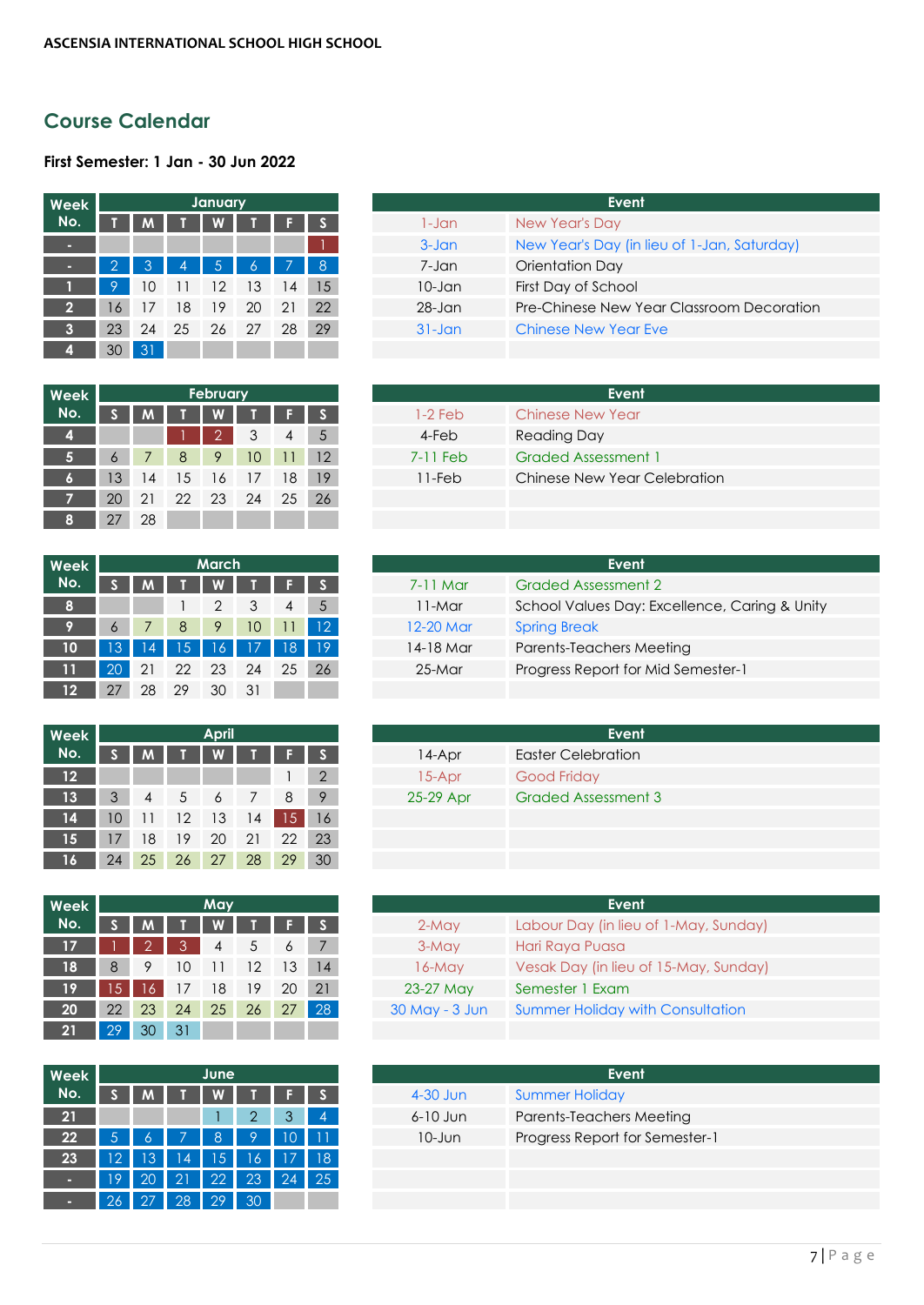#### **Second Semester: 1 Jul - 31 Dec 2022**

| Week |    |    |                   | July |                 |    |            |
|------|----|----|-------------------|------|-----------------|----|------------|
| No.  |    | M  |                   | W    |                 | ß  |            |
| о    |    |    |                   |      |                 |    | $\sqrt{2}$ |
| 24   | 3  | 4  | 5                 | 6    |                 | 8  | 9          |
| 25   | 10 |    | $12 \overline{ }$ | 13   | $\overline{14}$ | 15 | 16         |
| 26   | 47 | 8  | 19                | 20   | 21              | 22 | 23         |
| 27   | 24 | 25 | 26                | 27   | 28              | 29 | 30         |
| 28   | 31 |    |                   |      |                 |    |            |

| eek |              |                  |       | JUIT |                 |                 |                | .                                                       |
|-----|--------------|------------------|-------|------|-----------------|-----------------|----------------|---------------------------------------------------------|
| N٥. |              | <b>M</b>         |       | W    |                 |                 | $\mathsf{L}$ s | <b>Summer Holiday</b><br>1-3 Jul                        |
|     |              |                  |       |      |                 |                 |                | $4$ -Jul<br><b>Youth Day</b>                            |
| 24  | 3            | $\boldsymbol{A}$ | 5     | 6    |                 | 8               | -9             | Hari Raya Haji (in lieu of 10-Jul, Sunday)<br>$11$ -Jul |
| 25  | $10^{\circ}$ |                  | 12    | -13  | $\overline{14}$ | 15 <sub>1</sub> |                | $22$ -Jul<br>School Values Day: Openness & Curiosity    |
|     | 17           | 18               | $-19$ | 20   | $\sqrt{21}$     | 22 <sub>2</sub> | 23             |                                                         |
| 27  | 24           | 25               | 26 27 |      | 28              | 29              | 30             |                                                         |

**S M T W T F S** 1-5 Aug Graded Assessment 1

 $2$ -Sep Teachers' Day **3-9 Sep Graded Assessment 2** 

10-14 Oct Graded Assessment 3

14-25 Nov Winter Holiday with Consultation

**42** 6 7 8 9 10 11 12 21-25 Nov Annual Challenge / Parents-Teachers Meeting

**3-Sep Mid-Autumn Festival Celebration** 23-Sep Progress Report for Mid Semester-2

| Week |    |                 |                | August        |                 |       |    | Event     |                         |  |  |  |
|------|----|-----------------|----------------|---------------|-----------------|-------|----|-----------|-------------------------|--|--|--|
| No.  |    | M               |                | W             |                 |       |    | $1-5$ Aug | <b>Graded Assessmen</b> |  |  |  |
| 28   |    |                 | $\overline{2}$ | $\mathcal{S}$ | $\overline{4}$  | 5     | 6  | $5-Aug$   | International Frienc    |  |  |  |
| 29   |    | 8               | 19.            | 10            | $\overline{11}$ | 12    | 13 | $9-Auq$   | <b>National Day</b>     |  |  |  |
| 30   | 14 | 15              | 16             | 17            | 18              | 19    | 20 |           |                         |  |  |  |
| 31   | 21 | 22 <sub>2</sub> | 23             | 24            |                 | 25 26 | 27 |           |                         |  |  |  |
| 32   | 28 | 29              | 30             | 31            |                 |       |    |           |                         |  |  |  |

| International Friendship Day Celebration |
|------------------------------------------|
|                                          |
|                                          |
|                                          |
|                                          |
|                                          |
|                                          |
|                                          |

| <b>Week</b> |    | September |    |    |    |                |    |  |  |  |  |  |  |
|-------------|----|-----------|----|----|----|----------------|----|--|--|--|--|--|--|
| No.         | S  | M         | π  | W  |    | F              | S  |  |  |  |  |  |  |
| 32          |    |           |    |    |    | $\overline{2}$ | 3  |  |  |  |  |  |  |
| 33          |    | 5         | 6  | 7  | 8  | 9              | 10 |  |  |  |  |  |  |
| 34          |    | 12        | 13 | 14 | 15 | 16             | 17 |  |  |  |  |  |  |
| 35          | 18 | 19        | 20 | 21 | 22 | 23             | 24 |  |  |  |  |  |  |
| 36          | 25 | 26        | 27 | 28 | 29 | 30             |    |  |  |  |  |  |  |

| Week |                |    |                | October |    |    |          |           |  |                         |  |  |
|------|----------------|----|----------------|---------|----|----|----------|-----------|--|-------------------------|--|--|
| No.  | S              | M  |                | W       |    | F  | <b>S</b> | 10-14 Oct |  | <b>Graded Assessmen</b> |  |  |
| 36   |                |    |                |         |    |    |          | $24$ -Oct |  | Deepavali               |  |  |
| 37   | $\overline{2}$ | 3  | $\overline{4}$ | 5       | 6  | 7  | 8        |           |  |                         |  |  |
| 38   | 9              | 10 | 11             | 12      | 13 | 14 | 15       |           |  |                         |  |  |
| 39   | 16             | 17 | 18             | 19      | 20 | 21 | 22       |           |  |                         |  |  |
| 40   | 23             | 24 | 25             | 26      | 27 | 28 | 29       |           |  |                         |  |  |
|      | 30             | 31 |                |         |    |    |          |           |  |                         |  |  |

| <b>Week</b> | <b>November</b> |                |    |                 |    |    |    | Event          |                     |  |
|-------------|-----------------|----------------|----|-----------------|----|----|----|----------------|---------------------|--|
| No.         |                 |                |    | W               |    |    |    | 7-11 Nov       | Semester 2 Exam     |  |
| 41          |                 |                |    | 2               | 3  | 4  | 5  | 14-25 Nov      | Winter Holiday with |  |
| 42          |                 |                | 8  | 9               | 10 |    | 12 | 21-25 Nov      | Annual Challenge    |  |
| 43          | 13              | $\overline{4}$ | 15 | 16              |    | 18 |    | $25-Nov$       | Progress Report for |  |
| 44          | 20              | 21             | 22 | 23              | 24 | 25 | 26 | $25-Nov$       | Thanksgiving Day E  |  |
| H1          | 27              |                |    | 30 <sup>°</sup> |    |    |    | 28 Nov - 9 Dec | Winter Holiday with |  |

| 43             | 13 | 14  | 15 <sup>°</sup> | 16              |    | 18 | 19 | $25-Nov$       | Progress Report for Semester-2                |
|----------------|----|-----|-----------------|-----------------|----|----|----|----------------|-----------------------------------------------|
| 44             | 20 | 21  | 22              | 23              | 24 | 25 | 26 | $25-Nov$       | <b>Thanksgiving Day Event</b>                 |
| H1             | 27 | 28  | 29              | 30              |    |    |    | 28 Nov - 9 Dec | Winter Holiday with Holiday Class (tentative) |
|                |    |     |                 |                 |    |    |    |                |                                               |
| 'eek           |    |     |                 | <b>December</b> |    |    |    |                | Event                                         |
| No.            |    |     |                 | W               |    |    |    | 10 Dec - 2 Jan | <b>Winter Holiday</b>                         |
| H <sub>1</sub> |    |     |                 |                 |    |    |    | $26$ -Dec      | Christmas Day (in lieu of 25-Dec, Sunday)     |
| H <sub>2</sub> |    |     | O               |                 | 8  |    |    | $27$ -Dec      | Christmas Day (in lieu of 24-Dec, Saturday)   |
|                |    |     | IЗ              | l 4             | 15 | 16 |    |                |                                               |
|                | 18 | 19. | 20              | $\overline{2}$  | 22 | 23 | 24 |                |                                               |
|                | 25 | 26' |                 |                 | 29 | 30 | 31 |                |                                               |
|                |    |     |                 |                 |    |    |    |                |                                               |

**Week No.**

*LEGEND: Public Holiday School Holiday Consultation Internal Assessment / Exam* **H** *Holiday Class*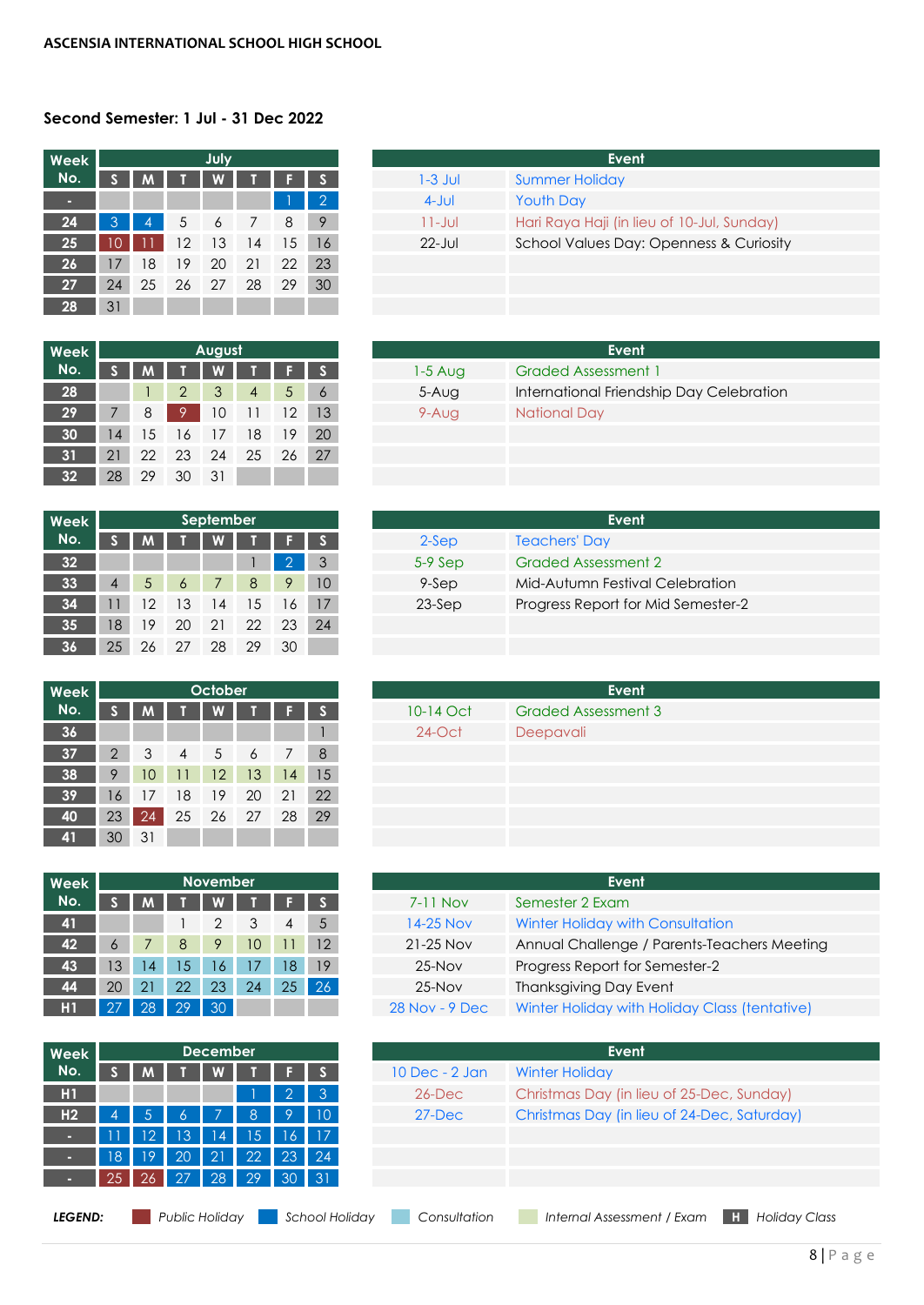# **STUDENT ASSESSMENT**

# **Course Assessment Mode**

In Ascensia International School, at least one week before the commencement of the exam, students will be given an exam notice to inform them of the details including the time and venue of the exam.

The student's performance in the continuous assessments is also tracked by the teachers. Continuous assessments would include written assessments conducted during lesson time, including (but not limited to) spelling & dictation, short class tests, compositions, presentations and other assignments.

The progress report (detailing the students' performance in the test/exam) will be given out within 14 days from the date of the last paper.

For the International Baccalaureate Diploma Programme (IB DP), the grading scheme for the tests and examinations is as follows:

| <b>Range and</b><br><b>Marks</b> | <b>Grades</b> | Range and<br><b>Marks</b> | Grades |
|----------------------------------|---------------|---------------------------|--------|
| 85 and above                     |               | 45 to less than 55        |        |
| 75 to less than 85               |               | 35 to less than 45        | 2      |
| 65 to less than 75               | 5             | less than 35              |        |
| 55 to less than 65               |               |                           |        |

# **Regulations for Examinations**

- A. Students are to be attired in the school uniform matched with jeans / pants or skirts of appropriate and modest length.
- B. Students should report **15 minutes before** the start of the paper.
- C. No extra time will be given to a candidate who reports late.
- D. The student must inform the invigilator immediately if:
	- a. he is issued with the wrong paper
	- b. he is given a question paper that is incomplete
	- c. he is not given all the required materials
- E. Write your **name** on the first sheet/cover page of your answer scripts. If loose writing paper is used, you must write your name on every sheet.
- F. Students should write their answers legibly in **black or blue ink**. Pencils may be used for diagrams only. For Optical Answer Sheets, 2B pencils must be used.
- G. Students caught in dishonest acts which compromise the integrity of the examination will be sent out of the examination room and will receive zero for the paper. He will be given a warning letter and his parents/guardian will be notified. Examples of **dishonesty** are:
	- a. colluding or attempting to collude with other persons;
	- b. copying from other candidates;
	- c. placing your answers or diagrams in positions allowing other persons to copy from you;
	- d. submitting another person's work as your own;
	- e. possessing books, notes, memoranda or any other unauthorised materials including electronic devices.
- H. Students should observe **silence** at all times during the examination.
- I. The paper will start and end according to the examination timetable. If a student completes the paper before the designated time, he/she will **not** be allowed to submit the paper before the time is up.
- J. The maximum allowable time for late-comers to take the examination will be 30 minutes. In addition, these late-comers will be required (after the paper) to write a report to the V Principal explaining his/her lateness. The V Principal will also have the right to decide if the marks of such students should be reflected in the progress reports.
- K. Students will not be allowed to leave the examination classroom during the first and last 15 minutes of the paper. However, the invigilator has the discretion to decide otherwise depending on the urgency of the circumstances then.
- L. Any student who is absent for a paper will be given zero for that paper.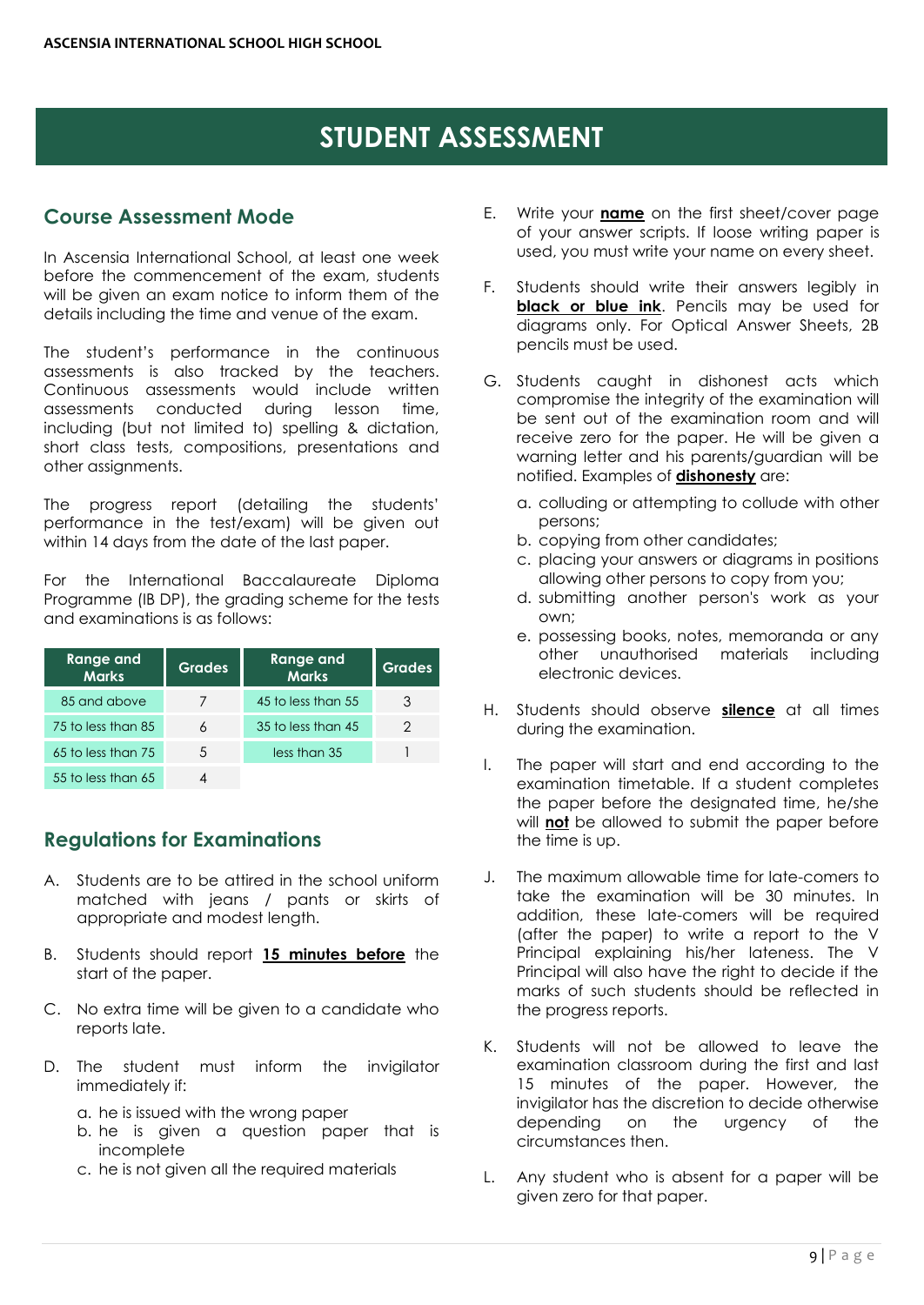- M. The use of correction fluid is not allowed.
- N. If a student was found to be cheating during examination, removed all unauthorized materials from the student, made a note on the time of the offence, and informed the Head of School immediately. The student will be allowed to continue his / her examination paper. The student will be informed of the necessary action and punishment after the examination.

### **Student Assessment Appeal Process**

The Student Appeal Process is defined as the process in place to handle appeals of students' assessment results arising from examinations which require formal invigilation. The window period for students to lodge an appeal will be within **7 working days** from the release of the assessment results.

### **Courses with External Partners**

- A. Upon release of results, students who are dissatisfied with the outcome may submit an Appeal Form to the *Academic Support Supervisor*. This is to be done within **7 working days** of the release of examination results.
- B. The *Academic Support Supervisor* is to acknowledge the receipt of the Appeal Form within **3 working days**, and proceed to submit the appeal to the *External Partner*.
- C. All decisions made by the *External Partner* are subject to their appeal processes, and approved decisions are final.
- D. The *Examination Board* is to review and endorse the appeal results before the *Academic Support Supervisor* informs the students of the appeal outcome (to be done **within 8 weeks** of the date of the appeal).
- E. Should there be changes required, the *Academic Support Supervisor* will make the necessary amendments to the results records and submit to the *Head of Junior School* / *Head of Middle & High School* / *Vice Principal* for acknowledgement.

### **Internal Courses**

A. Upon release of results, students who are dissatisfied with the outcome may submit an Appeal Form to the *Academic Support Supervisor*. This is to be done within **7 working days** of the release of examination / standardized test results.

- B. The *Academic Support Supervisor* is to acknowledge the receipt of the Appeal Form within **3 working days**, and proceed to submit the appeal to the *Head of Junior School* / *Head of Middle & High School* / *Vice Principal*.
- C. The *Head of Junior School* / *Head of Middle & High School* / *Vice Principal* is to review the appeal request and decide if it is a valid appeal. If the request qualifies for an appeal, a different marker will be designated to re-mark the paper. Comments in relation to the re-mark must be stated in the Appeal Form.
- D. All decisions made by the *Examination Board* are final.
- E. The *Academic Support Supervisor* will inform the student of the final decision within **four weeks** from the date of the appeal.
- F. Should there be changes required, the *Academic Support Supervisor* will make the necessary amendments to the results slip based on the appeal result.

### **Supplementary Examinations (if applicable)**

- A. After a student fails the first examination / standardized test, the *Head of Junior School* / *Head of Middle & High School* will decide the supplementary examination / standardized test date.
- B. The *Academic Department* will inform the student of the supplementary examination / standardized test date.

### **Deferred Sitting of Examinations**

- A. Student is to submit a request for deferred sitting of examinations / standardized tests and submit any supporting documents to support his/her case.
- B. The *Head of Junior School* / *Head of Middle & High School* / *Vice Principal* will review the request and make the decision to allow or disallow the student to defer his/her examination / standardized test.
- C. For deferred exams / standardized test, the process outlined for assessments will be followed.
- D. For courses with *External Partners*, the decision to allow deference of examination / standardized test lies with the university partner and their policy on deferment of examinations / standardized test.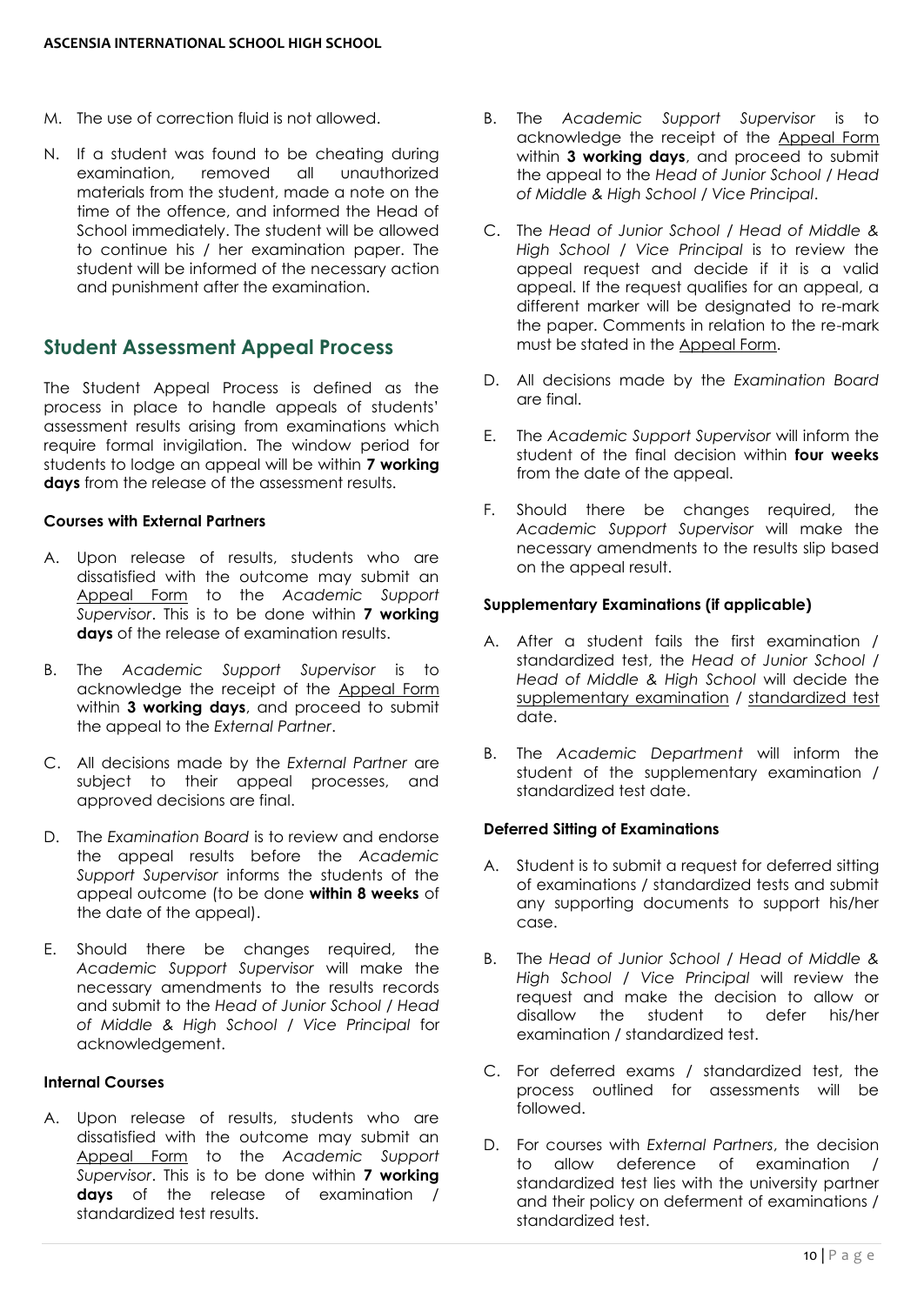# **SPECIAL PROGRAMMES**

### **Remediation Programme**

For Middle & High School students, who have been observed to be having difficulty with tasks and assignments may be identified and offered the option to attend remediation to help them acquire the needed skills, concepts and knowledge to perform the tasks and assignments up to the required standard. Their parents' / guardians' opinion will be sought and if they deem remediation is necessary, they can opt to sign their child / ward up for remediation through the Option Form for Remediation Programme.

The trigger points for Academic Counselling are as follows:

| No. of Assignments / Tests<br><b>Failed in a Semester</b> | <b>Action to be Taken</b>                                                                                                                      |  |  |  |
|-----------------------------------------------------------|------------------------------------------------------------------------------------------------------------------------------------------------|--|--|--|
|                                                           | <b>Academic Counselling</b><br>Students to be given optional Academic Assistance. The parent / guardian is<br>to be informed (if student<18)   |  |  |  |
| 2                                                         | <b>Academic Counselling</b><br>Students to be given optional Academic Assistance. The parent / guardian is<br>to be informed (if student<18)   |  |  |  |
| $\geq$ 3                                                  | <b>Academic Counselling</b><br>Students to be given compulsory Academic Assistance. The parent /<br>guardian is to be informed (if student<18) |  |  |  |

The *Teachers* / *Head of Middle & High School* will issue the student with the Option Form for Remediation Programme and will set interim targets with the student to monitor his/her academic progress, so as to ensure that the student improves. Targets must clearly be stated in the Academic Counselling Record Form. Remedial lessons will also be recorded in the Remedial Lesson Record Form.

Students may be recommended for compulsory Academic Assistance if they fail 3 or more assignments / tests within a semester. This may be in the form of after-class study sessions or remedial classes conducted by Respective Teachers. Details of the recommendation should be documented in the Academic Counselling Form.

If the student fails to show adequate improvements and/or fail to meet interim targets, Respective Teachers may recommend the following actions:

- Pastoral Counselling
- Recommend change in course/academic level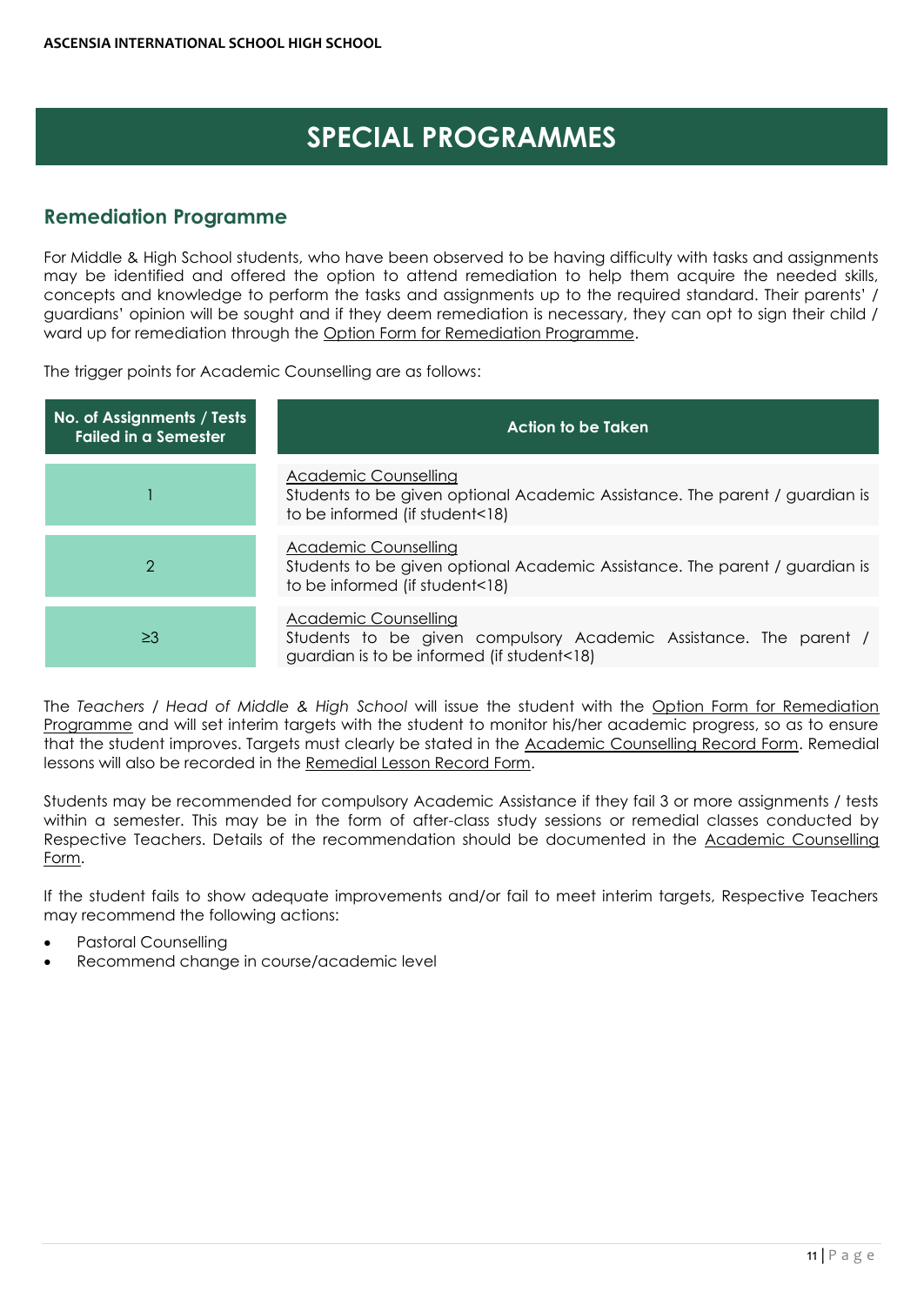# **Co-Curricular Activity (CCA)**

Beginning on year 2021, the students will be attending Co-Curricular Activities, a well-deliberated and planned series of exciting, immersive and experiential learning activities, including board games, coding and Art and Craft, to enrich their minds, enhance their learning and equip them with skills, knowledge and competencies. The activities will be conducted in a rotational manner.

Through board games, in particular, Chinese Chess, or commonly known as Xiang Qi, the students wil embark on a life-long journey of self-discovery and self-improvement. By learning visualization, they anticipate the outcomes of each step they take. They learn how to take into consideration the potential of each placement and the threats that are present and/or will develop. They will be trained to take into account what might possibly happen in the next 4 moves. They are challenged to think ahead and envision how their opponent might respond to their moves. They develop logical thinking skills by evaluating the value of each piece they have and how their moves can cause changes that might benefit or threaten them. By learning the skills, taking up challenges and learning from their own mistakes, they will hone and improve themselves in visualization, focus, logical thinking skills and even character development.

Through coding, the students will pick up skills that will enable them to stay ahead in the rapidly advancing and changing technological landscape. They will learn the skills and knowledge needed to write codes and programmes. They will experience formulating questions and plan how to utilise technology. The hands-on activities using high-tech equipment would enable them to pick up the skills needed to design software, applications and web pages. They will learn how to direct an object's movements, make sounds, change its appearance or execute series of complicated manoeuvres / sequences. They will learn how to design presentations, games and interactive applications to demonstrate their creativity or help people get organized and manage better.

In the Art and Craft sessions, the students will experience creating art in a fully-furnished and wellequipped Art Studio. They will explore a range of art topics, from drawing, painting to lettering and fine art. They will learn how to create artwork using a variety of media, including pencils, inks, water colours, acrylic paints, clay and many more. Through the sessions taught by trained and talented art teachers, they will be able to take their skill to the next level whether it is sketching, sculpting, doodling, designing, or making collages.

# **Student Development Committee (SDC)**

The School believe in giving students a holistic education, whereby each child needs to have a balanced school life, and therefore the **Student Development Committee (SDC)** was formed.

The SDC plans activities that integrates the following elements on an annual basis to ensure the student's holistic learning and development. These elements are:

- Celebrating different Cultures
- Exposing students to local Singapore places of interests
- Community services
- Student character development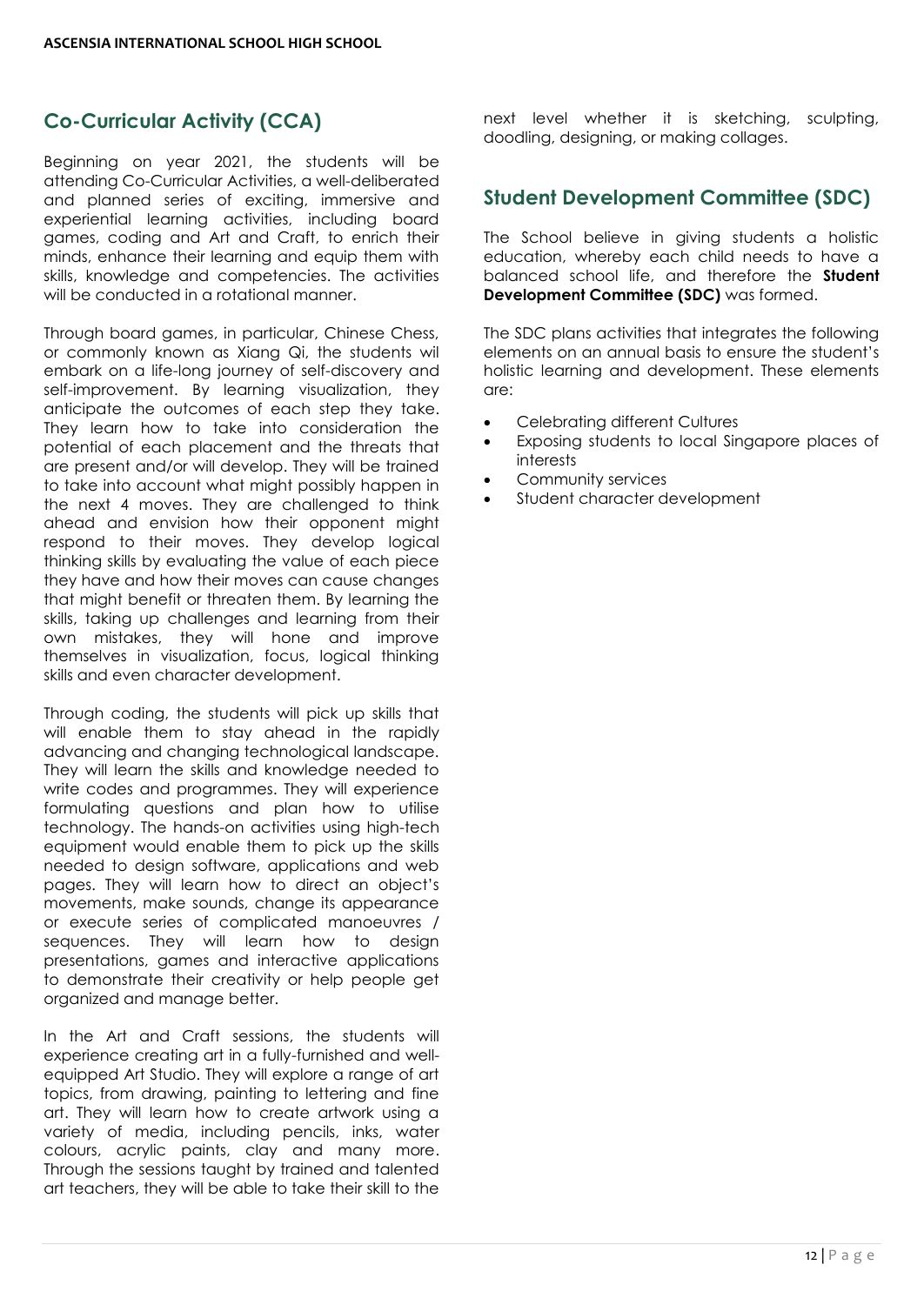# **SCHOOL RULES**

# **Code of Conduct for Students**

**As a student of Ascensia International School, I must always:**

- A. Strive for excellence in my behaviour and studies.
- B. Be attentive in class.
- C. Observe and comply with the ban on mobile phone in school during school hours.
	- o The teacher of the first lesson will collect all mobile phones from the students at the start of the first lesson every morning and the teacher of the last lesson will return the phones to the students only at the end of the last lesson of the day.
	- o Students found in possession of mobile phones during school hours will be penalized, and their mobile phones will be confiscated. The phones may be returned at the discretion of the V Principal.
- D. Bring all the necessary books including my dictionary for the lessons every day.
- E. Complete all assignments and submit them on time.
- F. Attend classes regularly.
	- o I must achieve 90% attendance in order to complete the course and be awarded with a certificate.
	- o Medical Certificates (MCs) from certified health practitioners must be produced if I am not able to attend school because I am unwell.
	- o Sick leave application (without MC) may be approved. Condition must be verified by the Homeroom Teacher.
	- o Leave application (for reasons other than illness or injury) may be approved. The leave application must be based on genuine reasons and I must seek prior approval from the Homeroom Teacher.
	- o MCs and leave application forms must be submitted within 3 working days that I next turn up for school.

My Student's Pass will be cancelled if I fail to:

- o Attend classes for a continuous period of 7 days or more without any valid reason
- o Achieve 90% attendance
- G. Be punctual at all times.
- H. Maintain a neat and presentable personal appearance at all times.
	- o Put on the school uniform. Shorts & mini-skirts, slippers, casual sandals, rings, earrings, putting on make-up and dyeing of hair are strongly discouraged.
- I. Refrain from smoking within the school premises (including the toilets) or in the surrounding areas of the school premises.
	- o No cigarettes should be found in my possession when I am in school.
- J. Be quiet and orderly at all times.
	- o I will not shout, scream, push or run within or around the school compound.
- K. Be honest.
- L. Be courteous, respect all school authorities, including my teachers, obey their instructions and heed their advice.
- M. Uphold the good reputation of my school.
- N. Take good care of public and school property.
- O. Keep my classroom clean and tidy.
	- o I will not bring any food or drinks into the school compound. Only plain water is allowed.
	- o I must not leave my textbooks/course materials and school t-shirt in class at the end of the lesson.
- P. Refrain from bringing valuables (such as electronic dictionaries, tablets, large sums of money, etc.) to school.

o If I do and I lose the item, it is solely my responsibility

Q. I will exhibit and demonstrates the school values at all times.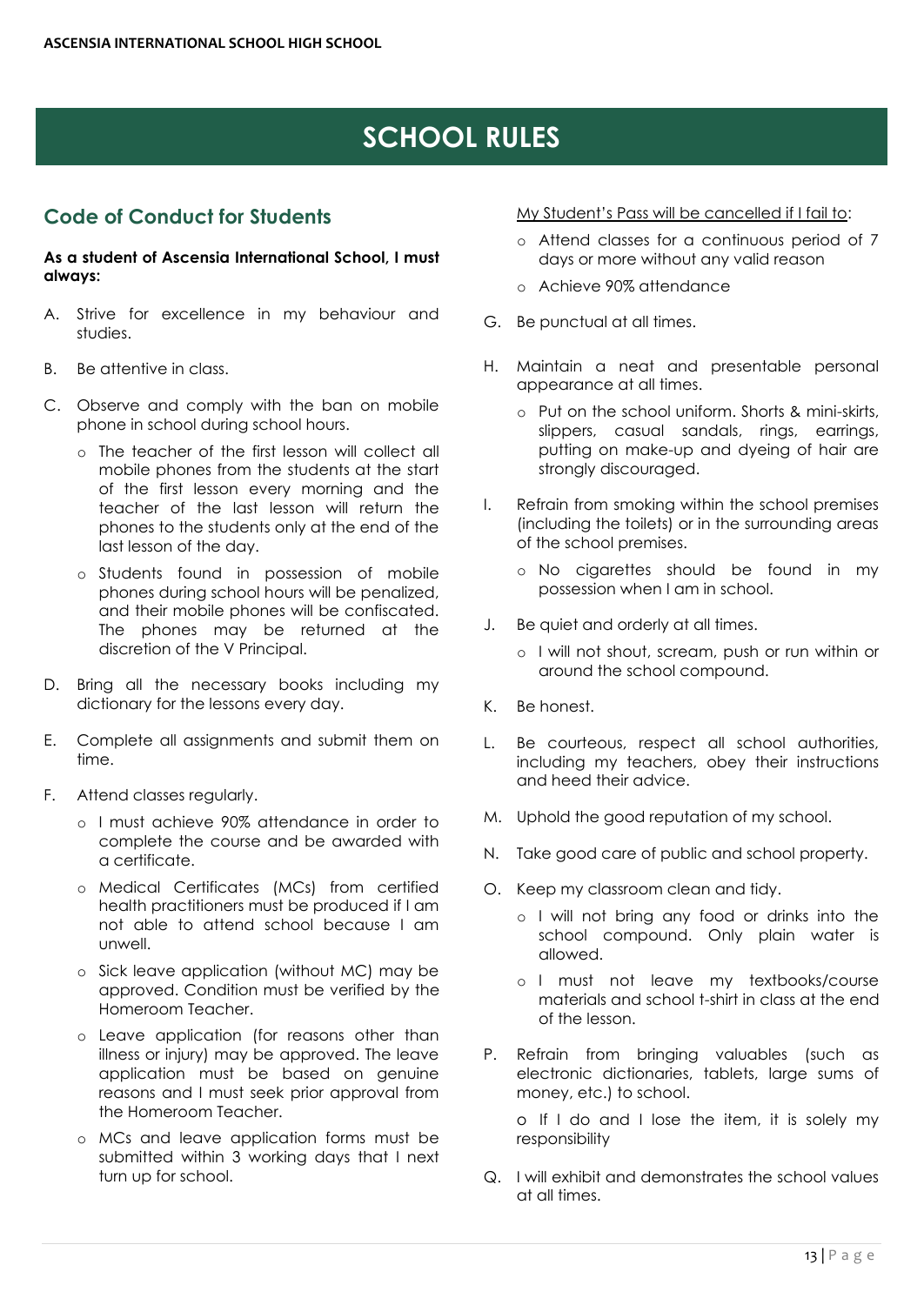# **Student Behaviour**

Students who break rules that are of a level of severity will be given demerit points and if improvement in a certain area is made subsequently, merit points will be given, according to the following Points System:

| <b>Offence / Improved Behaviour</b>                                                                                                                                            | <b>Demerit Points</b> | <b>Merit Points</b>      |
|--------------------------------------------------------------------------------------------------------------------------------------------------------------------------------|-----------------------|--------------------------|
| Cheating during test / exam                                                                                                                                                    | 30                    |                          |
| Defying school authorities                                                                                                                                                     | 30                    |                          |
| Assault / fighting                                                                                                                                                             | 30                    |                          |
| <b>Bullying / Threatening</b>                                                                                                                                                  | 15                    |                          |
| Smoking in / near school premises                                                                                                                                              | 15                    |                          |
| Students found with cigarettes within their possessions in school                                                                                                              | 10                    | $\overline{\phantom{a}}$ |
| Not smoking in / near school premises for whole term after being found<br>smoking in / near school premises                                                                    |                       | 15                       |
| Vandalism                                                                                                                                                                      | 10                    |                          |
| Inappropriate Conduct<br>Homework not done<br>Sleeping in class<br>Use of vulgar language<br>Using mobile phones during lessons<br>٠                                           | $2 - 10$              |                          |
| Absent from school for more than half a day                                                                                                                                    | 10                    |                          |
| Absent from school for 1 to 3 hours                                                                                                                                            | 5                     |                          |
| Absent from remedial lessons                                                                                                                                                   | 5                     |                          |
| Present for all other remedial lessons after being absent from remedial<br>lessons                                                                                             |                       | 5                        |
| Late for class                                                                                                                                                                 | $\overline{2}$        |                          |
| Punctual for all lessons within a week                                                                                                                                         |                       | 5                        |
| Inappropriate Dress Code<br>• Wearing slippers, earrings<br>Colored hair<br>Having make-up<br>Polished nails<br>Not wearing school uniform<br>٠                                | 5                     |                          |
| Good learning attitude<br>Completing all homework/assignments within a week<br>Bringing all required books for lessons<br>٠<br>• Speaking in English during lessons            |                       | 5                        |
| Peer-teaching<br>• Helping/assisting classmates in need during lessons                                                                                                         |                       | $3-5$                    |
| Civic-mindedness<br>• Helping to keep the classroom clean on one's own initiative<br>Keeping one's study area clean and neat before going home                                 |                       | $3-5$                    |
| School Involvement<br>• Taking part in school competitions<br>Displaying active involvement in school-organized activities e.g. class<br>outings/mobile learning journeys etc. |                       | $3 - 5$                  |
| Demonstrating leadership qualities<br>• Taking on leadership roles in class and executing duties effectively                                                                   |                       | $3 - 5$                  |
| Showing respect to teachers<br>• Being polite to teachers, paying attention during lessons                                                                                     |                       | $3-5$                    |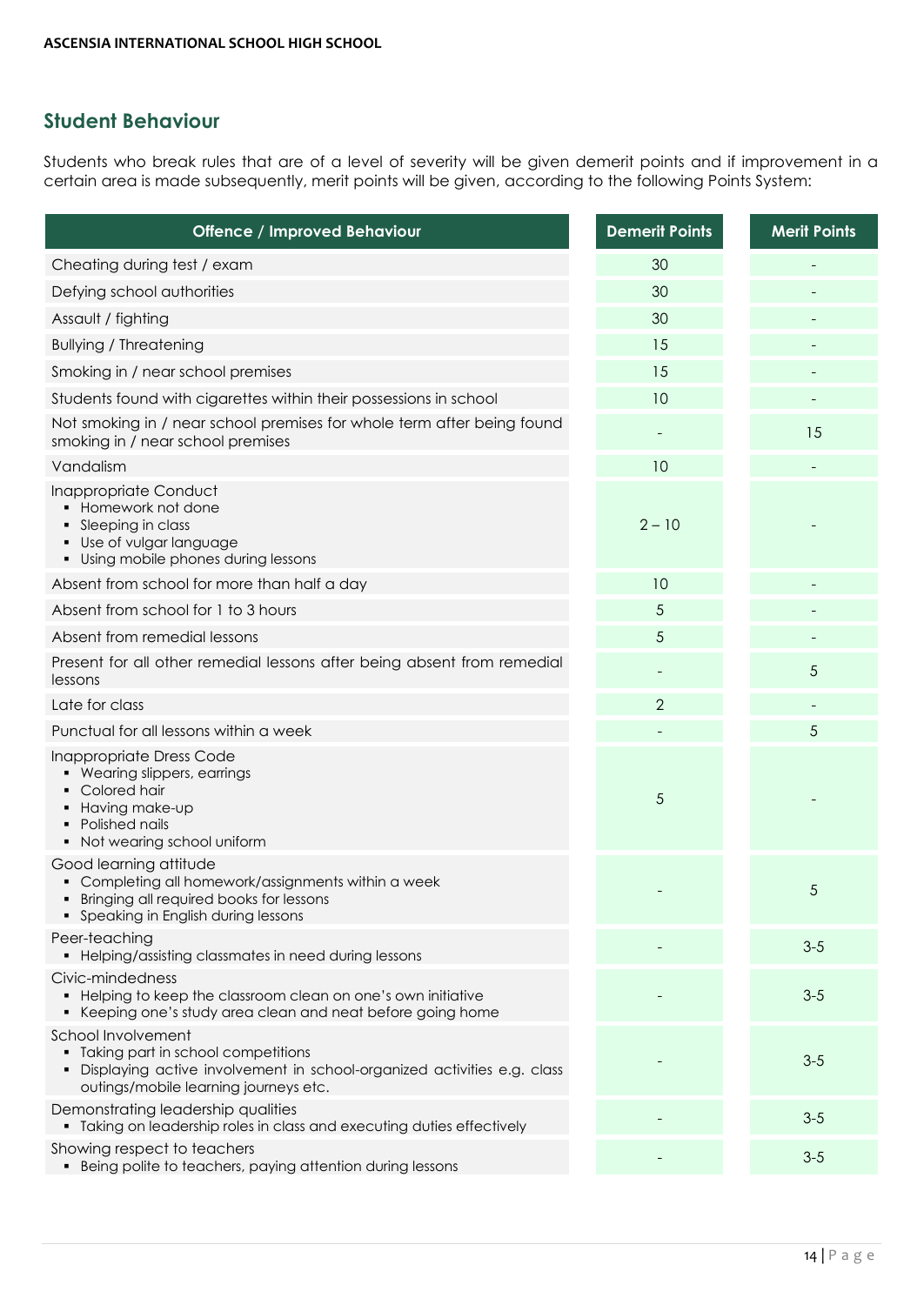### **Demerit Points and Waning Letters**

For every 50 demerit points received within a Semester, the student will be issued a warning letter by the *Vice Principal*.

When the student accumulated 50 demerit points, a 1st Warning Letter will be issued and sent to the *parent* / *guardian*. Accumulation of 100 demerit points indicates the issuance of a 2nd Warning Letter.

Upon accumulation of 150 demerit points, the 3rd Warning Letter will be issued, the school will ask the *parent* / *guardian* to meet the *Vice Principal* or the *Vice Principal's appointed representative* in person. If there is no local guardian, the *parent* / *guardian* will have to speak to the *Vice Principal* or the *Vice Principal's appointed representative* via an overseas call. The school will at the same time, issue a Pre-Termination Letter to the student. The student will be required to write and sign an undertaking to promise that he/she will not commit another offence again. A copy of the 3rd Warning Letter, student undertaking and Pre-Termination Letter will be sent to the *parent* / *guardian* via email.

If the student commits yet another offence after receipt of the school's Pre-Termination Letter, the school will ask the *parent* / *guardian* to meet the *Vice Principal* in person. If there is no local guardian, the *parent* will have to speak to the *Vice Principal* via an overseas call. The student will be issued a Termination Letter and the school will cancel his/her student pass with immediate effect. A copy of the Termination Letter will be sent to the *parent* / *guardian* via email.

Teachers or staff that have identified students that have poor conduct or have broken the student code of conduct will inform the *Head of Junior School* / *Head of Middle & High School* / *Vice Principal*. Investigation is to be done to verify the validity of the allegation against the student, and if found to be valid, student is to be called in for counselling. The details of the counselling are to be recorded either in the Pastoral Counselling Form / Academic Counselling Record Form.

- Where, it is a minor misconduct, the school will issue a warning letter to the student and inform the parent/guardian if the student is under 18 years old.
- Where a student receives 3 warning letters for misconduct, the student may be liable for suspension or expulsion, at the discretion of the *Disciplinary Committee* (to be formed and chaired by the Vice Principal).

For major misconduct, a Disciplinary Committee Hearing is to be convened. The school has the authority to terminate the student and cancel the student's pass.

Students will be liable for disciplinary action by the school or face the possibility of expulsion from the school **without any refund** of the school fees paid after due counselling by the Vice Principal.

For students who have accumulated demerit points and warnings or pre-termination letters, they will be reset to zero at the beginning of each semester. Improvement points will also be reset to zero at the beginning of each semester.

# **Student Disciplinary Appeal Process**

Student will be given a chance to appeal against the decision of the *Disciplinary Committee* within **3 working days** by submitting an appeal letter to the *Operations Manager* and the result of the appeal will be final.

- A. The School's *Vice Principal* shall act as the *Chairman of the Disciplinary Committee* and selected *Management Team* Members shall make up the members of the Committee.
- B. This includes a designated representative of the *Academic and Examinations Board* (e.g. Chairman), the *Head of Junior School*, the *Head of Middle & High School* and *senior academic staff*.
- C. The *Chairman* shall explain the reasons for initiating such a session and ask the student to respond to the Committee's queries on attendance or any other disciplinary issues.
- D. The *Disciplinary Committee* shall then discuss the outcome of the case and put forth their recommendation to the *Operations Manager* for his/her final approval.
- E. Upon approval, the *Disciplinary Committee* will issue a formal letter to the student, notifying him/her of the outcome.
- F. Appeals, if any, must be submitted within **3 working days** of receipt of letter to the *Operations Manager*. Following which, this process would follow the School's dispute resolution process.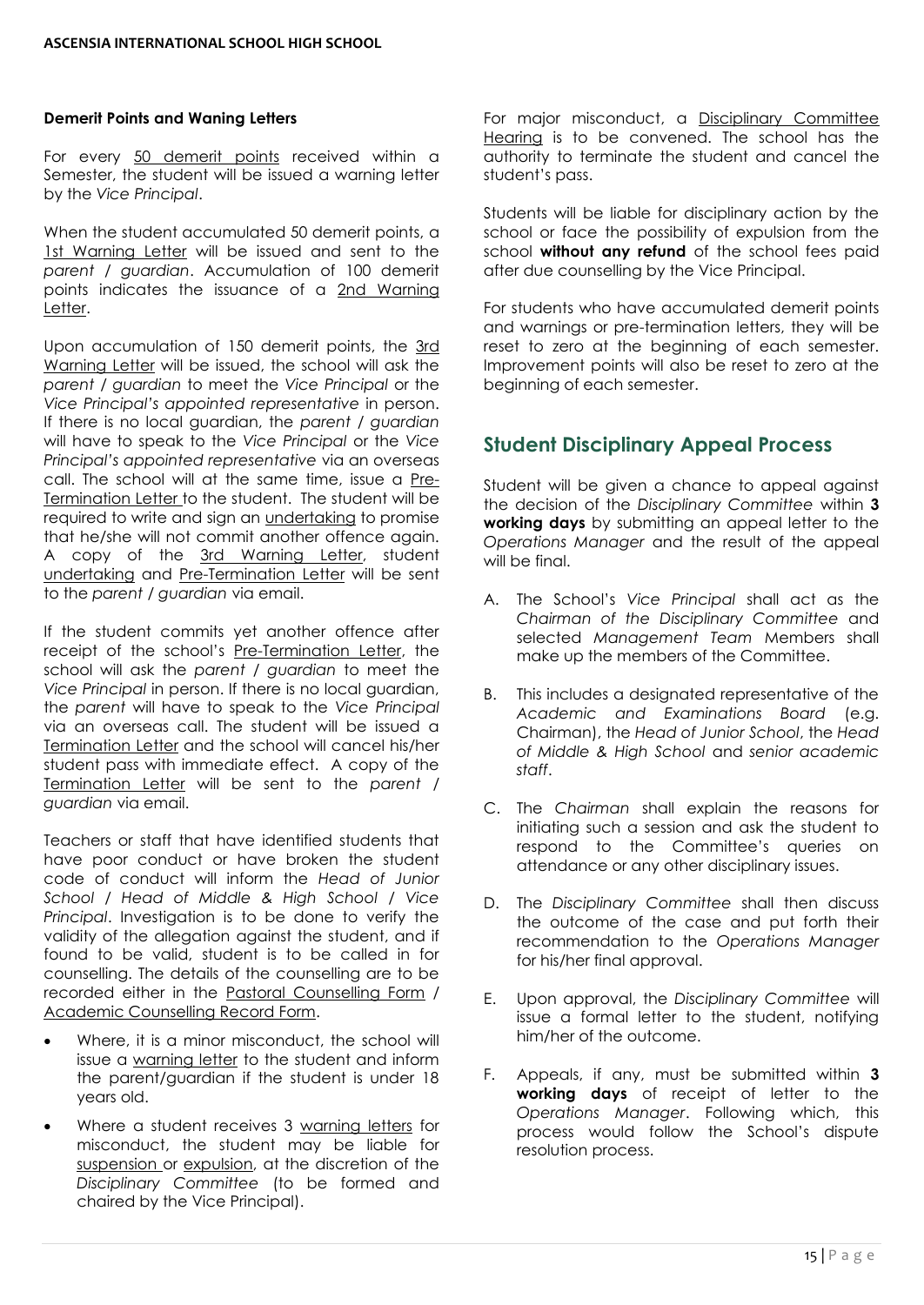# **School Library Policy**

### **Types of Membership**

The students are registered at enrolment to become library members and have to pay Library Miscellaneous Fees.

### **Modes of Registration**

The Borrowing / Returning of library materials will be done at the Librarian's Desk.

Library users can proceed to the Librarian's desk to access any of the AAIS Library e-services such as:

- Check Your Account
- Access loan history
- Update Profile
- Place Reservations
- Register for library events
- Receive email alerts: on loans (before duedate, overdue), collection of reserved item, and payment of lost / damage item
- expiry of membership (upon termination of course of study)

#### **Borrowing Privileges**

#### Loan Quota

| Quota i         | 3 items        |
|-----------------|----------------|
| <b>Renewals</b> | 21 days (once) |

#### Renewal

- Books can be renewed for free for another 21 days for students and 30 days for staff. Magazines cannot be renewed. You may renew an item if:
	- o the item has not been reserved by another member; or
	- o the item has not been renewed before.
	- o the item is not overdue.
- You can renew an item at the Librarian's Desk;

#### Reminder Service

Library members can sign up for e-mail reminders at the Librarian's Desk.

This exclusive service reminds you to return borrowed items on time.

### **Fees and Charges**

#### Overdue Fines

- Overdue fines are charged at \$0.30 per book / magazine per day.
- Items should be returned before midnight (12.00am) for the stated due date, due items

returned after midnight (12.00am) will incur overdue charges.

• Your borrowing privileges will be suspended once charges are incurred in your library account. They will be restored once the outstanding fines are settled.

### Lost items

- For every item lost / damaged, the member will have to pay the cost of the item lost/damaged, and an administrative fee of \$7.50 per item.
- Replacements for lost / damaged items will not be accepted.
- There will be no refund once payment is made even if the lost item is found later.

#### Loss of Membership Card

Students who have lost their AAIS Library Membership Card will have to pay \$10 per card for a replacement.

#### **Modes of Payment**

All transactions at the library are by Cash at the Librarian's Desk. The transactions include:

- A. Reservation of items;
- B. Fines for overdue items;
- C. Fines for loss/damaged library items;
- D. Admission fee for programmes

The cost of the overdue fines are to be capped at the cost of replacing the book (including shipping price, if any) plus administrative fee.

The maximum amount a student can pay for the fines for overdue and lost / damaged library items are to be capped at a maximum of \$100 Library Miscellaneous Fees.

#### **Terms and Conditions**

Members who misuse library items will have their membership suspended until they pay the cost of replacing the item.

Members who misuse library items will have to cover the cost of replacing the item within two weeks.

Members are responsible for taking proper care of library items and any multiple parts accompanying the items, borrowing and returning them together as a set as indicated on the item.

Members are responsible for any damage to or loss of items borrowed. Members are advised to do a quick check of up to 5 minutes on the quality and condition of the item(s) before borrowing it/them.

AAIS will not be responsible for any damage to the borrower's person or property resulting from the loan of library items.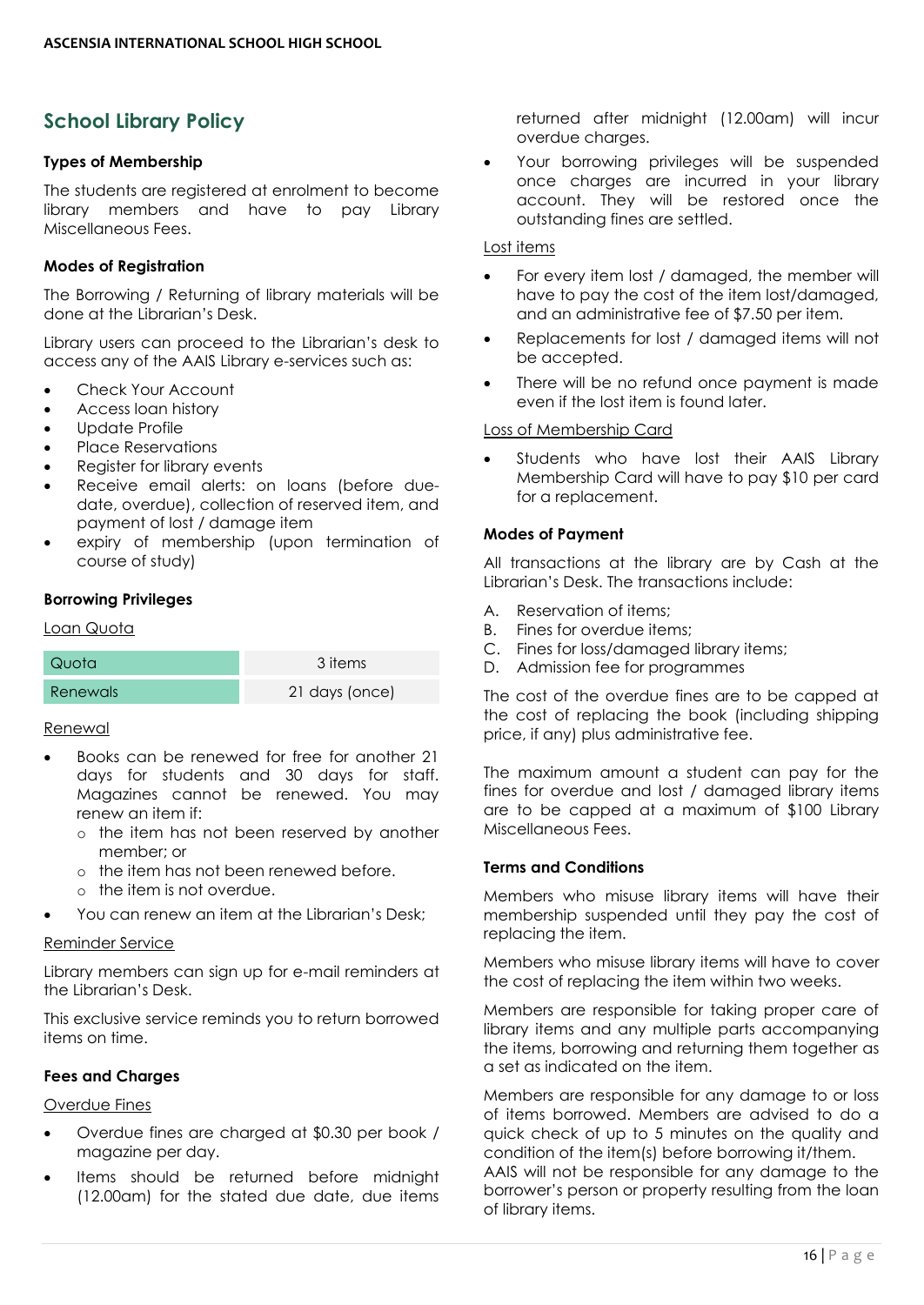# **STUDENT AWARDS**

# **Best Performing Student Award**

The School recognizes students' academic excellence through the conferment of the **Best Performing Student Award**, which is given to the graduating student with the highest score in each course. *Homeroom Teachers* of the graduating classes will submit the list of the students to *Academic Support Supervisor*. This list is to be presented at the *School Management*. Provided the students' academic and non-academic performance are satisfactory; at the discretion of the School Management. Upon approval at the School Management, the decision then can be finalized at the *Academic and Examination Board*.

# **School Values Award**

**School Values Award(s)** will be given at the end of the year based on *Homeroom Teacher's* / *Teachers'* nomination of the students who meet the requirements of the learning attitude score / merit and demerit point system. Nominations will be submitted to *Academic Support Supervisor*. This list is to be presented at the *School Management*. Both learning attitude and merits must be A to be eligible to receive the award. If there are none of the students managed to achieve it, hence no awards will be given. Provided the students' learning attitude and merit points attain A; at the discretion of the School Management. Upon approval at the School Management, the decision then can be finalized at the *Academic and Examination Board*.

# **Student Leadership Award**

Beyond academic excellence, the school also prides itself in producing graduates who possess allround excellence. To encourage this, the School may give out the **Student Leadership Award** to the most outstanding student of each course at the **end of each Academic Year** (depending on whether the student meets the requisite high standards and requirements).

In order to qualify for this award, students must submit the Student Leadership Award Application Form to the *Homeroom Teachers* **at least a month before** the end of the Academic Year. The applicant must detail his/her leadership positions and contributions to school activities in the past year. In addition, the application must be endorsed and supported by at least *three other students*. The *School Management* will then decide on the winners of the award based on the application and may choose not to give out any awards should there be a lack of quality applicants.

The *Academic Support Supervisor* will consolidate all applications and forward them to the *School Management* for discussion. The *School Management* will then decide on the winners of the award based on the application and may choose not to give out any awards should there be a lack of quality applicants. Upon approval at the School Management, the decision then can be finalized at the *Academic and Examination Board.*

Recipients of the Best Performing Student Award, School Values Award(s) and Student Leadership Award will enjoy the following benefits:

- Certificate / Letter of Recognition
- Other suitable prize(s) as deemed appropriate by the Management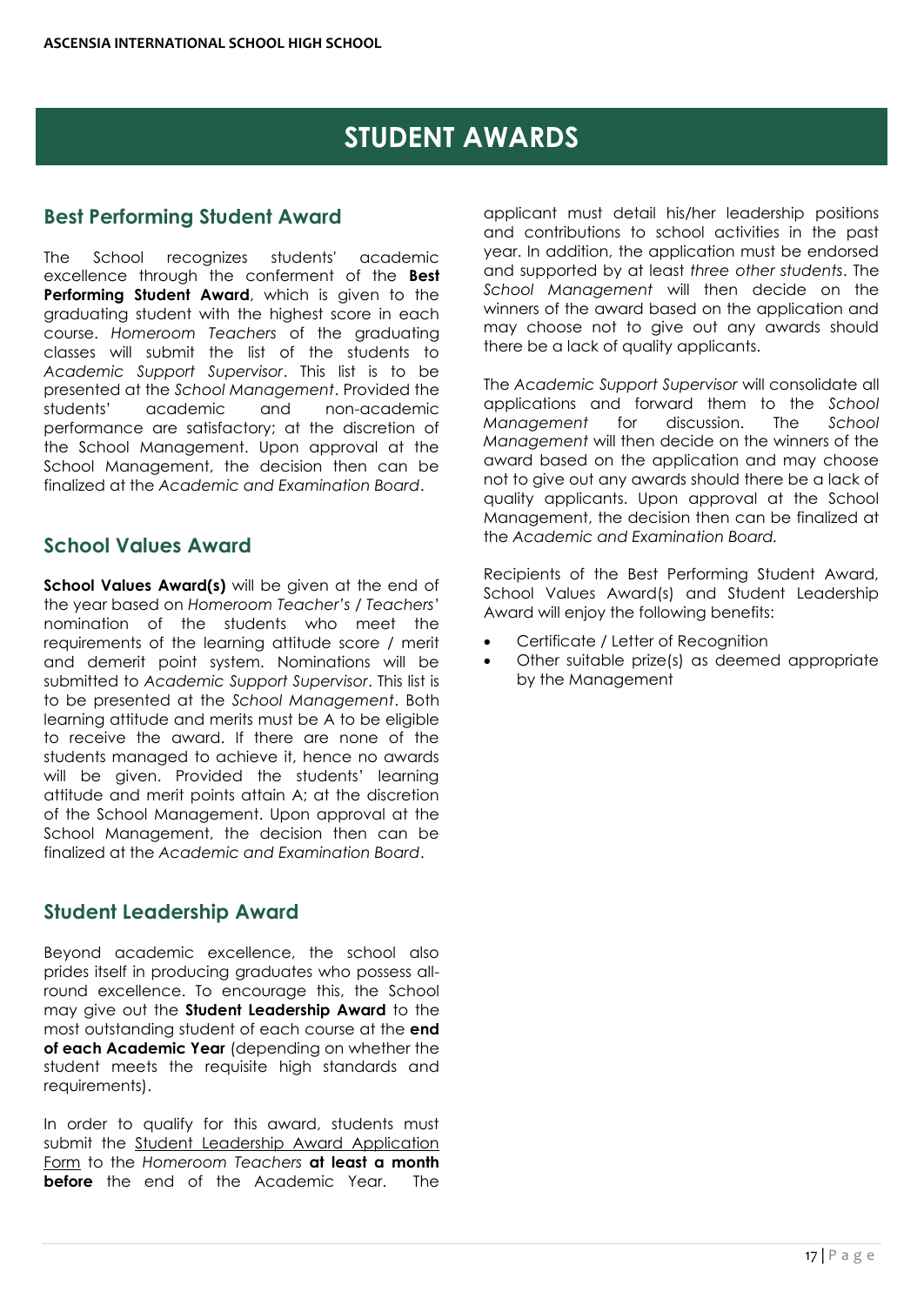# **ADMINISTRATIVE INFORMATION**

# **Orientation Programme**

As part of the School's admission process, all new students will be required to go through an Orientation Programme that includes briefing session(s) on the following (not limiting) information:

- School's History, include its Vision, Mission, Values & Culture
- School's Location, including Physical and Academic Facilities / Resources available to **Students**
- Organization Chart (Indicating Management Team)
- Introduction of Academic and Examination Board Members
- Fee Protection Scheme
- Dispute Resolution Process
- Appeal Procedures for Academic Results
- Suite of Student Support Services
- Relevant Singapore Laws and Regulations, including ICA Regulations and Attendance **Requirements**
- Attendance Requirements and Procedures for Taking Attendance
- School Calendar
- Course Timetable
- Leave Application Process
- Course Fees and Duration
- Course Completion and Award Criteria
- Post Course Guidance
- Deferment / Extension Criteria and Procedure
- Other Important Details in Student Handbook

# **Student Contract**

### **Execution of Student Contract**

- A. Execution of the student contract shall be accordance to the process below.
- B. For each enrolled student of the School, the students parent/legal guardian will sign two copies of the standard Student Contract, where one copy will be given to the students parent/legal guardian and the other copy will be kept by the School.
- C. Each student contract is meant for admission to one course only and individual student contracts will be entered with each student admitted into the course offered.
- D. The terms and conditions of the student contract are to be explained to each student and students parent/legal guardian and it is the responsibility of the School to ensure that each student and students parent/legal guardian fully understands them.
- E. Any amendments made to the student contract must be accompanied with an acknowledgement signatory by both the school and the students parent/legal guardian.
- F. Students parent/legal guardian are given a 7 working day cooling off period from the date of signing the student contract, whereby should they decide to withdraw from the course, they will be refunded the highest percentage stated in Schedule D.
- G. If a students parent/legal guardian wishes their child to repeat a module, a new student contract (or addendum) has to be issued.

### **Availability of student contract to prospective students**

A. A copy of the student contract is made available for prospective students on the school's website.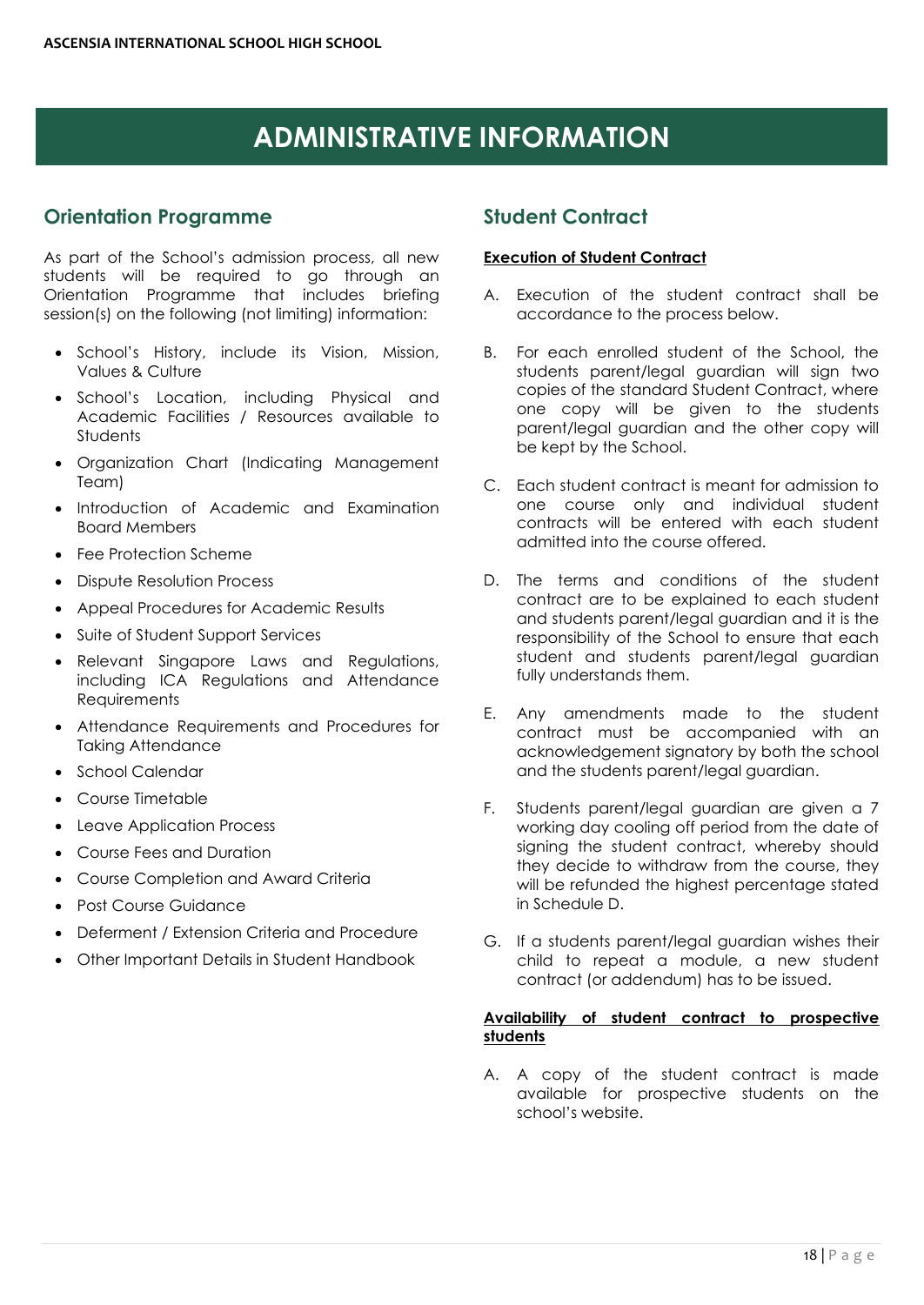# **Confidentiality of Student Data**

All students' personal information will be kept strictly confidential and will not be divulged to any third party without consultation with the student.

# **Change of Student Particulars**

Students or parent/legal guardian must notify the School of any changes in the students' personal particulars, including their contact numbers and addresses, including any changes to the contact details of parents and legal guardians. This can be done by filling in the "Information Update Form" form.

# **Immigration Matters**

- A. The Student's Pass is strictly for the purpose of your study in our school. You are not allowed to seek any form of employment, paid or unpaid, or be involved in any business, profession or occupation. You are not to take part in any activity which is detrimental to the security, reputation and well-being of Singapore.
- B. Upon the completion or termination of your course with our school, your Student's Pass must be cancelled and your Student's Pass returned to the Immigration and Checkpoints Authority (ICA).
- C. Upon the cancellation of your Student's Pass card, ICA will approve your stay in Singapore on social visit status for a short period. Please adhere to the validity period of the social visit status granted to you by ICA.
- D. Loss of Student's Pass
	- a. Report the loss of your student's pass and any other important documents (e.g. your bank card) to the police immediately. The police will issue you with a police report.
	- b. Report the loss of your student's pass to Ascensia as soon as possible. A letter of confirmation to state that you are currently a student of our school will be issued to you.
	- c. You must personally report the loss of your student's pass and obtain a replacement from ICA within seven days of its loss. In order to replace your student's pass, you need:
		- One recent passport-sized photograph
		- The photograph must be taken within the last 3 months.
- The photograph should be in colour, must be taken against a white background with a matt or semi-matt finish.
- The photograph image must show the full face (eyebrows cannot be covered by fringe) and the registrant should be without headgear (headgear worn in accordance with religious or racial customs is acceptable but must not hide the facial features)
- Your valid travel document (valid for least six months)
- A letter from the school stating that the applicant is currently a registered student (for STP card holders only)
- An original copy of the police report
- d. Replacing your student's pass will cost you \$100 for the first replacement, and \$300 for subsequent replacements.
- e. For further information, you can check the ICA website at http://www.ica.gov.sg.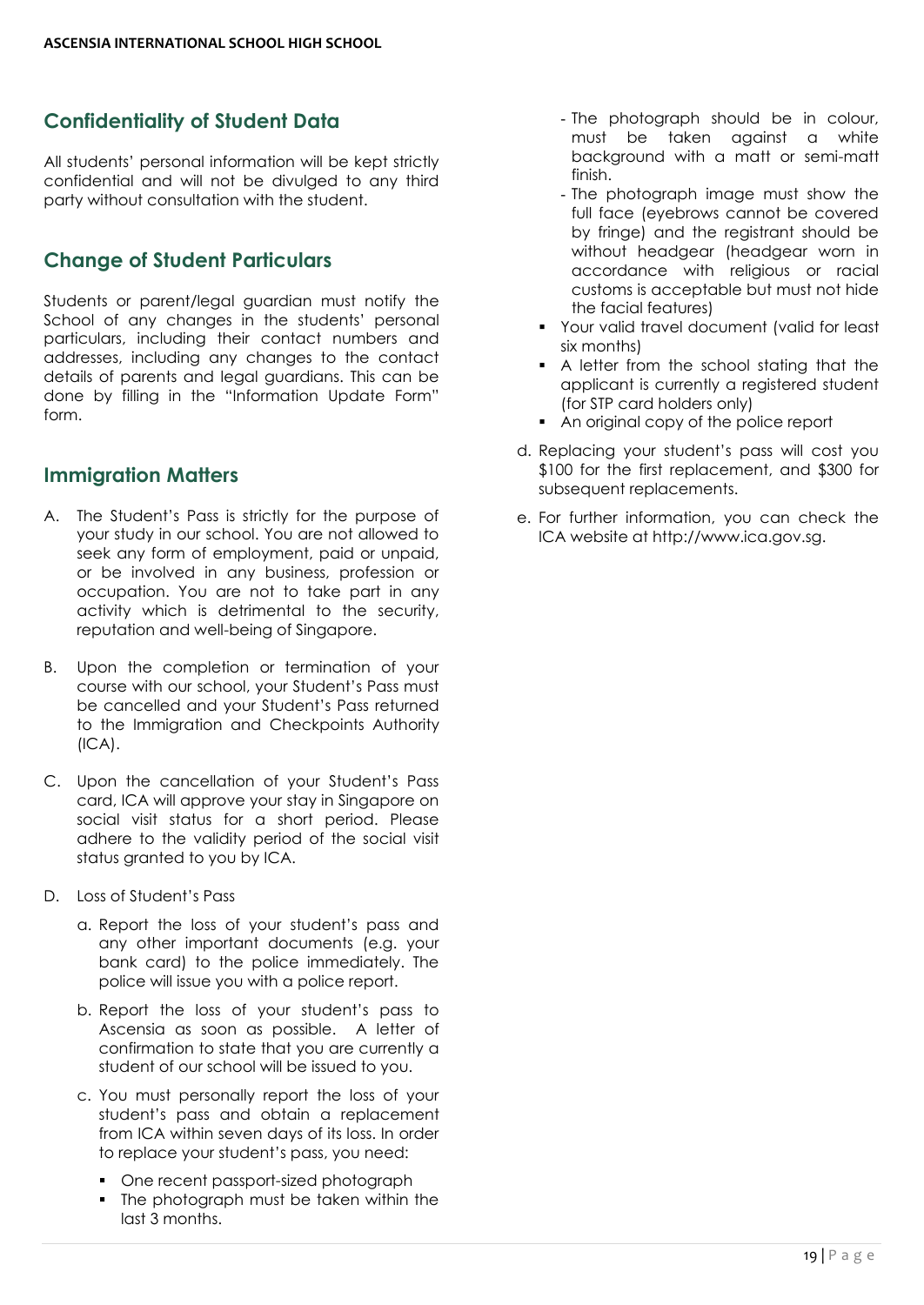# **Fee Protection Scheme**

### **Fee Protection Scheme (FPS) Implementation**

- A. The School shall ensure that the implementation of the Fee Protection Scheme (FPS) is in line with the requirements stated in the Fee Protection Scheme Instruction Manual by CPE.
- B. The School is required to adopt the FPS to provide protection for all fees paid by all their students.
- C. The School shall only adopt FPS from the list of CPE-appointed FPS Insurance Providers. The school appointer FPS provider is Liberty Insurance.

### **All fees paid by students are protected under FPS**

- A. The School is to ensure that the insurance is purchased to protect the course fees paid by each student within 7 working days from the date of receipt of fees.
- B. The insurance coverage shall commence from the fee payment date till the next payment due date or the course end date, whichever earlier.
- C. The student parent/legal guardian will be notified of the insurance purchase through email.

# **Refund Policy**

- A. The School's refund policy and procedure are available to all students, including prospective ones, on the following platforms:
	- o School's website
	- o Student handbook
	- o Student contract
	- o Orientation programme materials
- B. The School shall ensure a fair and reasonable refund policy is detailed for all students.
- C. The maximum processing time from the student's withdrawal / refund request to the issuance of the refund shall not exceed more than 7 working days.
- D. The School adopts the Refund Policy as per the standard Student Contract as set out by CPE. This policy will act as a framework in guiding the implementation of detailed refund processes and procedures in the following areas:
	- o Refund for Withdrawal Due to Non-Delivery of Course
	- o Refund for Withdrawal Due to Other Reasons
	- o Cooling off Period
- E. Refund for Withdrawal Due to Non-Delivery of Course:

The PEI will notify the Student parent/legal guardian within three (3) working days upon knowledge of any of the following:

- o It does not commence the Course on the Course Commencement Date;
- o It terminates the Course before the Course Commencement Date;
- o It does not complete the Course by the Course Completion Date;
- o It terminates the Course before the Course Completion Date;
- o It has not ensured that the Student meets the course entry or matriculation requirement as set by the organisation stated in Schedule A of the standard student contract within any stipulated timeline set by CPE; or
- o The Student's Pass application is rejected by Immigration and Checkpoints Authority (ICA).
- F. The Student parent/legal guardian should be informed in writing of alternative study arrangements (if any), and also be entitled to a refund of the entire Course Fees and Miscellaneous Fees already paid should the Student parent/legal guardian decide to withdraw, within seven (7) working days of the above notice.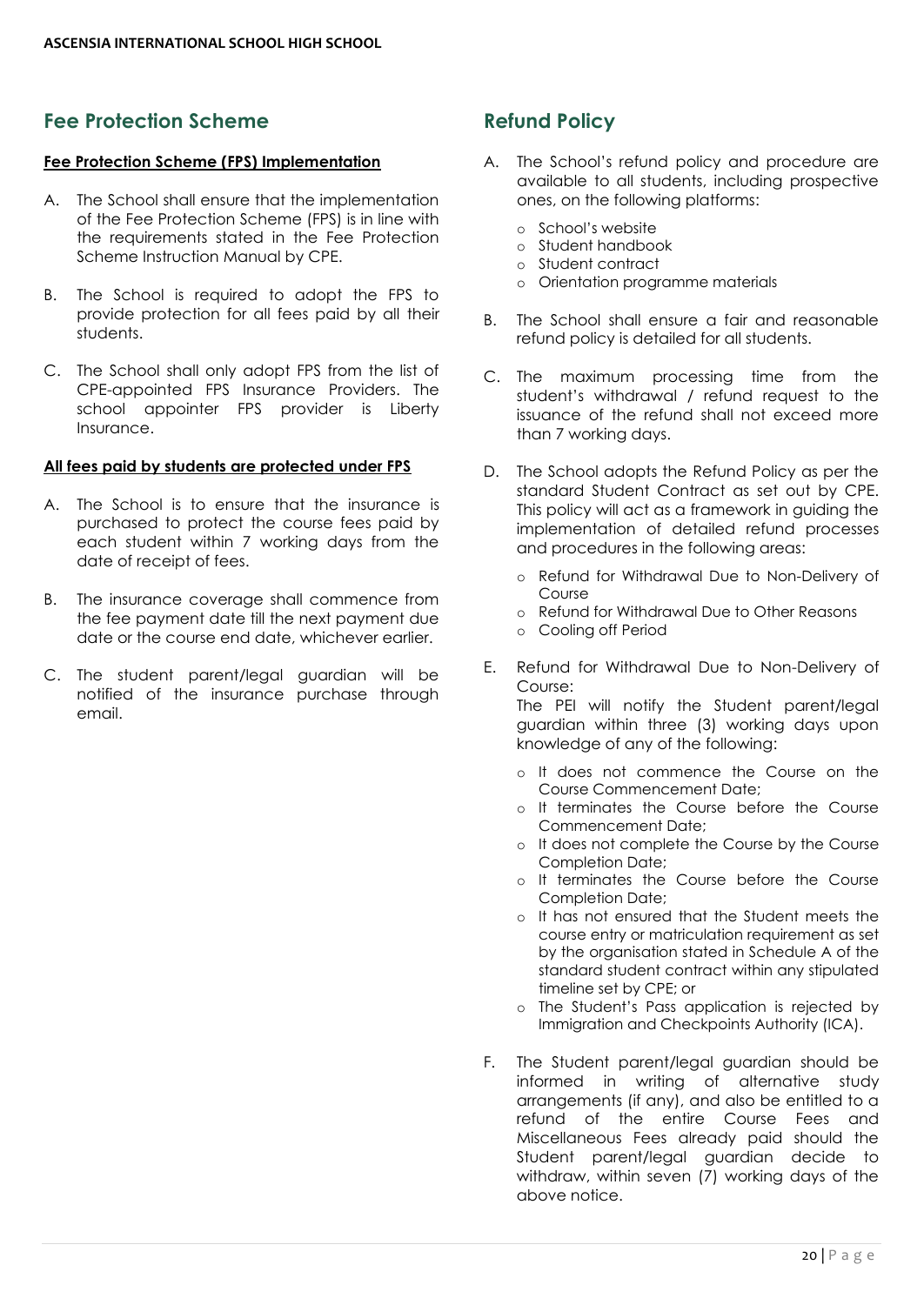- G. Refund for Withdrawal Due to Other Reasons:
	- o If the Student parent/legal guardian decides to withdraw their child from the Course for any reason other than those stated in Clause 2.1 of the standard student contract, the PEI will, within seven (7) working days of receiving the Student parent/legal guardian written notice of withdrawal, refund to the Student an amount based on the table in Schedule D of the standard student contract.
- H. Refund during Cooling-off Period:
	- o The PEI will provide the Student parent/legal guardian with a cooling-off period of seven (7) working days after the date that the Contract has been signed by both parties.
	- o The Student parent/legal guardian will be refunded the highest percentage (stated in Schedule D of the Standard Student Contract) of the fees already paid if the Student parent/legal guardian submits a written notice of withdrawal to the PEI within the cooling-off period, regardless of whether the Student has started the course or not.
- I. Schedule D Refund Table:

| Percentage of<br>total fees paid | If Student's written notice of<br>withdrawal is received:                   |  |  |
|----------------------------------|-----------------------------------------------------------------------------|--|--|
| 90%                              | more than 30 days before the<br>Course Commencement Date                    |  |  |
| 50%                              | before, but not more than 30<br>days before the Course<br>Commencement Date |  |  |
| 25%                              | after, but not more than 7 days<br>after the Course<br>Commencement Date    |  |  |
| ገ%                               | more than 7 days after the<br>Course Commencement Date                      |  |  |

- J. Non-Refundable Fees:
	- o Application Fees
	- o Fees paid to the Singapore Examinations and Assessment Board (SEAB)
	- o Fees paid to external partners / examination boards
	- o Fees paid to the Immigration and Checkpoints Authority (ICA)

# **Refund Procedure**

- A. Student parent/legal guardian who would like a refund, submit the Refund Request Form to the Admissions Executive for processing.
- B. Any supporting documentations that are required to process the refund must be submitted along with the Refund Request Form. This includes the Withdrawal Request Form or Transfer Request Forms.
- C. Reasons for refund must also be clearly documented in the Refund Request Form.
- D. The *Admissions Executive* is to acknowledge the receipt of the refund request by signing on the form. This is to be done **within 2 working days** from the date of application.
- E. After which, the *Admissions Executive* is to refer to the student's Student Contract to establish if a refund is to be made to the student.
- F. The *Admissions Executive* is to work out the refund amount (if any) based on the refund policy stated in the student contract. This amount is to be indicated on the Refund Request Form.
- G. Upon establishing of the refund amount, the *Admissions Executive* is to seek the approval of *Admissions Manager* as part of the *Management Team* before the refund amount can be issued.
- H. The Management approval will be documented in the Refund Request Form.
- I. All refund amounts will strictly adhere to the refund policy as stated in the student contract unless otherwise decided by the school's management.
- J. Upon the approval by the *Management Team*, the *Admissions Executive* is to pass the student request form to the *Finance Executive* for the final processing.
- K. The *Admissions Executive* is to contact the students parent/legal guardian to inform them on the refund status and collection of the refund payment if approved.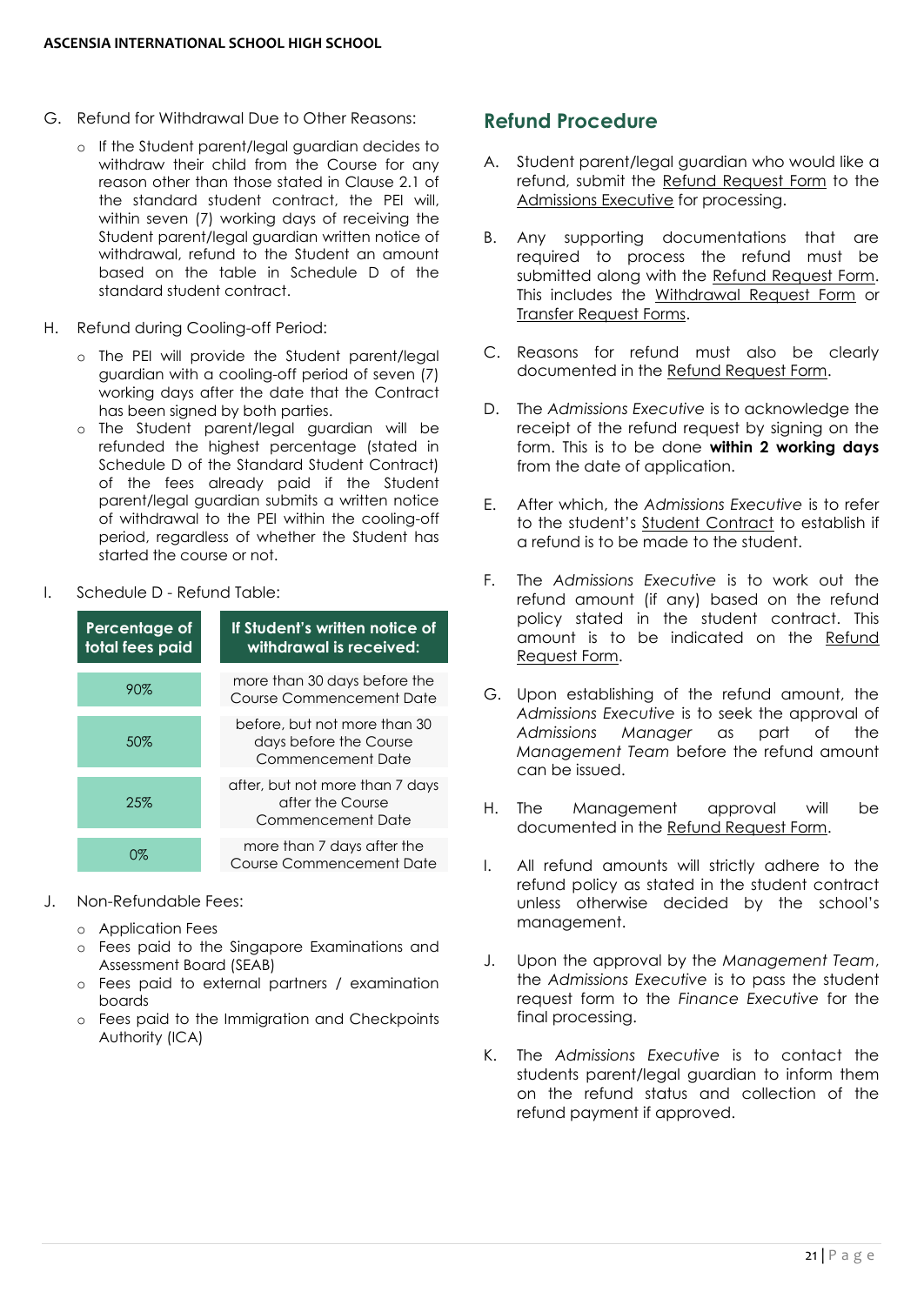# **Transfer / Withdrawal / Deferment Policy**

- A. The maximum processing time for transfer, withdrawal, deferment process, from the point of Students parent/legal guardian request to informing student Students parent/legal guardian of the outcome in writing, should not be more than 4 weeks.
- B. All requests must be made in writing through the submission of the Course Transfer Request Form / Course Withdrawal Request Form / Course Deferment Form and any supporting documents. Verbal notice is not accepted.
- C. For students under the age of 18, written consent from the parent / legal guardian must be obtained.
- D. All requests will be reviewed on a case by cases basis and the School will have the final decision on the outcome.
- E. The School's refund policy shall apply for all qualified refunds. Students parent/legal guardian are to refer to the School's refund policy and the Student Contract for further details.
- F. Communication of the school's transfer, withdrawal, deferment policies and procedures to all students and Students parent/legal guardian will be through the following platforms:
	- o Student Handbook
	- o Orientation Programme materials
	- o School's official website
- G. Transfer Policy
	- o The definition of transfer is when a student changes the course or period of study (from full-time to part-time or vice versa) but remains as a student of the school.
	- o Conditions for granting the transfer:
		- i. All outstanding fees must be settled prior to request.
		- ii. Student must fulfil the admission criteria of the new course and will be subjected to the School's student selection and admission procedures.
	- o For Student's Pass holder, course transfer is subjected to ICA's approval of the new Student's Pass. ICA will be informed through the application of the new Student's Pass.
	- o A student who transfers within the School must have their existing contract terminated. A new student contract will be signed based on the procedures for executing student contracts.
- H. Withdrawal Policy
	- o The definition of withdrawal is when a student discontinues all courses with the School.
	- o Conditions for granting the withdrawal: i. All outstanding fees must be settled prior to request.
	- o ICA will be informed through the cancellation of the student's pass. Student's pass holder is required to submit his/ her student's pass to the school for cancellation of the student's pass with ICA.
	- o A student who withdrew will have their student contract terminated.
- I. Deferment Policy
	- o The definition of deferment is when a student delays or postpones the course (or module).
	- o Conditions for deferment:
		- i. Students parent/legal guardian can apply for their child deferment only once.
		- ii. Requests for deferment extension will be considered on a case by case basis.
		- iii. In applying for deferment, Students parent/legal guardian has to take note of the course completion timelines.
		- iv. Students parent/legal guardian are to note that maximum duration allowed to complete a course should not be more than TWICE the normal registered course duration. For example, if a course is registered as 1-year duration, the maximum time allowed to complete the course successfully is 2 years.
		- v. Deferment is subjected to the availability of units / courses offered. The school reserves the right to offer similar units / courses in replacement of discontinued units / courses.
	- o ICA will be informed through the application of the new Student's Pass. The course deferment is subjected to ICA's approval of the new Student's Pass.
	- o If the student contract is still valid, an addendum would be signed to reflect the deferment. For terminated student contracts, a new student contract will be signed based on the procedures for executing student contracts.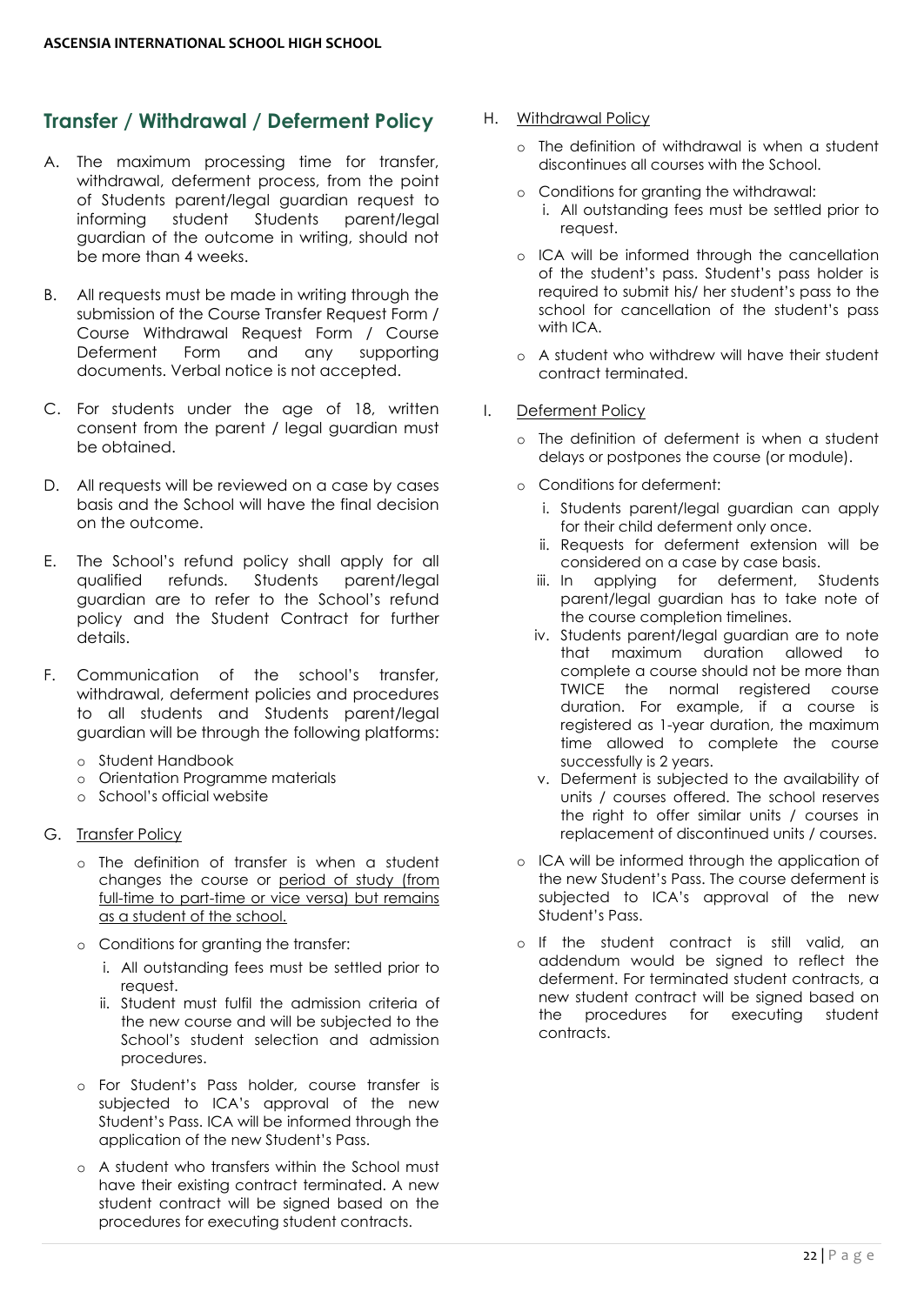# **Transfer / Withdrawal / Deferment Procedure**

- A. Students parent/legal guardian who would like to transfer, withdraw or defer their child/ren, submits the Course Transfer Request Form / Course Withdrawal Request Form / Course Deferment Form to the Admissions Executive for processing.
- B. Any supporting documentation that are required to process the request must be submitted along with the Course Transfer Request Form / Course Withdrawal Request Form / Course Deferment Form.
- C. In addition, the student parent/legal guardian would also fill in and submit the Refund Request Form together with the Course Transfer Request Form / Course Withdrawal Request Form / Course Deferment Form in case of a refund.
- D. Reasons for the request should also be documented in the Course Transfer Request Form / Course Withdrawal Request Form / Course Deferment Form.
- E. For students below the age of 18, the parent / legal guardian's written consent must be obtained. Written consent may be obtained through signing on the student request form or a separate email or letter correspondence would suffice. Receipt of Consent must be documented in the Course Transfer Request Form / Course Withdrawal Request Form / Course Deferment Form.
- F. Upon receipt of the Course Transfer Request Form / Course Withdrawal Request Form / Course Deferment Form (including supporting documents), the *Vice Principal* / *Operations Manager* is to meet with the student to find out further the student's intention of the request. This is to be done within **2 working days** upon receipt of the Course Transfer Request Form / Course Withdrawal Request Form / Course Deferment Form (based on the date of application).

### G. **For Course Transfers**

- a. The *Vice Principal* / *Operations Manager* is to inform student on the following conditions and information:
	- i. Student must meet all minimum entry requirement of the new course they wish to transfer to
	- ii. The standard Student Contract of the current course will be voided upon approval of the course transfer
- iii. A new standard student contract for the new course will need to be signed upon approval of the course transfer
- iv. All outstanding fees must be paid
- v. For Student's Pass holder, course transfer is subjected to ICA's approval of the new Student's Pass. ICA will be informed through the application of the new Student's Pass.
- b. After which, the *Admissions Executive* is to conduct the pre-course counselling with the student to ensure that relevant course information is communicated to the student.
- c. Both the *Admissions Executive* and the Students parent/legal guardian are required to sign off Course Transfer Request Form to confirm that the former has fully communicated and the latter has understood all information communicated.
- d. Upon completion of pre-course counselling, the *Admissions Executive* to ensure that the student has met the entry requirements of the course transferred into.
- e. A Letter to Effect or Reject Transfer Request will be given to the student.
- f. For approved course transfer requests, Students parent/legal guardian is to proceed with the application process of the new course.

#### H. **For Course Withdrawals**

- a. If after meeting the Students parent/legal guardian and possible solutions for student retention are not possible, the *Admissions Executive* is to seek approval from the *Vice Principal* / *Operations Manager* as part of management approval. Such Approval should be documented in the Course Withdrawal Request Form.
- b. A Letter to Effect Withdrawal Request will be given to the student.

### I. **For Course Deferment**

- a. The *Admissions Executive* is to inform Students parent/legal guardian on the following conditions:
	- i. For student's pass holders, their deferment is subject to the approval of their student's pass by ICA.
	- ii. Approval of deferment is also subjected to availability of the course / module offered.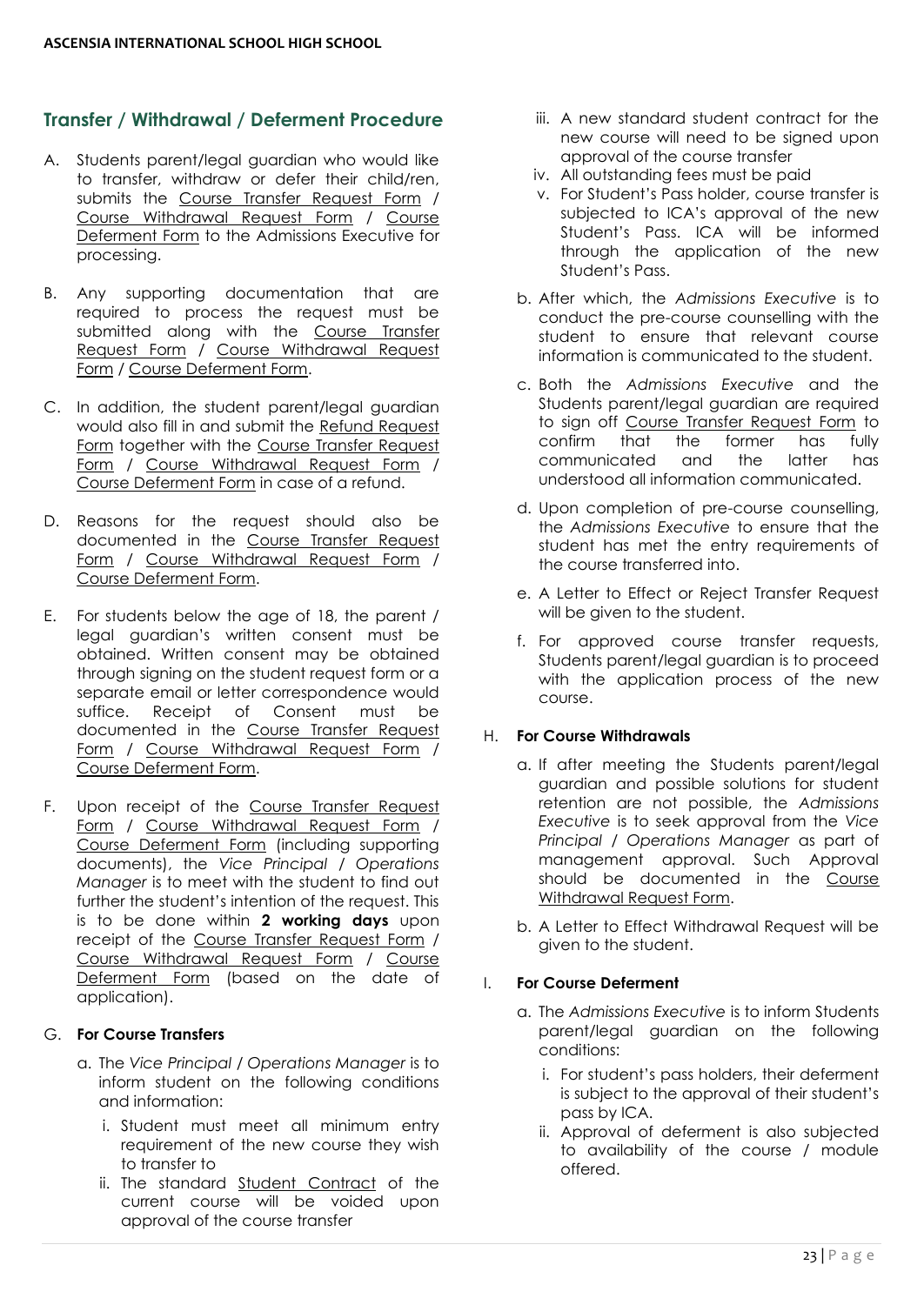- b. After meeting the Students parent/legal guardian and should he/she decide to proceed with the deferment, the *Admissions Executive* is to seek the approval from a member of the *Management Team*.
- c. For university partner courses, the *Admissions Executive* is to inform the university partner and seek their permission for student to defer studies.
- d. A written notification will be issued to the Students parent/legal guardian to inform them of the student request status.

#### J. **Follow Up Actions upon Approval of Student parent/legal guardian Request**

*Admissions Executive* is to complete upon approval student parent/legal guardian requests are:

- a. Processing of Refunds if any
- b. Terminating existing Student Contract and Student's Pass (to be done upon signing of new contract) or issue a student contract addendum to existing student contract
- c. Informing ICA of any change in the student's status (including cancellation of current Student's Pass) that may affect the existing Student's Pass. The application for a new student's pass will be subject to the approval of ICA.
- d. Updating FPS Service Provider (Refer to procedure on updating FPS Service Provider)
- e. Issuing past attendance records to Students parent/legal guardian who are enrolling in another course in another Private Education Institute (for course withdrawals)
- f. Updating of FPS Service Provider

### K. **Circumstances to inform FPS Service Provider**

*Admissions Executive* will update FPS Service Provider within 3 working days if:

- o Student transfers his course of study; or
- o Student withdraws from course of study; or
- o Student defers or extends his course of study;  $\cap$ r
- o Student's fee protection status is affected other than the circumstances as listed above.

# **Opening a Bank Account**

- Different requirements for different banks.
- Need to provide your passport and Student's Pass (green card) for identification.
- Banking hours: Monday to Friday, from 8.30am-4pm and Saturday, from 9.30am-1pm.
- Banks handle travellers' cheques and change foreign currencies.
- Passports are required when cashing travellers' cheques. A nominal commission is charged.

### **Transfer of Funds**

- You may receive additional funds from your family using bank drafts made out in Singapore dollars and drawn from a Singapore bank.
- These can be credited to your accounts and drawn in 1-2 days.
- Telegraphic transfers may also be made indirectly through another bank to your bank account. There's a bank charge of S\$10 to S\$30 per transaction.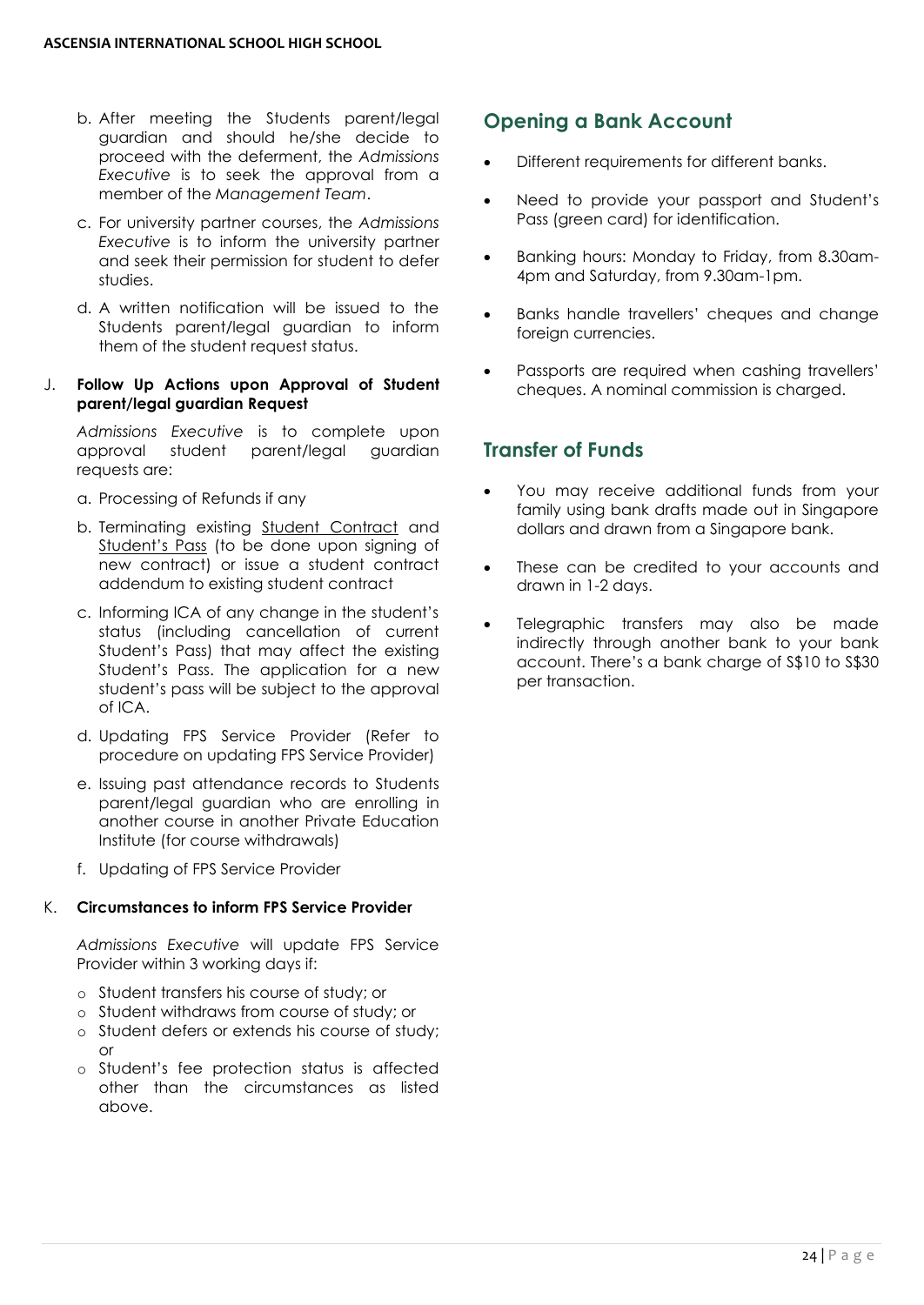# **Student Support Services**

A range of student support services are provided by the School to meet the needs of students and enhance their educational experience.

- Medical insurance coverage for hospitalisation and related medical treatment Medical Insurance coverage in accordance with the guidelines by CPE is provided to all enrolled students, via Liberty Insurance. There can be an exemption for Singaporeans/PR if they are already covered by their own insurance plan (proof must be shown to the School to be able to opt-out.)
- Advice and recommendations for academic and career plans, accommodation options, government school placement services, and other related services.
- Course counselling
- Pastoral counselling (through our partner CARE Singapore)
- Orientation programme

### **List of Comprehensive Services Available in the School:**

#### For all new students

The School will provide the following services to ensure that students make a smooth transition to Singapore:

- A. Individual and personalized long-distance calls to parents / agents to inform them on arrival arrangements
- B. Accommodation Support Service
- C. Advisory on Medical Screening
- D. Advisory on Bank Account Opening
- E. Visa / Student Pass Application
- F. Student Orientation Programme

#### For all Enrolled Students

The School aims to provide all enrolled students with an academic education of the highest standards through the provision of these services:

- A. E-Library
- B. Wireless internet access
- C. Student Development Committee events which include:
	- o Community service project
	- o Sports and recreation programmes
	- o Students' outing and activities
- D. Academic assistance programmes
- E. Experiential learning through excursions and outings
- F. Graduation celebration events
- G. College Advisor
- H. Library Access for References
- I. Personalize updates to parents on admission matters / students' progress which includes:
	- o Informing parents on student admission matters / services, including airport pick up, accommodation, etc.
	- o Informing parents on student issues, including attendance rate, behaviour, academic performance, etc.
- J. Student Progress Reports and Student Report Card (PYP)
- K. V-Principal Student dialogue sessions

**To note**: This comprehensive list of student support services is not meant to be exhaustive. The School undertakes the responsibility to continually improve on ensuring that all students' welfare and needs are well taken care of and will do so by school-student engagements through the various student touch points as listed.

#### For enhancing overall Student Experience

In ensuring that the School provides for an exceptional student experience, it undertakes to provide the following services:

- A. Monthly review of students' attendance
- B. Student Surveys (Student Satisfaction Survey / Pre-course Counselling and Orientation Satisfaction Survey)
- C. Feedback forms
- D. Dispute resolution process
- E. Student intervention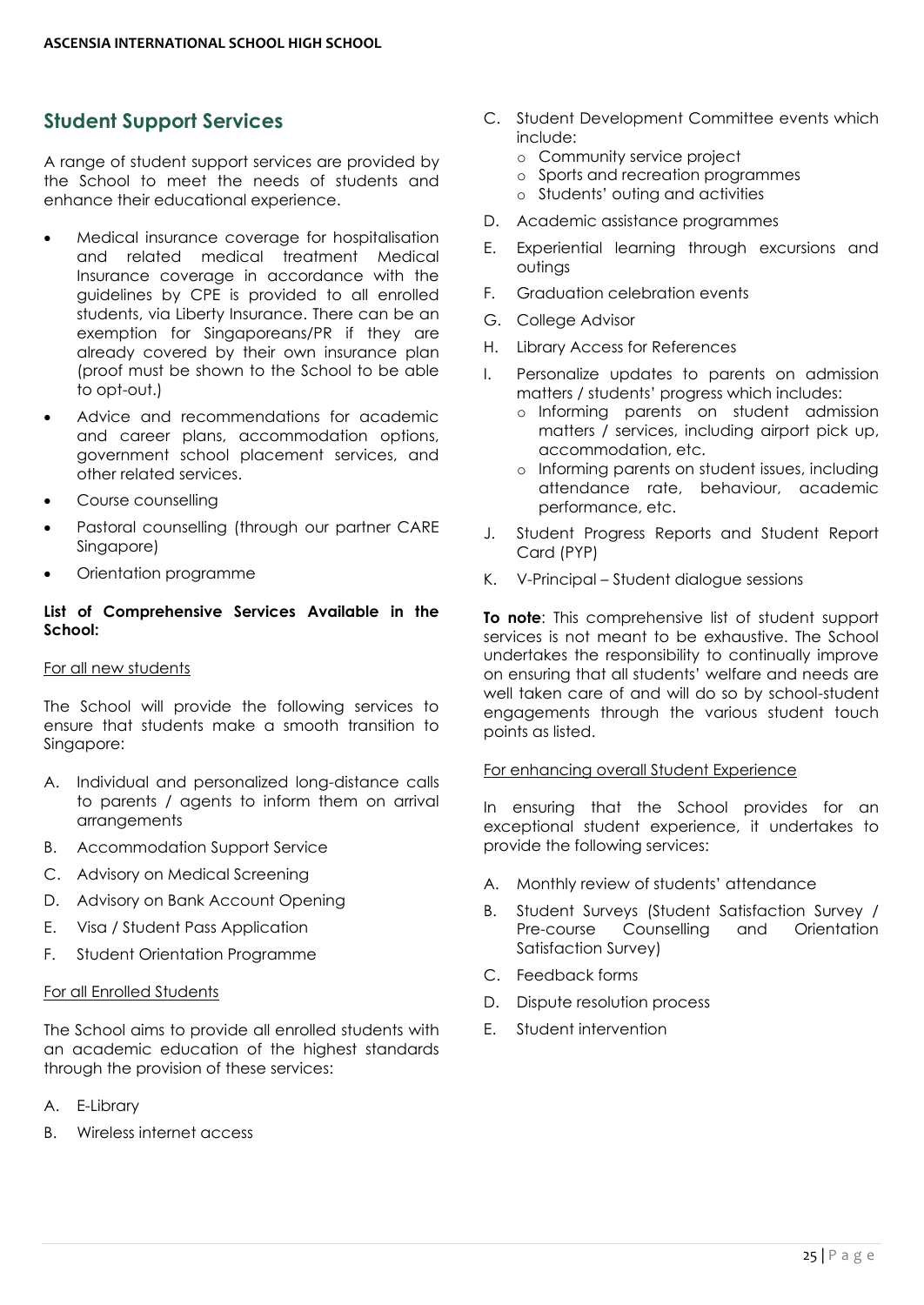## **Student Feedback / Complaint Procedure**

The School adopts an integrated approach to managing various feedbacks provided by any stakeholders (i.e. staff, students, parent/legal guardian and general public). There are many<br>platforms, channels and avenues whereby platforms, channels and avenues whereby stakeholders can voice their issues and/or provide constructive feedback to the school.

The following are some of the channels that the School can receive Feedback / Complaint:

- Student Orientation Programme
- Pre-course counselling
- **Fmails**
- School's Official Website
- Student Handbook
- Student Satisfaction Surveys

Students and parent/legal guardian who wish to provide any official complaints to the School should adhere to the following procedure:

- A. Students and parent/legal guardian are to approach the *Admissions Department* to request for a Feedback Form. Alternatively, students and parent/legal guardian can fill up the Feedback Form and send it via the School's official email which will then be forwarded to the respective departments for their investigation and follow up actions.
- B. The *Admissions Department* is to acknowledge the feedback / complaint received. This should be done **within 3 working days**.
- C. *Admissions Department* will review the feedback / complaint and discuss it with relevant parties on issue raised. A formal investigation will be carried out if necessary.
- D. Relevant parties will then propose a solution for the issue raised and the *Admissions Department* will explain it clearly to the student and parent/legal guardian. This should be done **within 7 working days** upon receipt of the Complaint.
- E. The student or parent/legal guardian should acknowledge the situation **within 14 working days**, whether he/she accepts or is satisfied with the proposed solution.
- F. If the student or parent/legal guardian is not satisfied with the proposed solution, he/she can escalate the matter up to the *Vice Principal* / *Operations Manager* (for non-academic issues) or the *Head of Junior School* or *Head of Middle & High School* (for academic issues). The respective person will investigate the case and take necessary actions to resolve it.
- G. If the student or parent/legal guardian is still not satisfied with the outcome / decision, he/she will be referred to the *Singapore Mediation Centre (SMC)* or *Singapore Institute of Arbitrators (SIArb).*
- H. The entire process should not take more than **21 working days** unless otherwise specified. Students or parent/legal guardian need to be informed of the reason as to why it is so and justification needs to be provided by the School. Justifications need to be recorded on the Feedback Form under the Remarks section.
- I. For suggestions and compliments, they can be generic and/or positive. This would not be covered under the Dispute Resolution Policy and Procedure and the School will have the discretion of the need to reply to students and parent/legal guardian.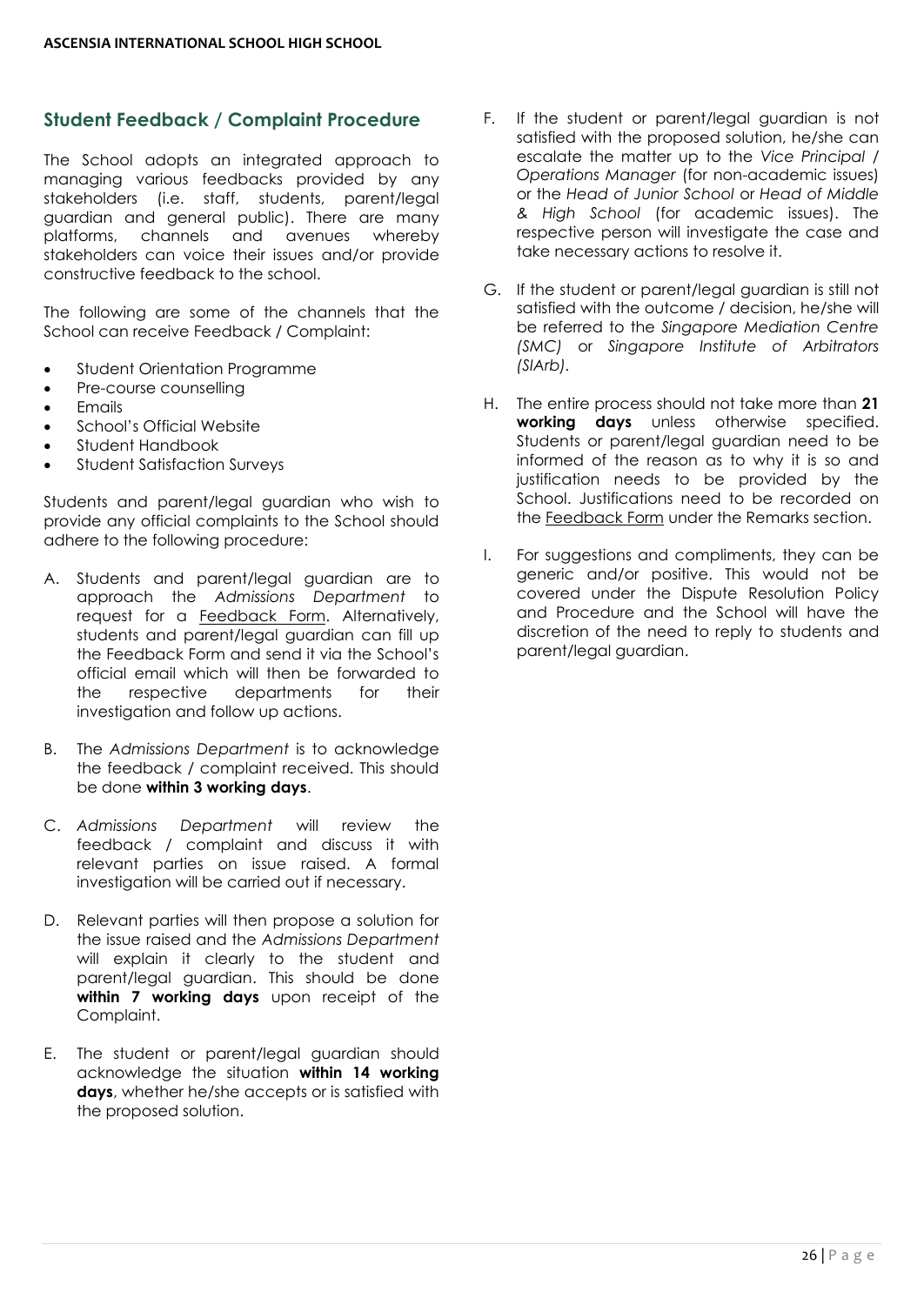# **USEFUL INFORMATION**

# **Secrets of Academic Success**

### A. **DEVELOP GOOD STUDY HABITS**

o Daily Revision:

Look through what was taught in class and do assigned homework daily.

o Be your own teacher:

Teach yourself. Don't rely too much on your teacher to spoon feed you every time. Get excited about learning. Learn to love your subjects.

o Develop a super-power memory - one that will astonish your friends and amaze your teacher: Remember that there is no such thing as a

poor memory – only an untrained one. Your memory is like a muscle; exercise it and it will become stronger.

- o Make full use of classroom instruction: Be prepared for your lessons; come with the appropriate books and equipment you need. Listen and concentrate in class.
- o Develop a routine:

Organise your room, so that you know exactly where your books, files, writing materials, clothes, uniforms etc. are at all times. Make sure you have a table or at least a desk to sit at and write on. Do your homework straightaway; especially on Fridays when you have the whole weekend to do it.

o Work co-operatively with your friends Form study groups of four to five persons. These groups will enable you to develop / clarify your ideas, improve your understanding of the topic under discussion and feel less anxious about your work.

### B. **STUDY SKILLS**

o Understand what you have learnt for the day:

Read and skim through textbooks or notes for keywords, main ideas and important examples.

o Organise the information: Using mind-mapping or note-taking, organise the topic you have just studied.

o Recall:

Write down brief points. Check with your notes to find out which are the points you have missed out.

o Mastering the information: For subjects requiring the application of knowledge, like Mathematics, practice many problems to master the skills.

### C. **KEEPING A HEALTHY LIFESTYLE**

- o Ensure at least 7 to 8 hours of sleep every day.
- o Keep a balanced diet: Eat more vegetables and fruits and avoid oily/fried food. Take vitamins if necessary.
- o Ensure an hour of exercise every day.

# **Do's and Don'ts in Singapore**

Fines are imposed if you are caught committing the following offences:

- Spitting, Littering
- The Prohibition on Smoking in Certain Places Act prohibits smoking in public places such as: public transport, clinics, hospitals, public libraries, Changi International Airport, airconditioned shopping centers, public queues, pedestrian underpasses, bus shelters, bus interchanges, public pools, public toilets and open-air stadiums.
- Trafficking or consuming drugs
- Working illegally
- Jay-walking
- Buying/Selling chewing gum
- Not flushing the toilet after every use.

# **Police Posts/Stations**

If you need immediate police assistance, dial **999**. The police will answer your call within 10 seconds and will arrive within 15 minutes for urgent incidents and within 30 minutes for non-urgent ones. Alternatively, you can go to the nearest Police Station or Neighbourhood Police Centre to seek assistance or make a report. Visit **Singapore Police Force** [https://www.police.gov.sg](https://www.police.gov.sg/) for full listing of Police Stations and Posts and more information.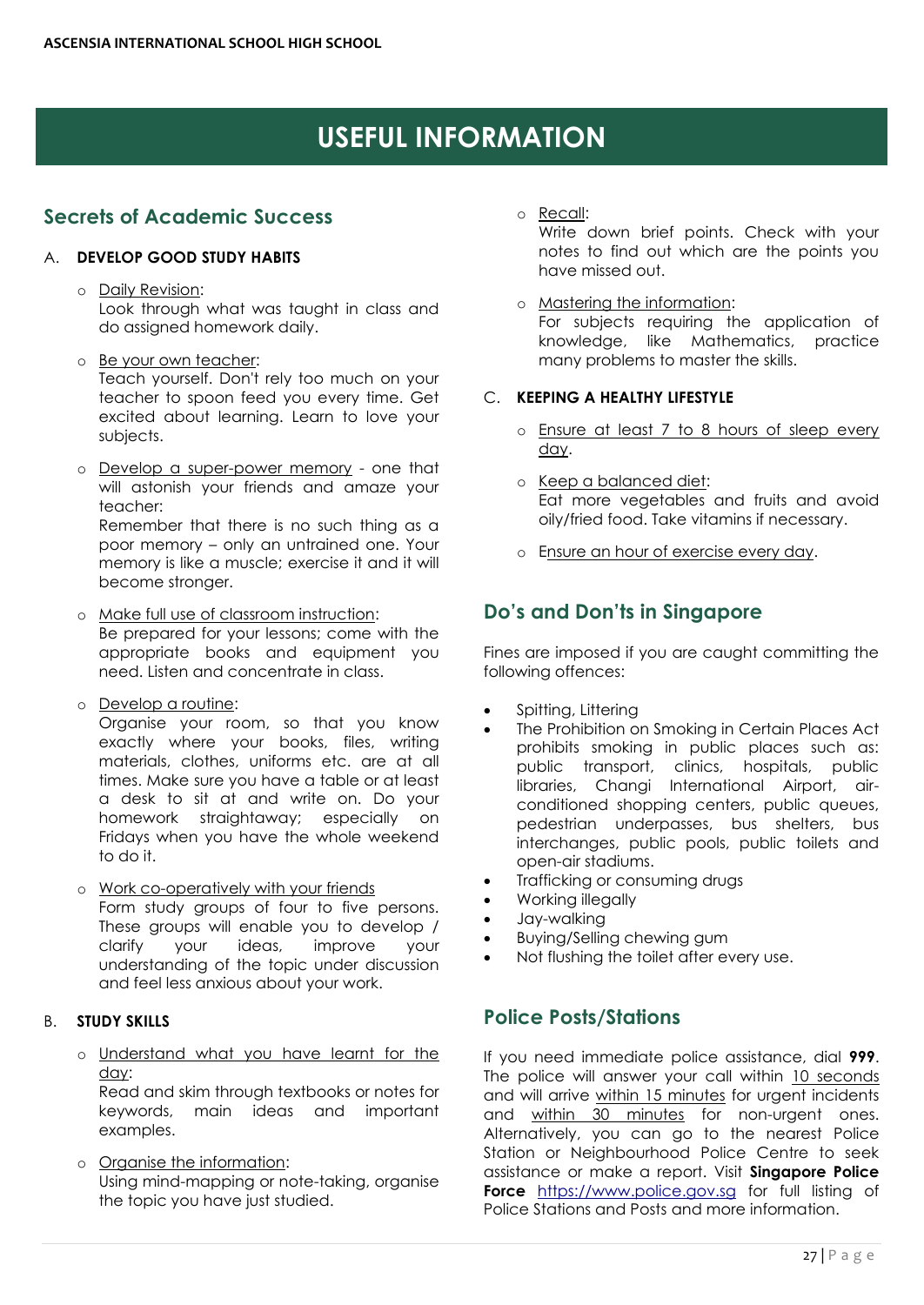## **Public Libraries**

In Singapore, the public libraries provide a wide lending collection of books, magazines, newspapers and audio-visual materials, across a range of subjects for everyone to use and enjoy.

Through the NLB mobile app, it runs a highly popular 24/7 digital library which offers all members access to a wide collection of eBooks, eMagazines, eNewspapers, eComics and learning resources such as courses and videos.

#### Membership Registration:

You can register for membership at the customer service counter at the public libraries.

Library users will need a myLibrary username to access the NLB e-services. You can sign up for a myLibrary username at [https://account.nlb.gov.sg](https://account.nlb.gov.sg/) using your FIN number.

| Documents<br>Required                 | Passport<br><b>Student Pass</b>                                                                               |  |  |
|---------------------------------------|---------------------------------------------------------------------------------------------------------------|--|--|
| <b>Registration Fee</b>               | \$10.50 (Payable again upon<br>renewal of membership, if<br>membership has expired for<br>more than 6 months) |  |  |
| <b>Annual Basic</b><br>Membership Fee | \$42.80                                                                                                       |  |  |

### Membership Privileges:

| <b>Physical Items</b>             | 16 items / 21 days                                                                    |  |  |  |
|-----------------------------------|---------------------------------------------------------------------------------------|--|--|--|
| eBooks (including<br>eAudiobooks) | 16 items / 21 days                                                                    |  |  |  |
|                                   | 21 days for books, music scores,<br>ebooks (including eAudiobooks)                    |  |  |  |
|                                   | No renewal for audiovisual<br>materials or magazines                                  |  |  |  |
| Renewals                          | Books/music scores must<br>be<br>renewed before or on due date.<br>for one time only. |  |  |  |
|                                   | Ebooks can be renewed only<br>during the last three days of the<br>loan period.       |  |  |  |

You can return your books or AV materials through Book Drops or borrow using the self-check borrowing stations. You may refer to the National Library Board (NLB) website (www.nlb.gov.sg) for a full listing of the branches, their services and facilities and their locations.

# **Cost of Living**

The standard of living in Singapore is amongst the highest in Asia. Compared to countries in western continents, the cost of living here is relatively low, and basic items like food and clothing are very reasonably priced.

An international student in Singapore spends on average about S\$750 to S\$2,000 a month on living expenses. This amount, of course, varies depending on your individual lifestyle and course of study.

These estimated cost ranges in the Table below gives a rough guide of the basic expenditure an international student may incur per month. When planning your budget, you will need to cater for these items:

| ltem                                    | Cost per Month                                                                                                                                                                                                                                 |
|-----------------------------------------|------------------------------------------------------------------------------------------------------------------------------------------------------------------------------------------------------------------------------------------------|
| Accommodation                           | \$800 - \$1,500<br>(rental varies with geographical<br>area, type of accommodation,<br>demand, facilities provided and the<br>number of people sharing)                                                                                        |
| Utilities                               | \$50 - \$80<br>(not applicable for boarding<br>schools)                                                                                                                                                                                        |
| Food                                    | \$450 - \$600<br>(Based on \$15-\$20 a day for 3 meals)<br>Note: Included in boarding fees,<br>Boarding Schools usually provide two<br>meals a day. Not included in room<br>rates, Halls of Residence normally<br>offer meals at extra charge. |
| <b>Public Transport</b>                 | \$50 - \$100<br>(varies with types of student<br>concession pass)                                                                                                                                                                              |
| Telecommunications                      | From \$30<br>(varies with usage and promotional<br>packages subscribed)                                                                                                                                                                        |
| <b>Books &amp; Stationery</b>           | \$30 - \$100<br>(varies with course)                                                                                                                                                                                                           |
| Medical<br>Hospitalisation<br>Insurance | $$30 - $50$                                                                                                                                                                                                                                    |
| Personal expenses                       | $$100 - $200$<br>(varies with individuals)<br>(clothes, toiletries, entertainment,<br>haircut, miscellaneous)                                                                                                                                  |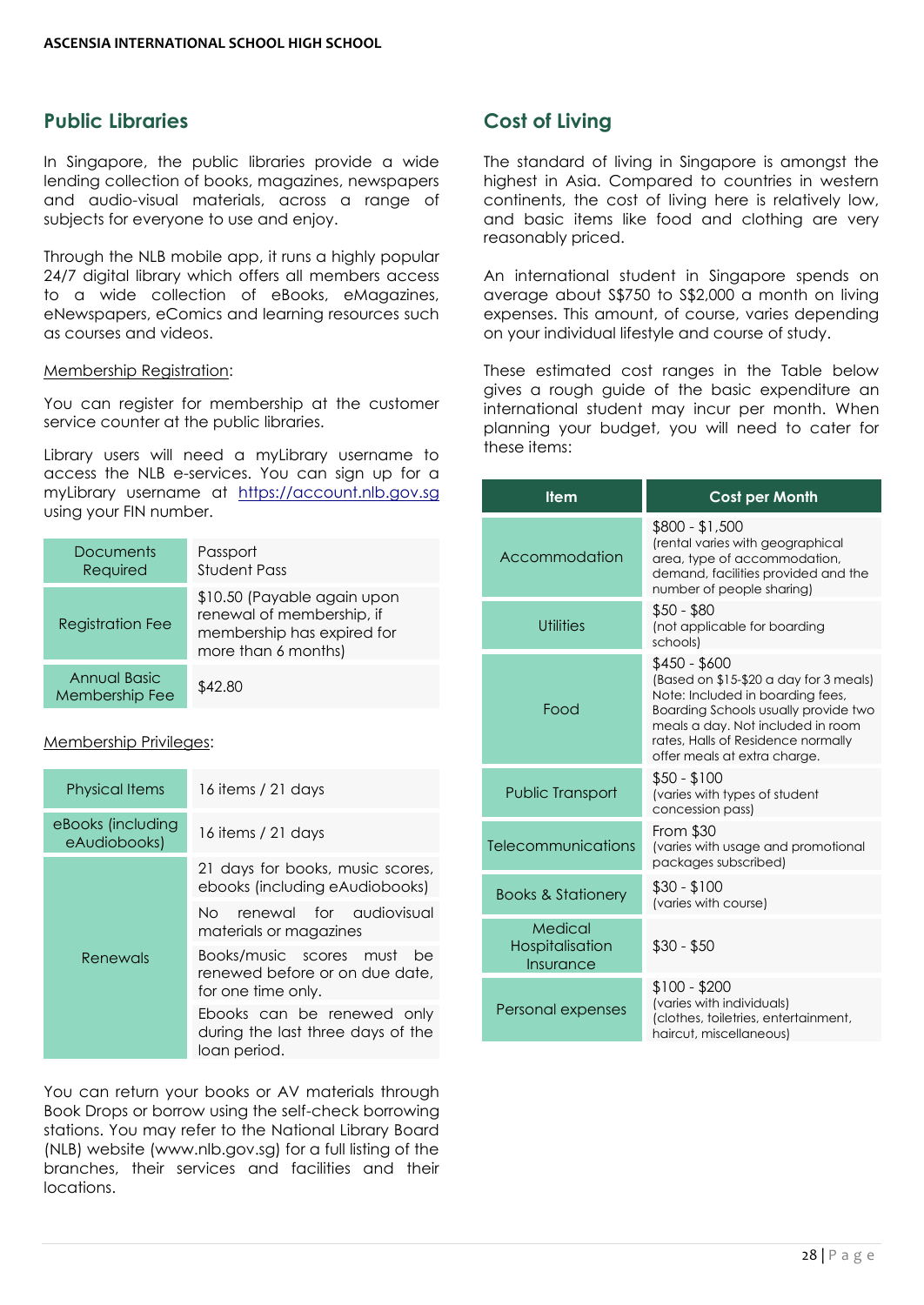# **Accommodation**

Foreign students studying in Singapore can either stay with local guardians or in hostels. The cost of full-board accommodation ranges from S\$1,000 to S\$1,500 per month, inclusive of rent, meals and laundry. For further information, please enquire at our Reception Counter.

### **Transportation**

- You may take your pick from buses, the Mass Rapid Transit (MRT) / Light Rail Transit (LRT), trains or taxis. Bus and MRT routes as well as fares can be found at: [https://www.transitlink.com.sg](https://www.transitlink.com.sg/)
- Fares may be paid in cash or by farecard, which can be used on both the MRT/LRT and buses.
- Bus/MRT/LRT Fares range from SGD1.00 SGD2.80

### **Telecommunications**

Applying For A Handphone:

- Approach any mobile phone provider, Singtel, M1, StarHub to buy a handphone.
- Documents to be produced at the time of application:
	- o Passport
	- o Student's Pass (green card)
	- o A letter from our school, certifying you are a registered student with us.
	- o A deposit of S\$200 (will be refundable when your 2-year plan expires).

### **Health**

If You Need Medical Attention, there are four modes to seek help.

- Visit a polyclinic
- Visit a private clinic near where you stay
- Admit to the Accident and Emergency Section (A&E) of any hospital if you have an emergency
- Dial **995** if you need an ambulance urgently, otherwise dial **1777**

### Average Costs of Outpatient Consultation

In general, the consultation fee at a polyclinic is \$53.50 for non-Singaporeans. There are separate charges for screenings, medical examinations and other services.

Consultation fees for private clinics vary and a minimum of \$18 is commonly charged. Dental charges at polyclinic range from \$37.40 - \$111.80.

# **Personal and Medical Insurance**

Although occasional visits to polyclinics and private clinics are affordable to most people, hospitalisation and surgeries can turn out to be extremely costly in Singapore.

International students are therefore advised to purchase a medical insurance during their studies. Hospital and medical insurance can be purchased at insurance companies in Singapore.

All of Ascensia International School's students will be covered by the school's group medical insurance policy with Liberty Insurance.

# **Useful Contacts**

| <b>EMERGENCY</b>                            |                 |  |  |
|---------------------------------------------|-----------------|--|--|
| Police                                      | - 999           |  |  |
| Emergency/Ambulance/Fire<br><b>Brigade</b>  | $-995$          |  |  |
| Immigration and Checkpoints<br>Authority    | - 6391 6100     |  |  |
| <b>IMPORTANT</b>                            |                 |  |  |
| Police Hotline                              | - 1800 255 0000 |  |  |
| Emergency/Ambulance/Fire<br><b>Brigade</b>  | $-995$          |  |  |
| Non-emergency ambulance                     | $-1777$         |  |  |
| <b>COUNSELLING SERVICES</b>                 |                 |  |  |
| Children-At-Risk Empowerment<br>Association | 65833481        |  |  |
| Samaritans of Singapore (SOS)               | - 1800 221 4444 |  |  |
| <b>Care Corner Counselling</b><br>Centre    | 1800 353 5800   |  |  |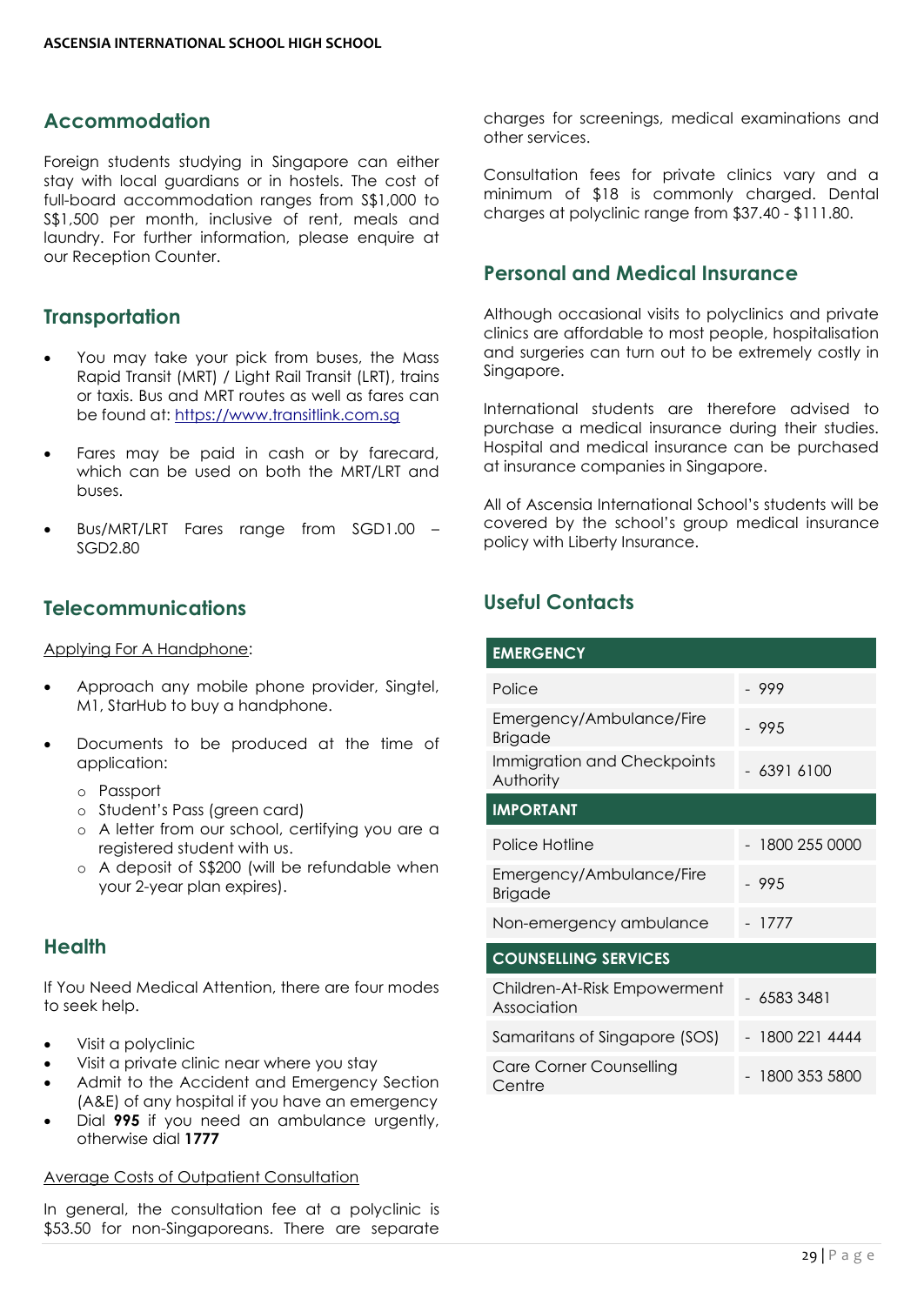|                  | <b>Projects / Assignments</b> |              |  |                       |  |                  |  |  |
|------------------|-------------------------------|--------------|--|-----------------------|--|------------------|--|--|
|                  | <b>Week No.:</b>              | Assigned by: |  | <b>Assigned Date:</b> |  | <b>Due Date:</b> |  |  |
|                  | <b>Description:</b>           |              |  |                       |  |                  |  |  |
|                  | <b>Progress Checklist:</b>    |              |  |                       |  | Done: $\Box$     |  |  |
| No.              | Date                          |              |  | <b>Remarks</b>        |  |                  |  |  |
| $\mathbf{1}$     |                               |              |  |                       |  |                  |  |  |
| $\mathbf{2}$     |                               |              |  |                       |  |                  |  |  |
| $\mathfrak{S}$   |                               |              |  |                       |  |                  |  |  |
| $\overline{4}$   |                               |              |  |                       |  |                  |  |  |
| $\sqrt{5}$       |                               |              |  |                       |  |                  |  |  |
| $\boldsymbol{6}$ |                               |              |  |                       |  |                  |  |  |
| $\boldsymbol{7}$ |                               |              |  |                       |  |                  |  |  |
| $\,8\,$          |                               |              |  |                       |  |                  |  |  |
| 9                |                               |              |  |                       |  |                  |  |  |
| $10\,$           |                               |              |  |                       |  |                  |  |  |
| $11\,$           |                               |              |  |                       |  |                  |  |  |
| $12 \,$          |                               |              |  |                       |  |                  |  |  |
| Notes:           |                               |              |  |                       |  |                  |  |  |
|                  |                               |              |  |                       |  |                  |  |  |
|                  |                               |              |  |                       |  |                  |  |  |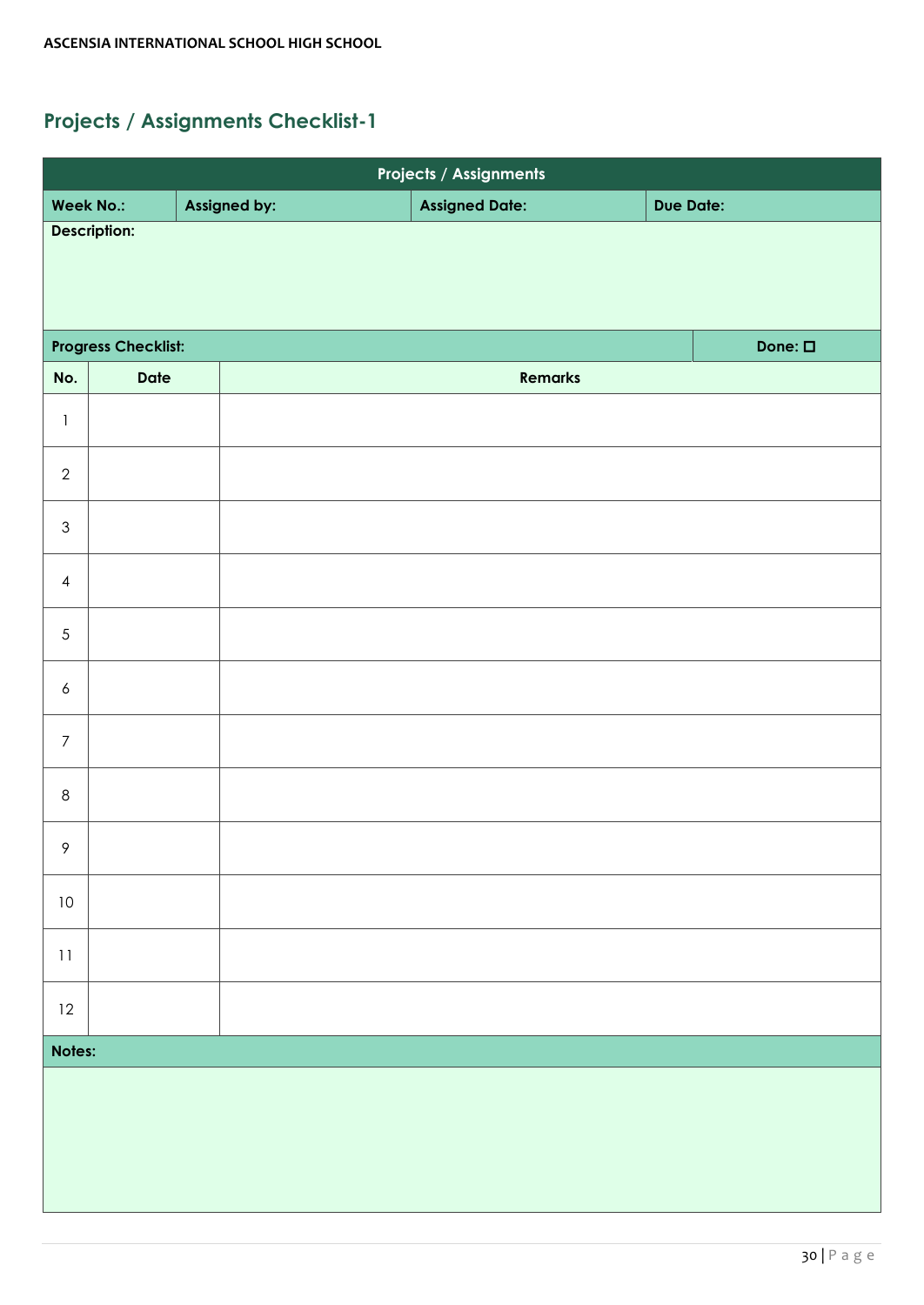|                                            | <b>Projects / Assignments</b> |              |  |                       |  |                  |  |  |  |
|--------------------------------------------|-------------------------------|--------------|--|-----------------------|--|------------------|--|--|--|
|                                            | <b>Week No.:</b>              | Assigned by: |  | <b>Assigned Date:</b> |  | <b>Due Date:</b> |  |  |  |
| <b>Description:</b>                        |                               |              |  |                       |  |                  |  |  |  |
| <b>Progress Checklist:</b><br>Done: $\Box$ |                               |              |  |                       |  |                  |  |  |  |
| No.                                        | Date                          |              |  | <b>Remarks</b>        |  |                  |  |  |  |
| $\mathbf{1}$                               |                               |              |  |                       |  |                  |  |  |  |
| $\mathbf{2}$                               |                               |              |  |                       |  |                  |  |  |  |
| $\mathfrak{S}$                             |                               |              |  |                       |  |                  |  |  |  |
| $\overline{4}$                             |                               |              |  |                       |  |                  |  |  |  |
| $\sqrt{5}$                                 |                               |              |  |                       |  |                  |  |  |  |
| $\boldsymbol{6}$                           |                               |              |  |                       |  |                  |  |  |  |
| $\boldsymbol{7}$                           |                               |              |  |                       |  |                  |  |  |  |
| $\,8\,$                                    |                               |              |  |                       |  |                  |  |  |  |
| 9                                          |                               |              |  |                       |  |                  |  |  |  |
| $10\,$                                     |                               |              |  |                       |  |                  |  |  |  |
| $11\,$                                     |                               |              |  |                       |  |                  |  |  |  |
| $12 \,$                                    |                               |              |  |                       |  |                  |  |  |  |
|                                            | Notes:                        |              |  |                       |  |                  |  |  |  |
|                                            |                               |              |  |                       |  |                  |  |  |  |
|                                            |                               |              |  |                       |  |                  |  |  |  |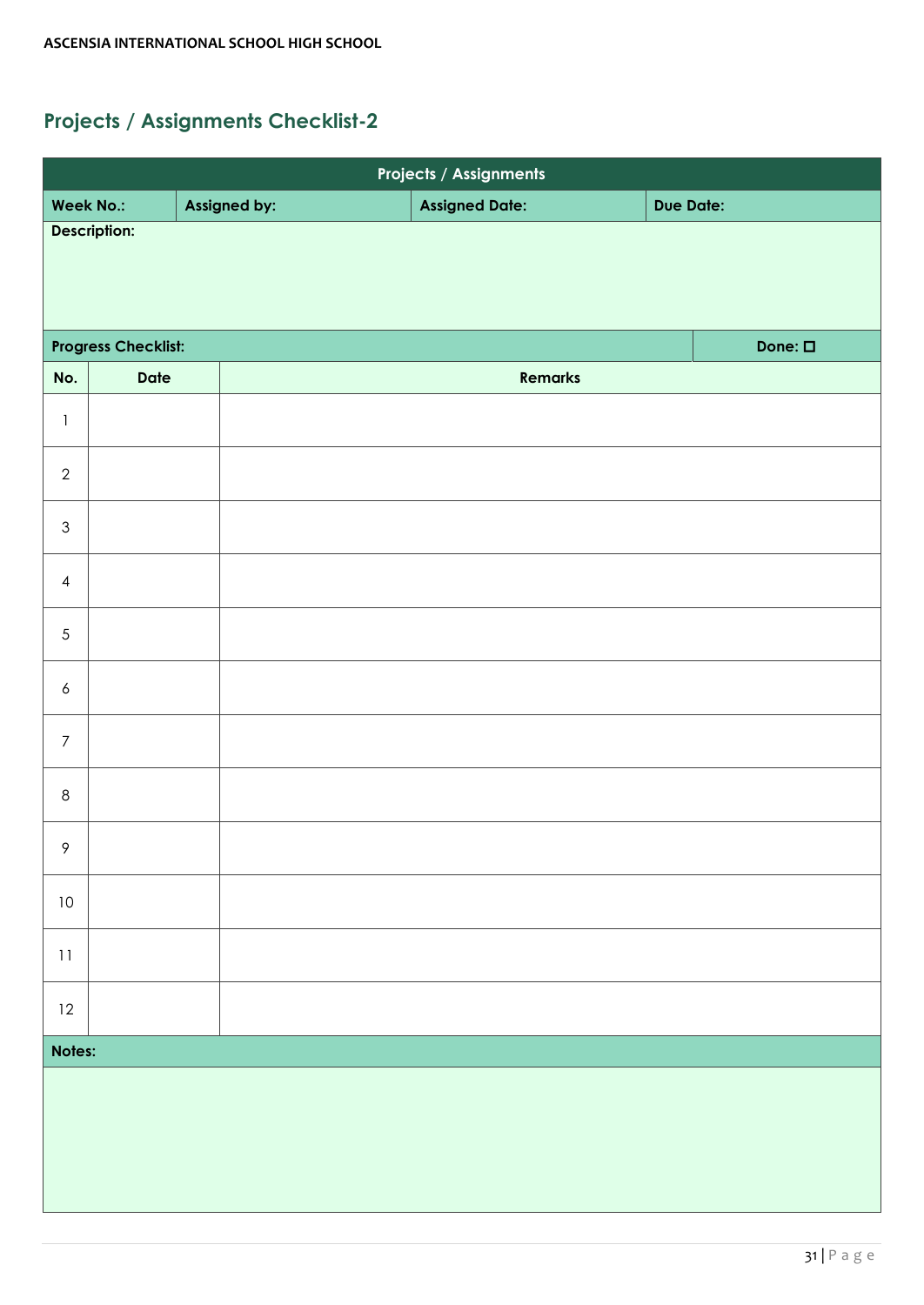|                            | Projects / Assignments |              |  |                       |  |                  |              |  |  |
|----------------------------|------------------------|--------------|--|-----------------------|--|------------------|--------------|--|--|
|                            | <b>Week No.:</b>       | Assigned by: |  | <b>Assigned Date:</b> |  | <b>Due Date:</b> |              |  |  |
| <b>Description:</b>        |                        |              |  |                       |  |                  |              |  |  |
| <b>Progress Checklist:</b> |                        |              |  |                       |  |                  | Done: $\Box$ |  |  |
| No.                        | Date                   |              |  | <b>Remarks</b>        |  |                  |              |  |  |
| $\mathbf{1}$               |                        |              |  |                       |  |                  |              |  |  |
| $\mathbf{2}$               |                        |              |  |                       |  |                  |              |  |  |
| $\mathfrak{S}$             |                        |              |  |                       |  |                  |              |  |  |
| $\overline{4}$             |                        |              |  |                       |  |                  |              |  |  |
| $\sqrt{5}$                 |                        |              |  |                       |  |                  |              |  |  |
| $\boldsymbol{6}$           |                        |              |  |                       |  |                  |              |  |  |
| $\boldsymbol{7}$           |                        |              |  |                       |  |                  |              |  |  |
| $\,8\,$                    |                        |              |  |                       |  |                  |              |  |  |
| 9                          |                        |              |  |                       |  |                  |              |  |  |
| $10\,$                     |                        |              |  |                       |  |                  |              |  |  |
| $11$                       |                        |              |  |                       |  |                  |              |  |  |
| $12 \,$                    |                        |              |  |                       |  |                  |              |  |  |
|                            | Notes:                 |              |  |                       |  |                  |              |  |  |
|                            |                        |              |  |                       |  |                  |              |  |  |
|                            |                        |              |  |                       |  |                  |              |  |  |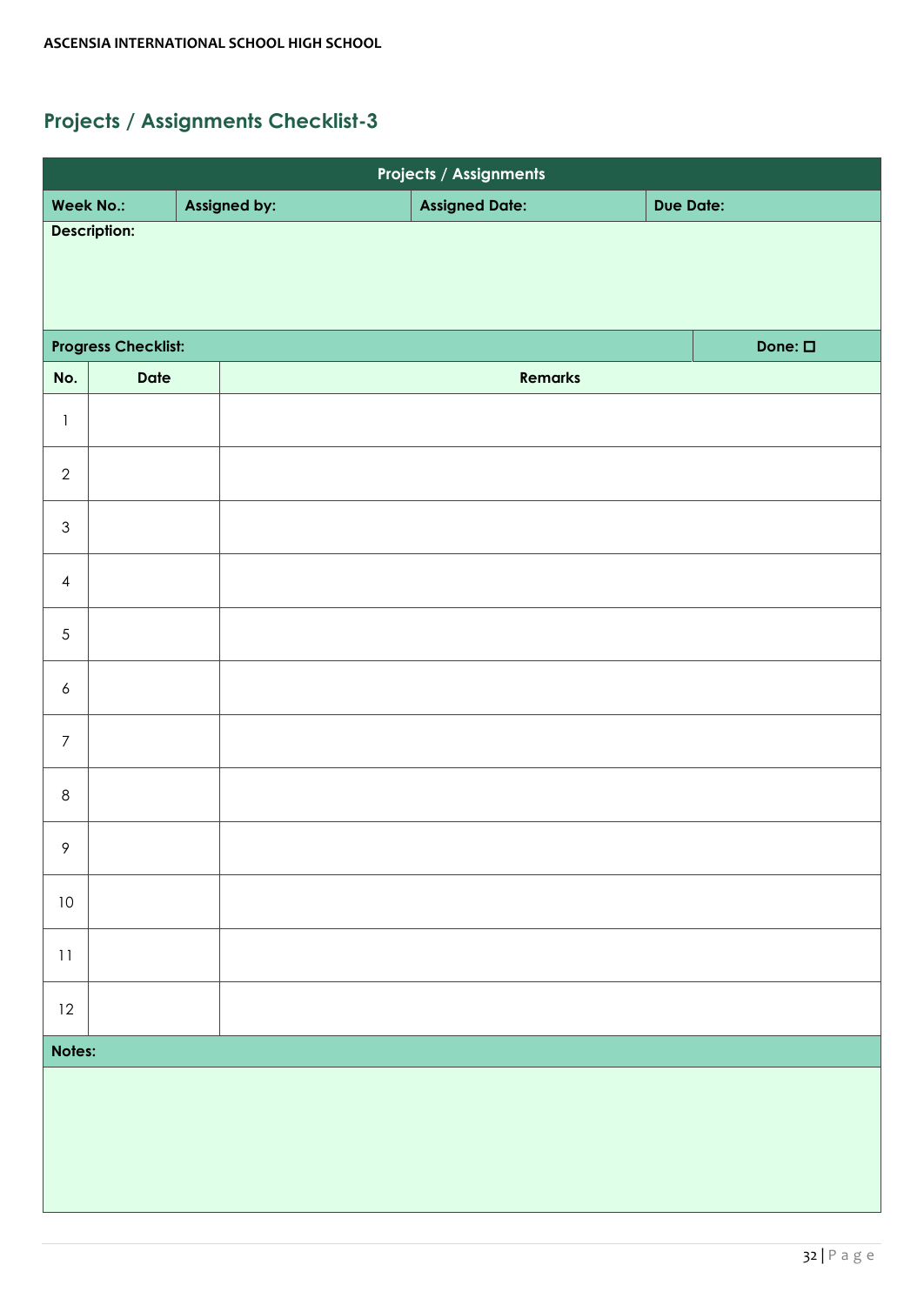|                     | <b>Projects / Assignments</b> |              |              |                       |  |                  |  |  |  |
|---------------------|-------------------------------|--------------|--------------|-----------------------|--|------------------|--|--|--|
|                     | <b>Week No.:</b>              | Assigned by: |              | <b>Assigned Date:</b> |  | <b>Due Date:</b> |  |  |  |
| <b>Description:</b> |                               |              |              |                       |  |                  |  |  |  |
|                     | <b>Progress Checklist:</b>    |              | Done: $\Box$ |                       |  |                  |  |  |  |
| No.                 | <b>Date</b>                   |              |              | <b>Remarks</b>        |  |                  |  |  |  |
| $\mathbb{I}$        |                               |              |              |                       |  |                  |  |  |  |
| $\mathbf{2}$        |                               |              |              |                       |  |                  |  |  |  |
| $\mathfrak{S}$      |                               |              |              |                       |  |                  |  |  |  |
| $\overline{4}$      |                               |              |              |                       |  |                  |  |  |  |
| 5                   |                               |              |              |                       |  |                  |  |  |  |
| $\boldsymbol{6}$    |                               |              |              |                       |  |                  |  |  |  |
| $\overline{7}$      |                               |              |              |                       |  |                  |  |  |  |
| $\,8\,$             |                               |              |              |                       |  |                  |  |  |  |
| 9                   |                               |              |              |                       |  |                  |  |  |  |
| $10\,$              |                               |              |              |                       |  |                  |  |  |  |
| $1\,1$              |                               |              |              |                       |  |                  |  |  |  |
| $12 \,$             |                               |              |              |                       |  |                  |  |  |  |
|                     | Notes:                        |              |              |                       |  |                  |  |  |  |
|                     |                               |              |              |                       |  |                  |  |  |  |
|                     |                               |              |              |                       |  |                  |  |  |  |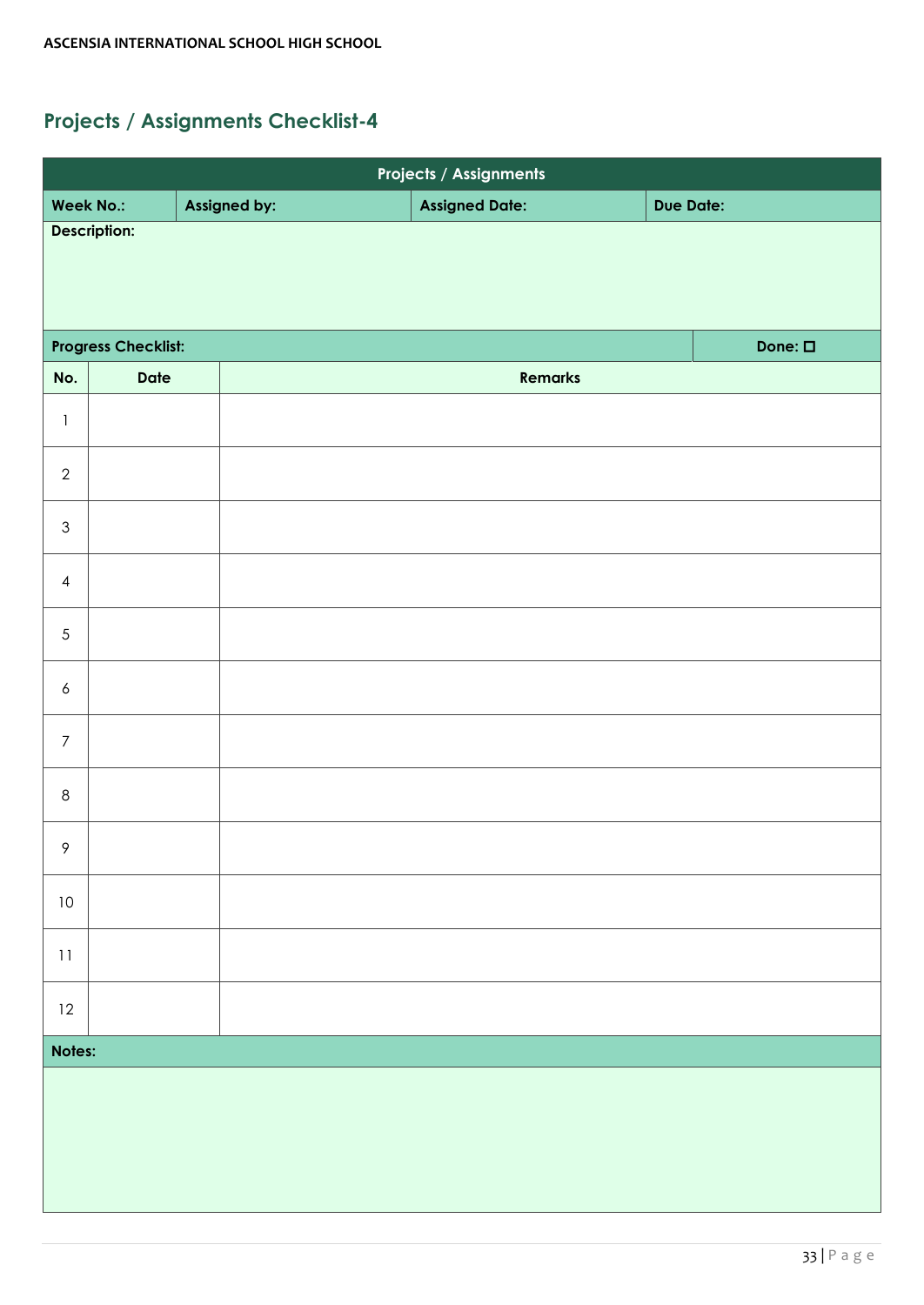|                                            | <b>Projects / Assignments</b> |              |  |                       |  |                  |  |  |  |
|--------------------------------------------|-------------------------------|--------------|--|-----------------------|--|------------------|--|--|--|
|                                            | <b>Week No.:</b>              | Assigned by: |  | <b>Assigned Date:</b> |  | <b>Due Date:</b> |  |  |  |
| <b>Description:</b>                        |                               |              |  |                       |  |                  |  |  |  |
| <b>Progress Checklist:</b><br>Done: $\Box$ |                               |              |  |                       |  |                  |  |  |  |
| No.                                        | Date                          |              |  | <b>Remarks</b>        |  |                  |  |  |  |
| $\mathbf{1}$                               |                               |              |  |                       |  |                  |  |  |  |
| $\mathbf{2}$                               |                               |              |  |                       |  |                  |  |  |  |
| $\mathfrak{S}$                             |                               |              |  |                       |  |                  |  |  |  |
| $\overline{4}$                             |                               |              |  |                       |  |                  |  |  |  |
| $\sqrt{5}$                                 |                               |              |  |                       |  |                  |  |  |  |
| $\boldsymbol{6}$                           |                               |              |  |                       |  |                  |  |  |  |
| $\boldsymbol{7}$                           |                               |              |  |                       |  |                  |  |  |  |
| $\,8\,$                                    |                               |              |  |                       |  |                  |  |  |  |
| 9                                          |                               |              |  |                       |  |                  |  |  |  |
| $10\,$                                     |                               |              |  |                       |  |                  |  |  |  |
| $11\,$                                     |                               |              |  |                       |  |                  |  |  |  |
| $12 \,$                                    |                               |              |  |                       |  |                  |  |  |  |
|                                            | Notes:                        |              |  |                       |  |                  |  |  |  |
|                                            |                               |              |  |                       |  |                  |  |  |  |
|                                            |                               |              |  |                       |  |                  |  |  |  |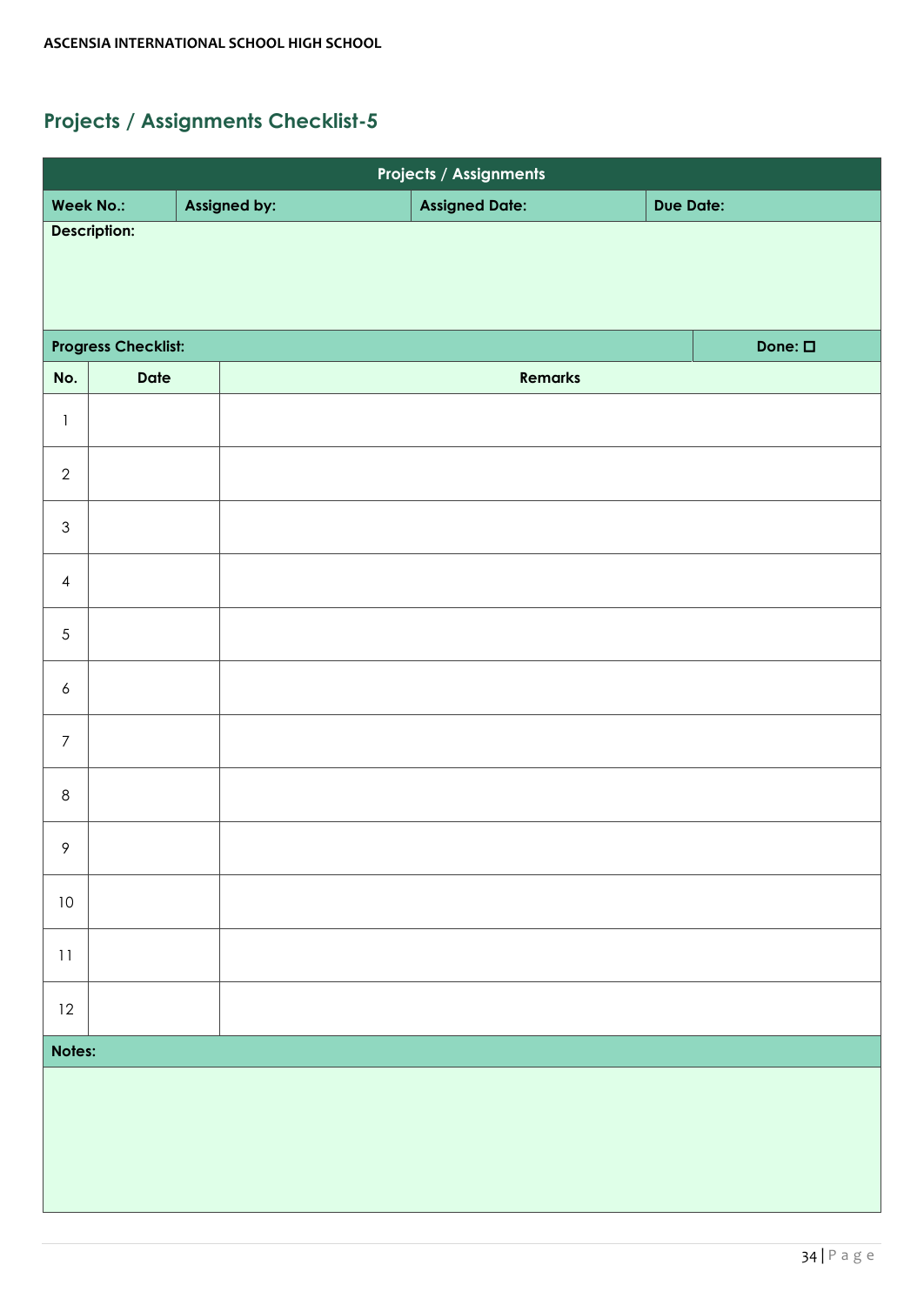|                  | <b>Projects / Assignments</b> |              |              |                       |                  |  |  |  |  |
|------------------|-------------------------------|--------------|--------------|-----------------------|------------------|--|--|--|--|
| <b>Week No.:</b> |                               | Assigned by: |              | <b>Assigned Date:</b> | <b>Due Date:</b> |  |  |  |  |
|                  | Description:                  |              |              |                       |                  |  |  |  |  |
|                  | <b>Progress Checklist:</b>    |              | Done: $\Box$ |                       |                  |  |  |  |  |
| No.              | Date                          |              |              | <b>Remarks</b>        |                  |  |  |  |  |
| $\mathbbm{1}$    |                               |              |              |                       |                  |  |  |  |  |
| $\mathbf{2}$     |                               |              |              |                       |                  |  |  |  |  |
| $\mathfrak{S}$   |                               |              |              |                       |                  |  |  |  |  |
| $\overline{4}$   |                               |              |              |                       |                  |  |  |  |  |
| $\sqrt{5}$       |                               |              |              |                       |                  |  |  |  |  |
| $\boldsymbol{6}$ |                               |              |              |                       |                  |  |  |  |  |
| $\boldsymbol{7}$ |                               |              |              |                       |                  |  |  |  |  |
| $\,8\,$          |                               |              |              |                       |                  |  |  |  |  |
| 9                |                               |              |              |                       |                  |  |  |  |  |
| $10\,$           |                               |              |              |                       |                  |  |  |  |  |
| $11$             |                               |              |              |                       |                  |  |  |  |  |
| $12\,$           |                               |              |              |                       |                  |  |  |  |  |
|                  | Notes:                        |              |              |                       |                  |  |  |  |  |
|                  |                               |              |              |                       |                  |  |  |  |  |
|                  |                               |              |              |                       |                  |  |  |  |  |
|                  |                               |              |              |                       |                  |  |  |  |  |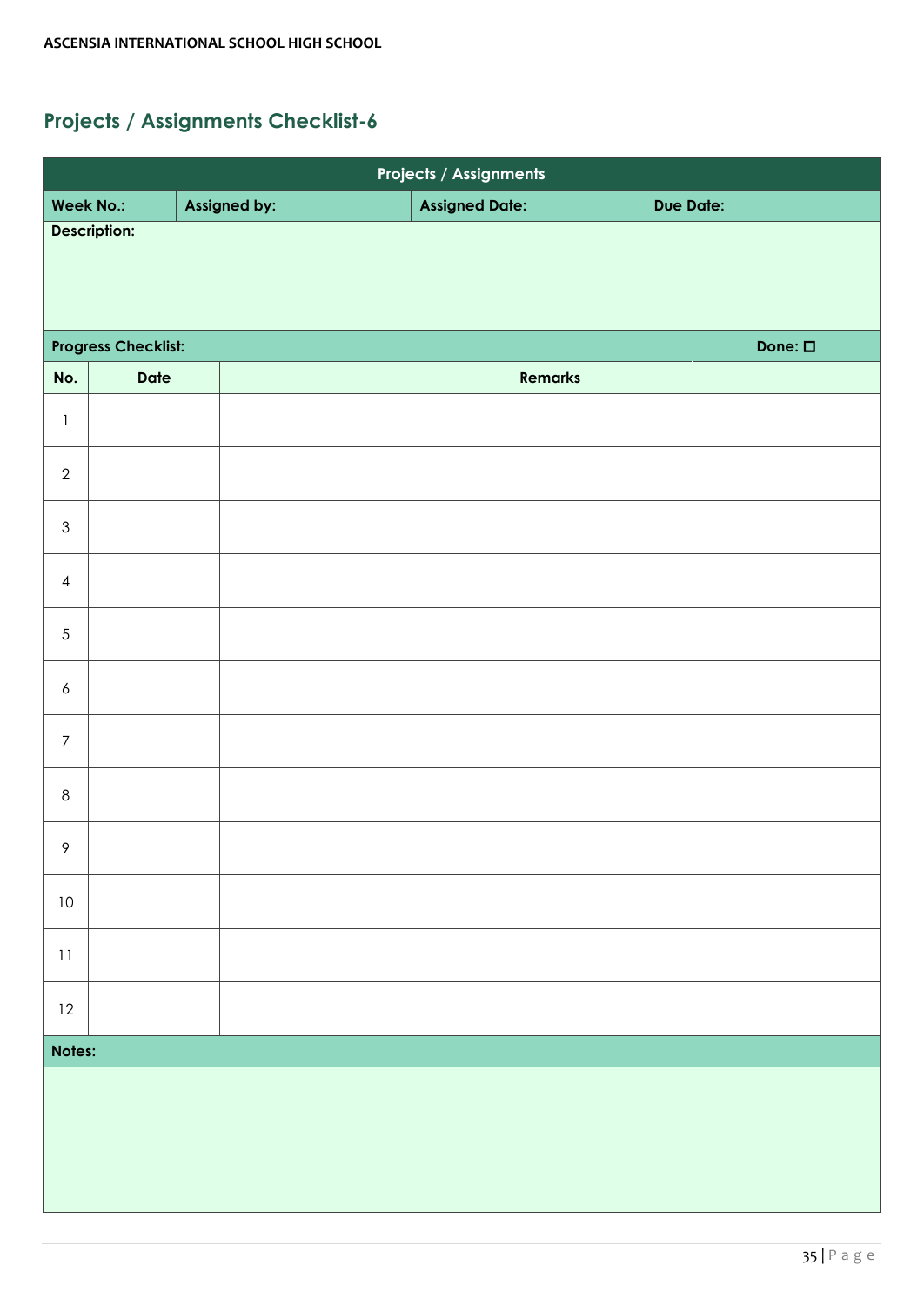|                     | <b>Projects / Assignments</b> |              |              |                       |  |                  |  |  |  |
|---------------------|-------------------------------|--------------|--------------|-----------------------|--|------------------|--|--|--|
|                     | <b>Week No.:</b>              | Assigned by: |              | <b>Assigned Date:</b> |  | <b>Due Date:</b> |  |  |  |
| <b>Description:</b> |                               |              |              |                       |  |                  |  |  |  |
|                     | <b>Progress Checklist:</b>    |              | Done: $\Box$ |                       |  |                  |  |  |  |
| No.                 | <b>Date</b>                   |              |              | <b>Remarks</b>        |  |                  |  |  |  |
| $\mathbb{I}$        |                               |              |              |                       |  |                  |  |  |  |
| $\mathbf{2}$        |                               |              |              |                       |  |                  |  |  |  |
| $\mathfrak{S}$      |                               |              |              |                       |  |                  |  |  |  |
| $\overline{4}$      |                               |              |              |                       |  |                  |  |  |  |
| 5                   |                               |              |              |                       |  |                  |  |  |  |
| $\boldsymbol{6}$    |                               |              |              |                       |  |                  |  |  |  |
| $\overline{7}$      |                               |              |              |                       |  |                  |  |  |  |
| $\,8\,$             |                               |              |              |                       |  |                  |  |  |  |
| 9                   |                               |              |              |                       |  |                  |  |  |  |
| $10\,$              |                               |              |              |                       |  |                  |  |  |  |
| $1\,1$              |                               |              |              |                       |  |                  |  |  |  |
| $12 \,$             |                               |              |              |                       |  |                  |  |  |  |
|                     | Notes:                        |              |              |                       |  |                  |  |  |  |
|                     |                               |              |              |                       |  |                  |  |  |  |
|                     |                               |              |              |                       |  |                  |  |  |  |